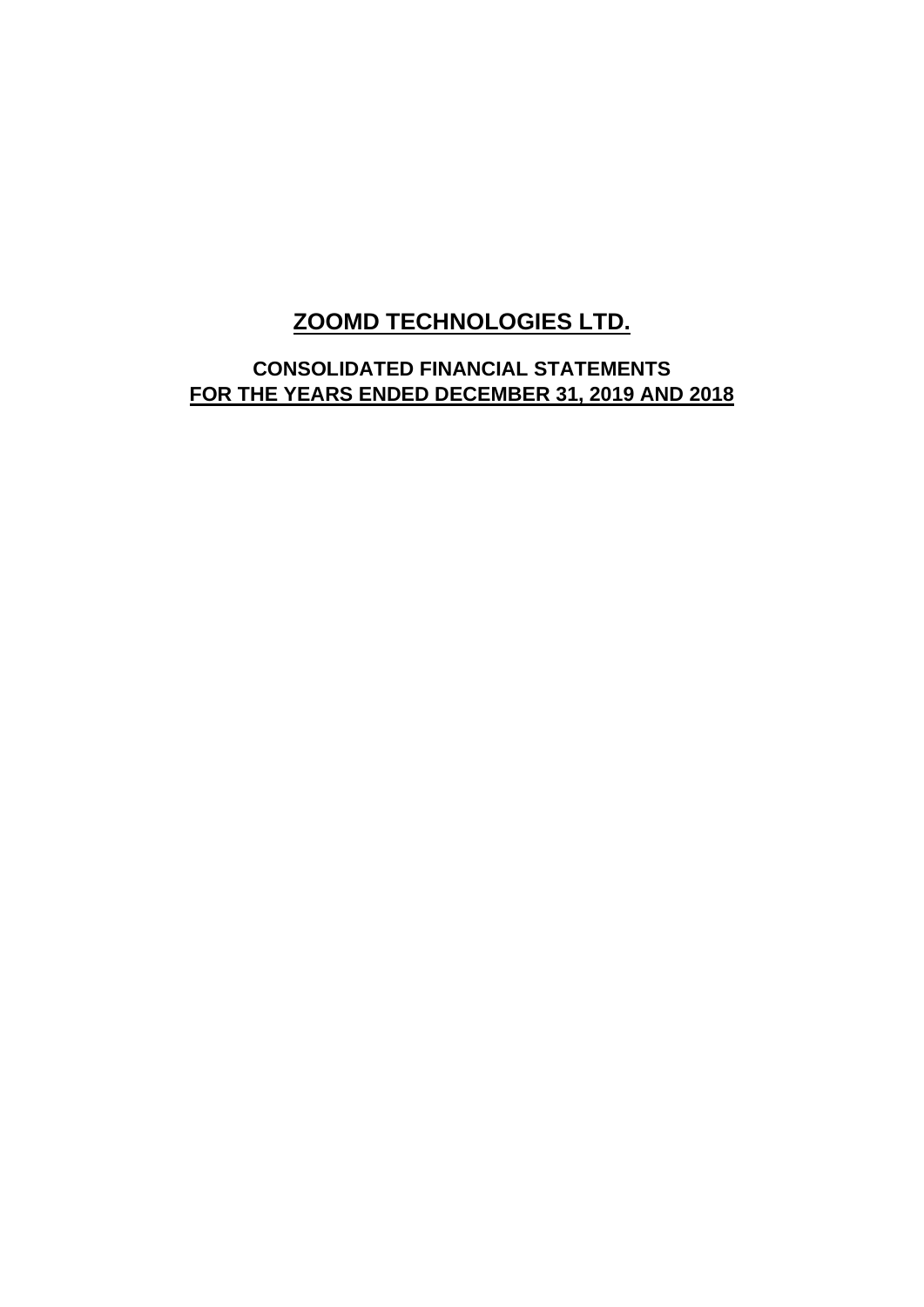## **ZOOMD TECHNOLOGIES LTD.**

## **CONSOLIDATED FINANCIAL STATEMENTS AS OF DECEMBER 31, 2019**

#### **TABLE OF CONTENTS**

|                                                      | Page     |
|------------------------------------------------------|----------|
| <b>Independent Auditors Report</b>                   | $2 - 3$  |
| <b>Financial Statements:</b>                         |          |
| <b>Consolidated Statements of Financial Position</b> | 4        |
| Consolidated Statements of Income                    | 5        |
| Statements of Changes in Equity                      | 6        |
| <b>Consolidated Statements of Cash Flows</b>         | $7-8$    |
| Notes to the Consolidated Financial Statements       | $9 - 39$ |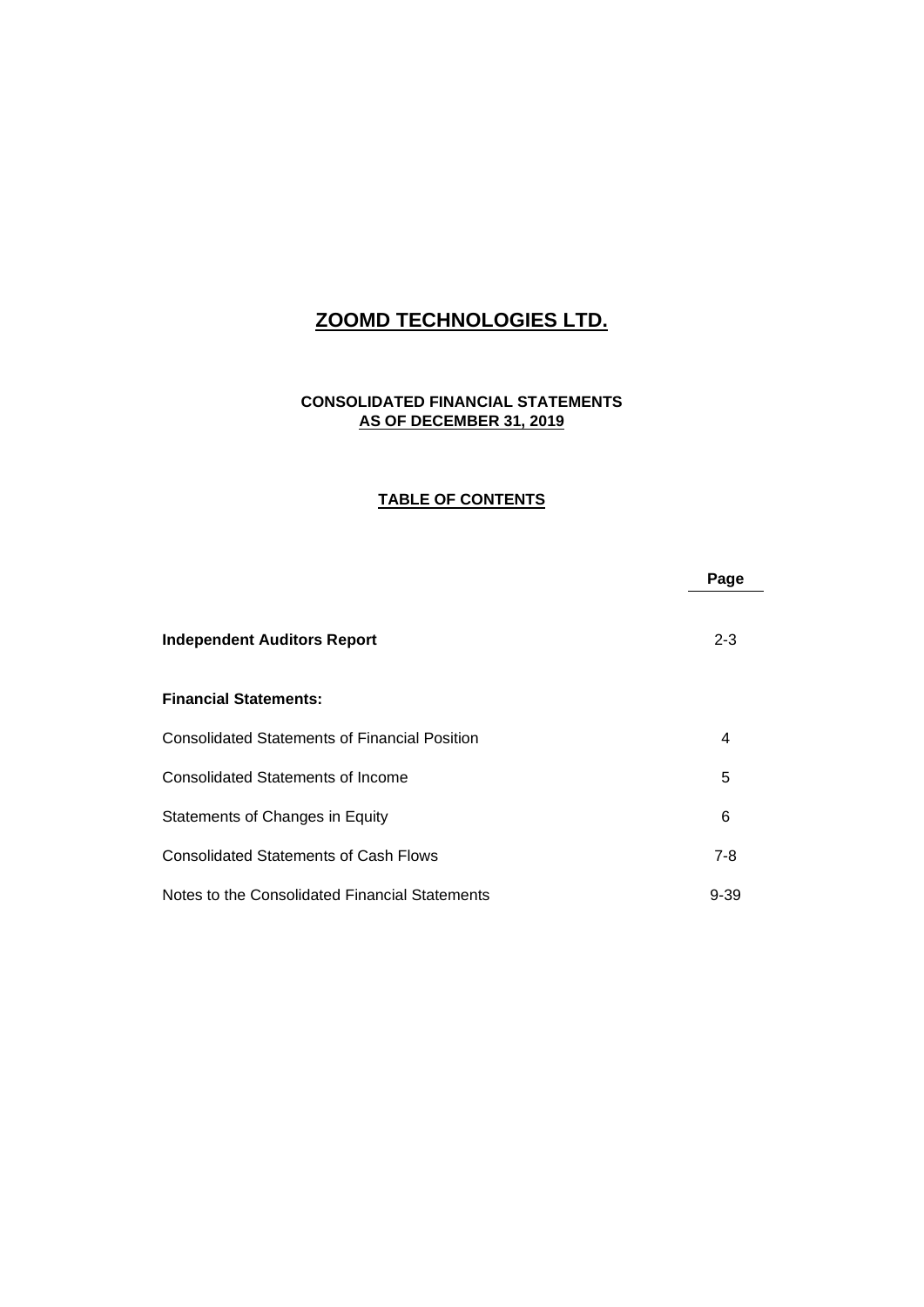# Deloitte.

#### **Independent Auditor's Report to the Shareholders of ZOOMD Ltd.**

#### **Opinion**

We have audited the consolidated financial statements of ZOOMD LTD. (the "Company"), which comprise the consolidated statements of financial position as at December 31, 2019 and 2018, and the consolidated statements of net loss and comprehensive loss, consolidated statements of changes in equity and consolidated statements of cash flows for the years then ended, and a summary of significant accounting policies and other explanatory information (collectively referred to as the "financial statements").

In our opinion, the accompanying financial statements present fairly, in all material respects, the financial position of the Company as at December 31, 2019 and 2018, and its financial performance and its cash flows for the years then ended in accordance with International Financial Reporting Standards ("IFRS").

#### **Basis for Opinion**

We conducted our audit in accordance with Canadian generally accepted auditing standards ("Canadian GAAS"). Our responsibilities under those standards are further described in the *Auditor's Responsibilities for the Audit of the Financial Statements* section of our report. We are independent of the Company in accordance with the ethical requirements that are relevant to our audit of the financial statements in Canada, and we have fulfilled our other ethical responsibilities in accordance with these requirements. We believe that the audit evidence we have obtained is sufficient and appropriate to provide a basis for our opinion.

#### **Other Information**

Management is responsible for the other information. The other information comprises the Management's Discussion and Analysis Our opinion on the financial statements does not cover the other information and we do not express any form of assurance conclusion thereon. In connection with our audit of the financial statements, our responsibility is to read the other information, and in doing so, consider whether the other information is materially inconsistent with the financial statements or our knowledge obtained in the audit or otherwise appears to be materially misstated.

We obtained the Management's Discussion and Analysis prior to the date of this auditor's report. If, based on the work we have performed, we conclude that there is a material misstatement of this other information, we are required to report that fact. We have nothing to report in this regard.

#### **Responsibilities of Management and Those Charged with Governance for the Financial Statements**

Management is responsible for the preparation and fair presentation of the financial statements in accordance with IFRS, and for such internal controls as management determines is necessary to enable the preparation of financial statements that are free from material misstatement, whether due to fraud or error.

In preparing the financial statements, management is responsible for assessing the Company's ability to continue as a going concern, disclosing, as applicable, matters related to going concern and using the going concern basis of accounting unless management either intends to liquidate the Company or to cease operations, or has no realistic alternative but to do so. Those charged with governance are responsible for overseeing the Company's financial reporting process.

#### **Auditor's Responsibilities for the Audit of the Financial Statements**

Our objectives are to obtain reasonable assurance about whether the financial statements as a whole are free from material misstatement, whether due to fraud or error, and to issue an auditor's report that includes our opinion. Reasonable assurance is a high level of assurance, but is not a guarantee that an audit conducted in accordance with Canadian GAAS will always detect a material misstatement when it exists. Misstatements can arise from fraud or error and are considered material if, individually or in the aggregate, they could reasonably be expected to influence the economic decisions of users taken on the basis of these financial statements.

As part of an audit in accordance with Canadian GAAS, we exercise professional judgment and maintain professional skepticism throughout the audit. We also: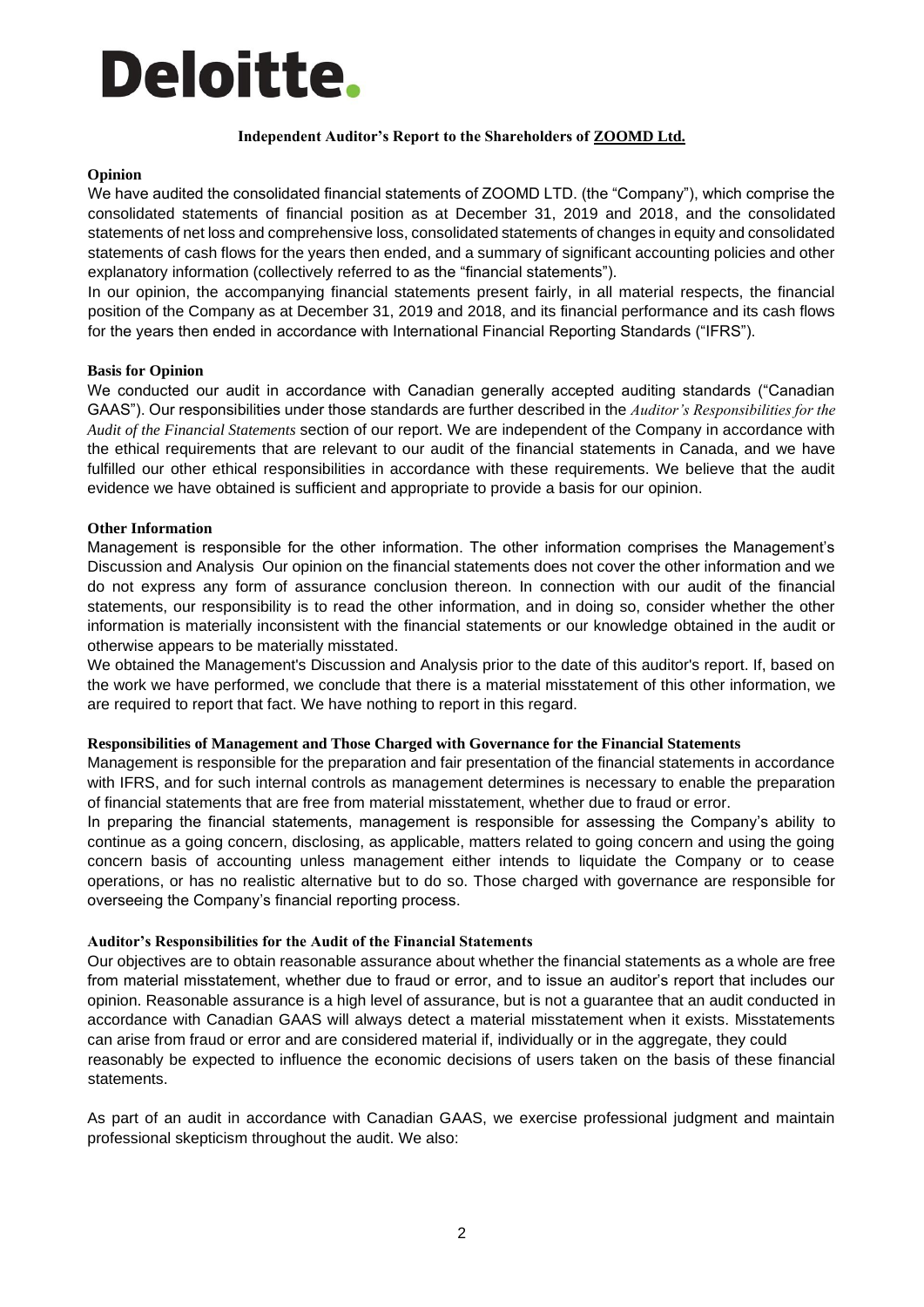# **Deloitte**

- Identify and assess the risks of material misstatement of the financial statements, whether due to fraud or error, design and perform audit procedures responsive to those risks, and obtain audit evidence that is sufficient and appropriate to provide a basis for our opinion. The risk of not detecting a material misstatement resulting from fraud is higher than for one resulting from error, as fraud may involve collusion, forgery, intentional omissions, misrepresentations, or the override of internal control.
- Obtain an understanding of internal control relevant to the audit in order to design audit procedures that are appropriate in the circumstances, but not for the purpose of expressing an opinion on the effectiveness of the Company's internal control.
- Evaluate the appropriateness of accounting policies used and the reasonableness of accounting estimates and related disclosures made by management.
- Conclude on the appropriateness of management's use of the going concern basis of accounting and, based on the audit evidence obtained, whether a material uncertainty exists related to events or conditions that may cast significant doubt on the Company's ability to continue as a going concern. If we conclude that a material uncertainty exists, we are required to draw attention in our auditor's report to the related disclosures in the financial statements or, if such disclosures are inadequate, to modify our opinion. Our conclusions are based on the audit evidence obtained up to the date of our auditor's report. However, future events or conditions may cause the Company to cease to continue as a going concern.
- Evaluate the overall presentation, structure and content of the financial statements, including the disclosures, and whether the financial statements represent the underlying transactions and events in a manner that achieves fair presentation.
- Obtain sufficient appropriate audit evidence regarding the financial information of the entities or business activities within the Company to express an opinion on the financial statements. We are responsible for the direction, supervision and performance of the group audit. We remain solely responsible for our audit opinion.

We communicate with those charged with governance regarding, among other matters, the planned scope and timing of the audit and significant audit findings, including any significant deficiencies in internal control that we identify during our audit.

We also provide those charged with governance with a statement that we have complied with relevant ethical requirements regarding independence, and to communicate with them all relationships and other matters that may reasonably be thought to bear on our independence, and where applicable, related safeguards.

The engagement partner on the audit resulting in this independent auditor's report is Shay Rami Chalaf

**Brightman Almagor Zohar & Co. Certified Public Accountants A Firm in the Deloitte Global Network** 

#### **Tel Aviv, Israel April 22, 2020**

#### **Tel Aviv - Main Office**

1 Azrieli Center Tel Aviv, 6701101 P.O.B. 16593 Tel Aviv, 6116402 | Tel: +972 (3) 608 5555 | info@deloitte.co.il

Jerusalem 3 Kiryat Ha'Mada Har Hotzvim Tower Jerusalem, 914510 D. BOX 45396

Tel: +972 (2) 501 8888 Tel: +972 (4) 860 7333 Fax: +972 (2) 537 4173 Fax: +972 (4) 867 2528 info-jer@deloitte.co.il info-haifa@deloitte.co.il

Haifa

P.O.B. 5648

Haifa, 3105502

5 Ma'aleh Hashichrur

**Beer Sheva** Ha'Energia St. 77, Building 1 Gay-Yam Negey, Advanced **Technologies Park** Beer Sheva, 8470912

Tel: +972 (8) 690 9500 Fax: +972 (8) 690 9600 info-beersheva@deloitte.co.il Eilat The City Center P.O.B. 583 Eilat, 8810402

Tel: +972 (8) 637 5676 Fax: +972 (8) 637 1628 info-eilat@deloitte.co.il Nazareth 9 Marj Ibn Amer St. Nazareth, 16100

Tel: +972 (73) 399 4455 Fax: +972 (73) 399 4455 info-nazareth@deloitte.co.il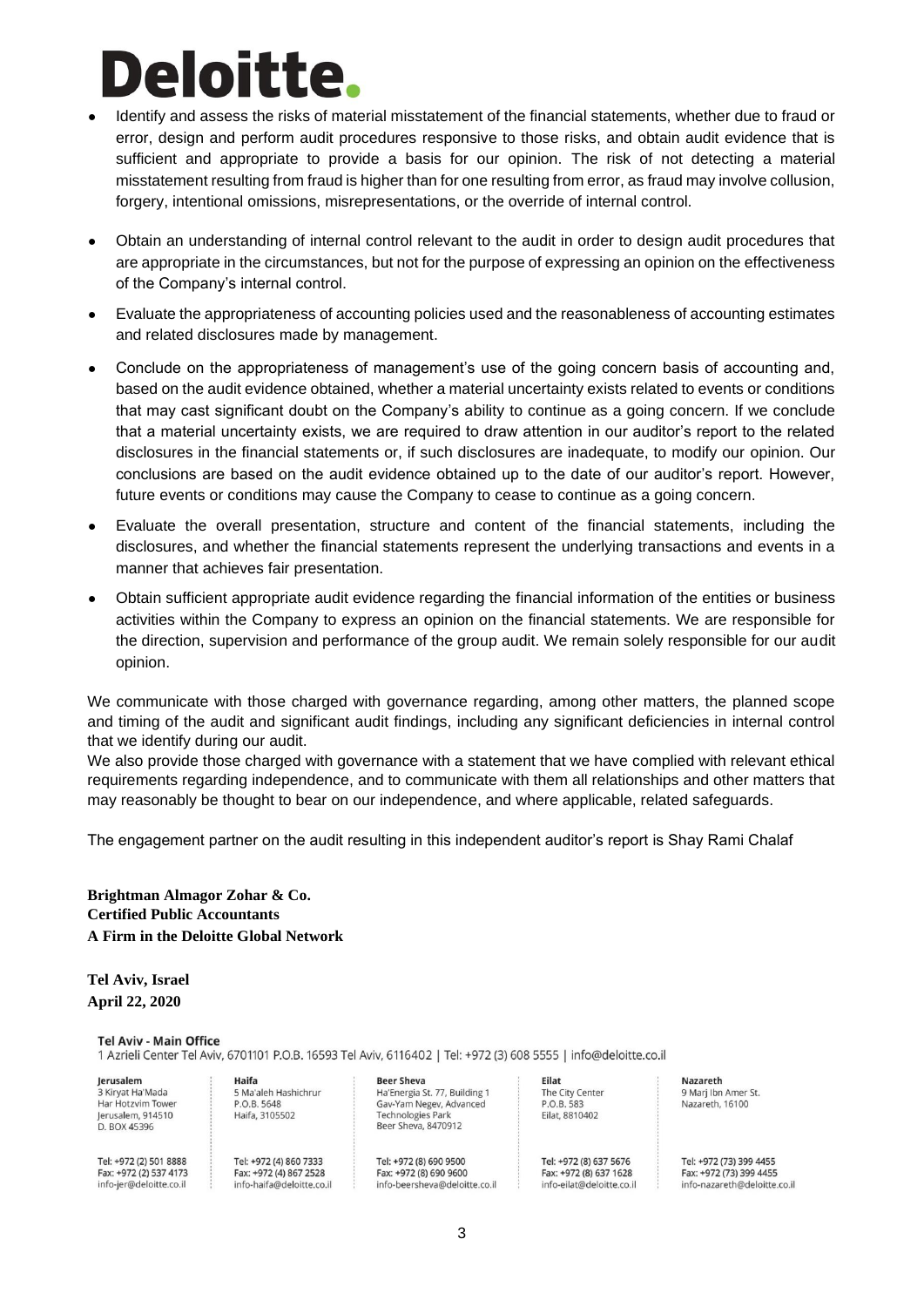## **ZOOMD TECHNOLOGIES LTD. CONSOLIDATED STATEMENTS OF FINANCIAL POSITION (USD in thousands)**

|                                                                 |                | As at December 31, |           |
|-----------------------------------------------------------------|----------------|--------------------|-----------|
|                                                                 | <b>Note</b>    | 2019               | 2018      |
| <b>Assets</b>                                                   |                |                    |           |
| <b>Current assets</b>                                           |                |                    |           |
| Cash and cash equivalents                                       |                | 5,890              | 3,604     |
| Trade receivables                                               | 4              | 4,628              | 3,354     |
| Other receivables and prepaid expenses                          | 5              | 961                | 592       |
|                                                                 |                | 11,479             | 7,550     |
| <b>Non-current assets</b>                                       |                |                    |           |
| Long term deposits                                              |                | 159                | 70        |
| Fixed assets, net                                               | $\overline{7}$ | 99                 | 75        |
| Rights to use assets                                            | 6              | 1,739              |           |
| Intangible assets, net                                          | 8              | 12,547             | 14,346    |
|                                                                 |                | 14,544             | 14,491    |
| <b>Total assets</b>                                             |                | 26,023             | 22,041    |
| <b>Liabilities and Equity</b>                                   |                |                    |           |
| <b>Current liabilities</b>                                      |                |                    |           |
| Trade payables                                                  |                | 3,186              | 2,859     |
| Other payables and accrued expenses                             | 9              | 3,260              | 2,156     |
| Warrants                                                        |                |                    | 762       |
| Convertible loans                                               | 10             |                    | 3,221     |
|                                                                 |                | 6,446              | 8,998     |
| <b>Non-current liabilities</b>                                  |                |                    |           |
| <b>IIA</b> liability                                            | 14             | 433                | 479       |
| Lease liabilities                                               | 6              | 1,105              |           |
| Reserve for employee benefits                                   | 11.B           | 168                | 154       |
|                                                                 |                | 1,706              | 633       |
| <b>Shareholders' equity</b>                                     | 12,10          |                    |           |
| Share capital and premium                                       |                | 39,035             | 27,898    |
| Reserve for share-based payment transactions and other reserves |                | 4,790              | 4,170     |
| Accumulated deficit                                             |                | (25, 954)          | (19, 658) |
|                                                                 |                | 17,871             | 12,410    |
| <b>Total Liabilities and Equity</b>                             |                | 26,023             | 22,041    |
|                                                                 |                |                    |           |

## **The financial statements were approved by the board of directors of the company on April 22, 2020.**

| "Amit Bohansky"                       | "Ofer Eitan"            | "Tsvika Adler"     |
|---------------------------------------|-------------------------|--------------------|
| Amit Bohensky - Chairmen of the board | <b>Ofer Eitan - CEO</b> | Tsvika Adler - CFO |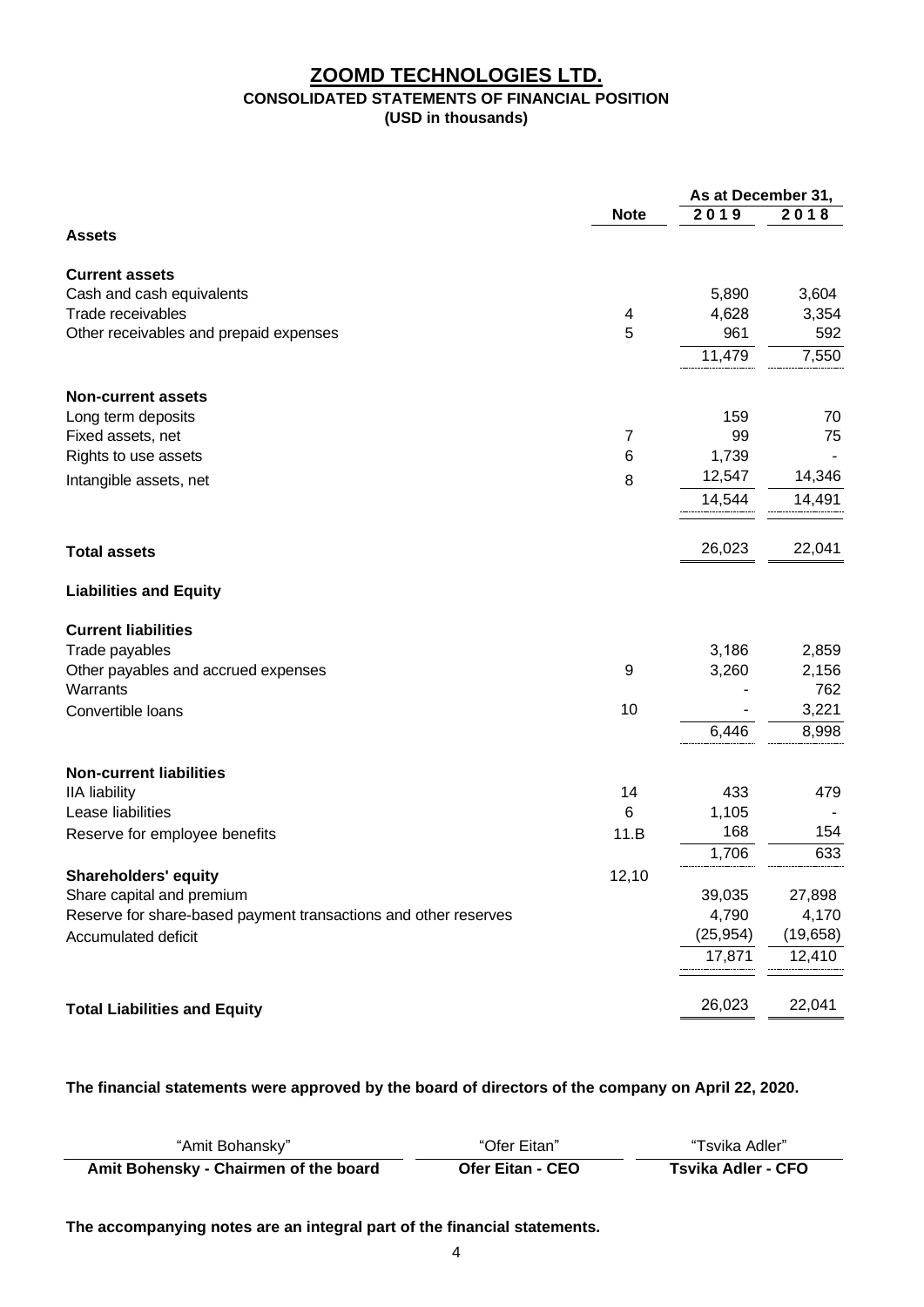## **ZOOMD TECHNOLOGIES LTD. CONSOLIDATED STATEMENTS OF NET LOSS AND COMPREHENSIVE LOSS (USD in thousands)**

|                                                                                               |                  | <b>Year ended December</b><br>31, |  |
|-----------------------------------------------------------------------------------------------|------------------|-----------------------------------|--|
| <b>Note</b>                                                                                   | 2019             | 2018                              |  |
| Revenue<br>Cost of sales and services                                                         | 27,052<br>19,105 | 28,649<br>19,125                  |  |
|                                                                                               |                  |                                   |  |
| <b>Gross profit</b>                                                                           | 7,947            | 9,524                             |  |
| <b>Operating costs and expenses:</b>                                                          |                  |                                   |  |
| Research and development expenses<br>15<br>16<br>Selling, administrative and general expenses | 4,916<br>6,439   | 3,847<br>7,209                    |  |
|                                                                                               | 11,355           | 11,056                            |  |
|                                                                                               |                  |                                   |  |
| <b>Operating Loss</b>                                                                         | (3, 408)         | (1,532)                           |  |
| Listing expenses                                                                              | (1, 519)         |                                   |  |
| Finance Income<br>17a<br>17 <sub>b</sub><br>Finance expense                                   | 6<br>(1, 375)    | 157<br>(963)                      |  |
| Finance expense, net                                                                          | (2,888)          | (806)                             |  |
| <b>Net and Comprehensive Loss</b>                                                             | (6, 296)         | (2, 338)                          |  |
| Net loss per share:                                                                           |                  |                                   |  |
| Basic and diluted                                                                             | 0.07             | 0.03                              |  |
| Shares used in calculation of net loss per share:                                             |                  |                                   |  |
| <b>Basic</b>                                                                                  | 87,524,94        | 77,561,669                        |  |
| <b>Diluted</b>                                                                                | 87,524,94        | 77,561,669                        |  |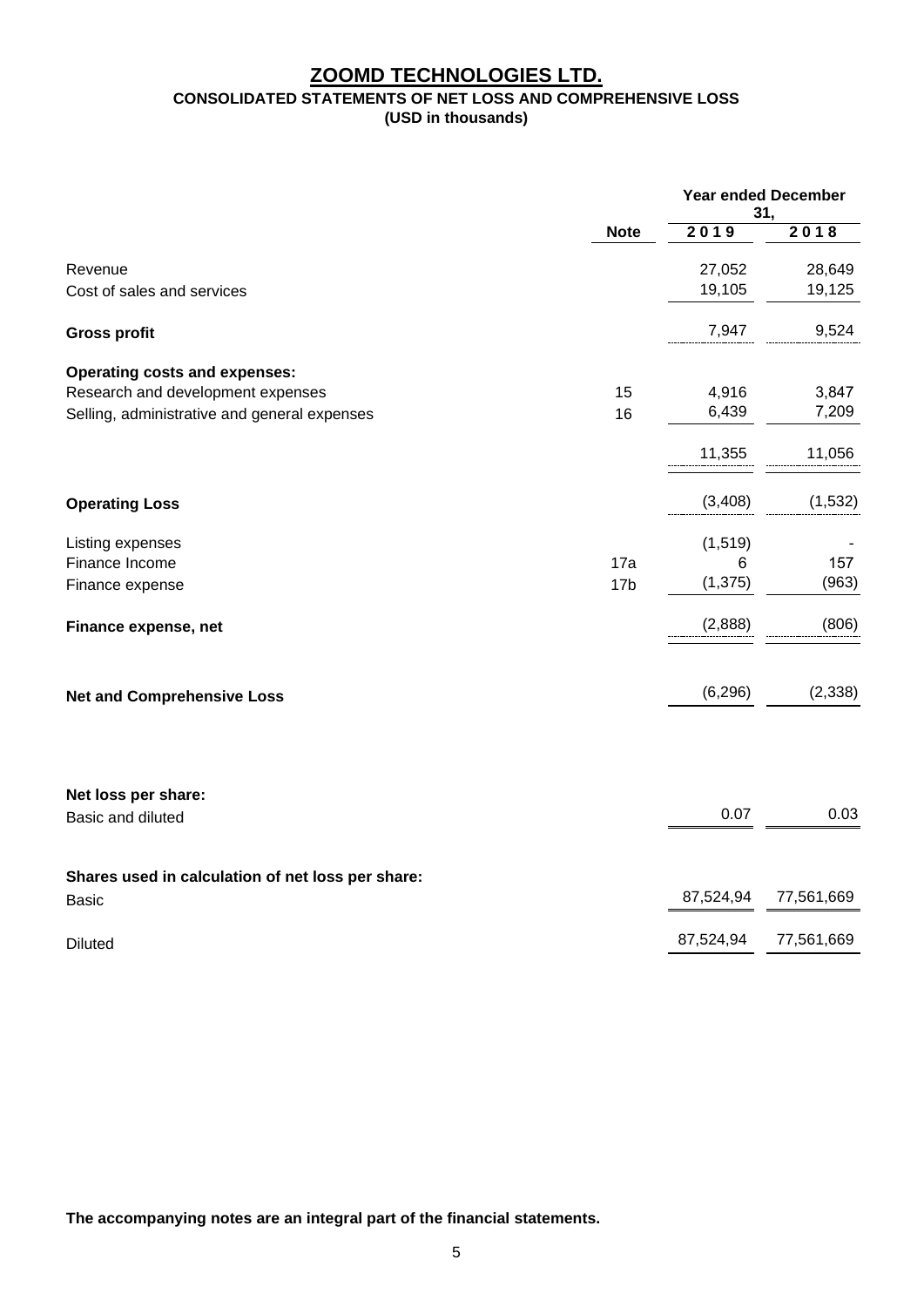## **ZOOMD TECHNOLOGIES LTD. CONSOLIDATED STATEMENTS OF CHANGES IN EQUITY (USD in thousands)**

|                                | <b>Share capital</b> | <b>Share</b><br>capital and<br>premium | <b>Reserve for</b><br>share-based<br>payment<br>transactions<br>and other<br>reserves | Accumulated<br>deficit | <b>Total</b><br>shareholders'<br>equity |
|--------------------------------|----------------------|----------------------------------------|---------------------------------------------------------------------------------------|------------------------|-----------------------------------------|
| Balance - January 1, 2018      | 73,304,037           | 27,898                                 | 2,446                                                                                 | (17, 320)              | 13,024                                  |
| <b>Exercise of options</b>     | 454,060              | $(*)$                                  |                                                                                       |                        |                                         |
| Share-based compensation       |                      |                                        | 1,724                                                                                 |                        | 1,724                                   |
| Loss for the year              |                      |                                        |                                                                                       | (2, 338)               | (2, 338)                                |
| Balance - December 31, 2018    | 73,758,097           | 27,898                                 | 4,170                                                                                 | (19,658)               | 12,410                                  |
| Conversion of convertible loan | 5,970,069            | 3,672                                  |                                                                                       |                        | 3,672                                   |
| <b>Exercise of warrants</b>    | 1,927,053            | 1,485                                  |                                                                                       |                        | 1,485                                   |
| Share-based compensation       |                      |                                        | 621                                                                                   |                        | 621                                     |
| Exercise of options            | 35,709               | $(\dot{a})$                            |                                                                                       |                        |                                         |
| Issuance of shares (net of     |                      |                                        |                                                                                       |                        |                                         |
| issuance expenses)             | 11,574,990           | 4,460                                  | 1,519                                                                                 |                        | 5,979                                   |
| Loss for the year              |                      |                                        |                                                                                       | (6, 296)               | (6,296)                                 |
| Balance - December 31, 2019    | 93,265,918           | 37,515                                 | 6,310                                                                                 | (25, 954)              | 17,781                                  |

(\*) Less than 1 thousand dollars.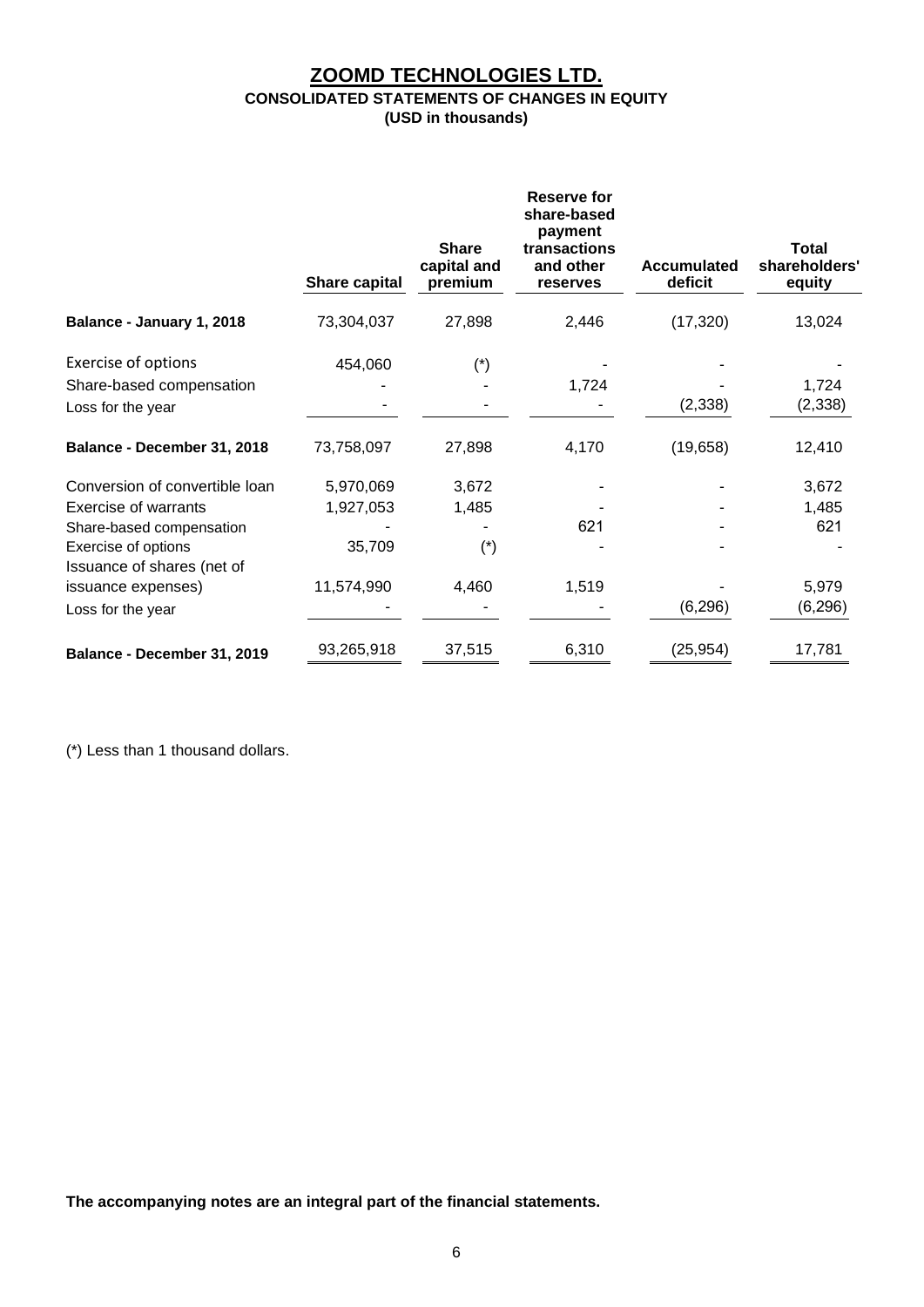## **ZOOMD TECHNOLOGIES LTD. CONSOLIDATED STATEMENTS OF CASH FLOWS (USD in thousands)**

|                                                                                      | Year ended<br>December 31, |          |
|--------------------------------------------------------------------------------------|----------------------------|----------|
|                                                                                      | 2019                       | 2018     |
| <b>Cash flows - operating activities</b>                                             |                            |          |
| Net loss                                                                             | (6, 296)                   | (2, 338) |
| Adjustments to reconcile net loss to net cash from operating activities (Appendix A) | 4,075                      | 5,084    |
| Net cash provided by (used in) operating activities                                  | (2,221)                    | 2,746    |
| <b>Cash flows - investing activities</b>                                             |                            |          |
| Investment in deposits                                                               | (89)                       | (50)     |
| Purchase of property, plant and equipment                                            | (96)                       | (21)     |
| Net cash used in from investing activities                                           | (185)                      | (71)     |
| <b>Cash flows - financing activities</b>                                             |                            |          |
| Repayment of short-term credit from banks, net                                       |                            | (839)    |
| Lease liabilities                                                                    | (147)                      |          |
| <b>Issuance of shares</b>                                                            | 4,782                      |          |
| <b>Exercise of warrants</b>                                                          | 57                         |          |
| Receipt of convertible loans                                                         |                            | 1,255    |
| Net cash provided from financing activities                                          | 4,692                      | 416      |
| Increase in cash and cash equivalents                                                | 2,286                      | 3,091    |
| Cash and cash equivalents at the beginning of the financial year                     | 3,604                      | 513      |
| Cash and cash equivalents of the end of the financial year                           | 5,890                      | 3,604    |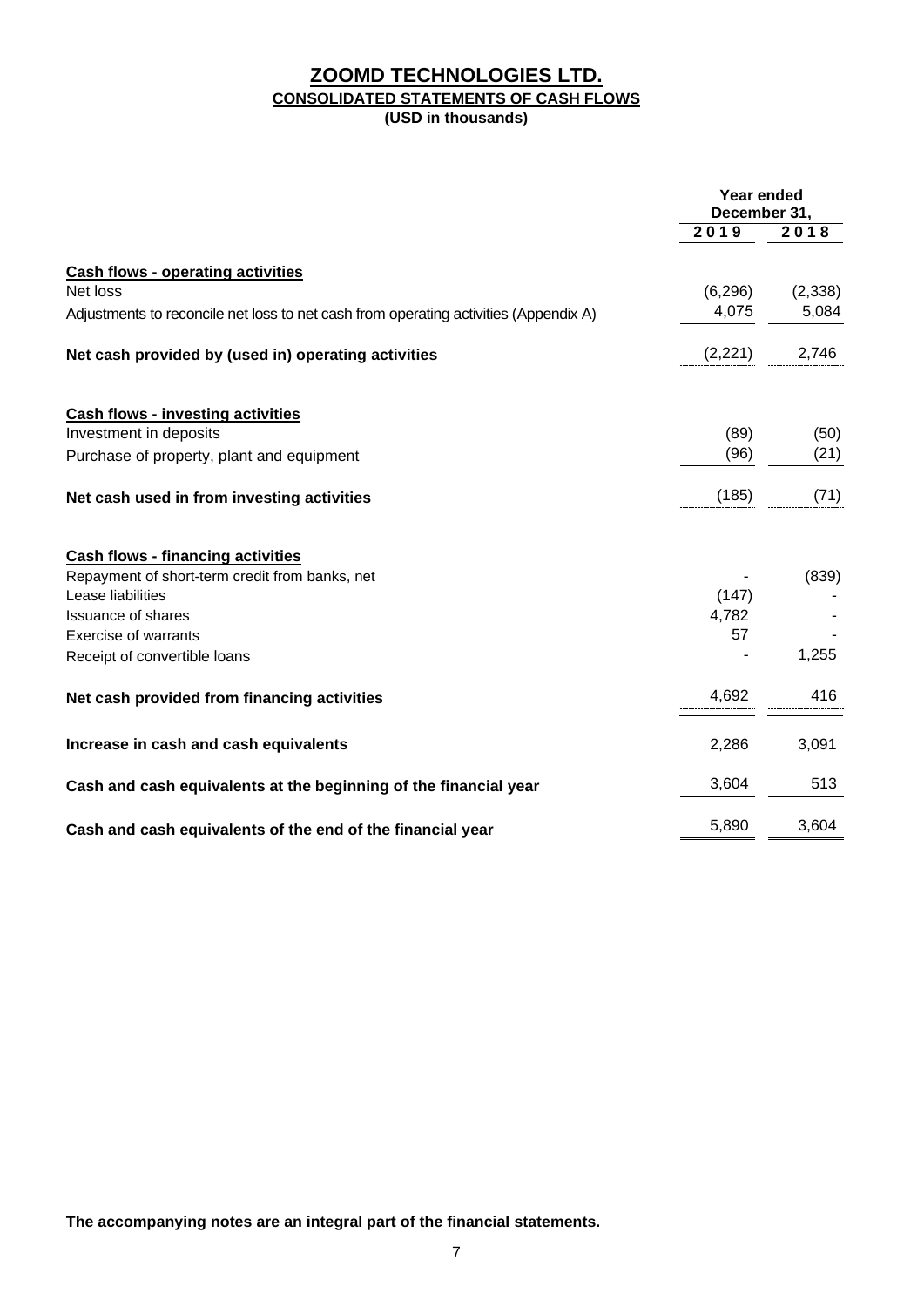## **ZOOMD TECHNOLOGIES LTD. APPENDICES TO CONSOLIDATED STATEMENTS OF CASH FLOWS (USD in thousands)**

**Cash flows from operating activities:**

|    |                                                                                     | Year ended<br>December 31, |       |
|----|-------------------------------------------------------------------------------------|----------------------------|-------|
|    |                                                                                     | 2019                       | 2018  |
| А. | Adjustments to reconcile net loss to net cash from operating activities:            |                            |       |
|    | Depreciation and amortization                                                       | 2,162                      | 1,844 |
|    | Change in employee benefit liabilities, net                                         | 14                         | (51)  |
|    | Cost of share-based payment                                                         | 621                        | 1,724 |
|    | Listing expenses                                                                    | 1,519                      |       |
|    | Convertible loans and warrants revaluation                                          | 1,118                      | 770   |
|    | Finance expenses net                                                                | (129)                      |       |
|    | <b>Changes in assets and liabilities:</b>                                           |                            |       |
|    | Increase in trade receivables and other receivables                                 | (1,965)                    | (868) |
|    | Increase in trade and other payables, and other current and non-current liabilities | 751                        | 1,568 |
|    | Changes in IIA liabilities                                                          | (46)                       | 97    |
|    |                                                                                     | 4,045                      | 5,084 |
|    | <b>Interest Payments</b>                                                            | 30                         |       |
|    |                                                                                     |                            |       |
|    | Total                                                                               | 4,075                      | 5,084 |
|    |                                                                                     |                            |       |
| В. | <b>Significant non-cash transactions:</b>                                           |                            |       |
|    | <b>Conversion of Convertible loans</b>                                              | 3,672                      |       |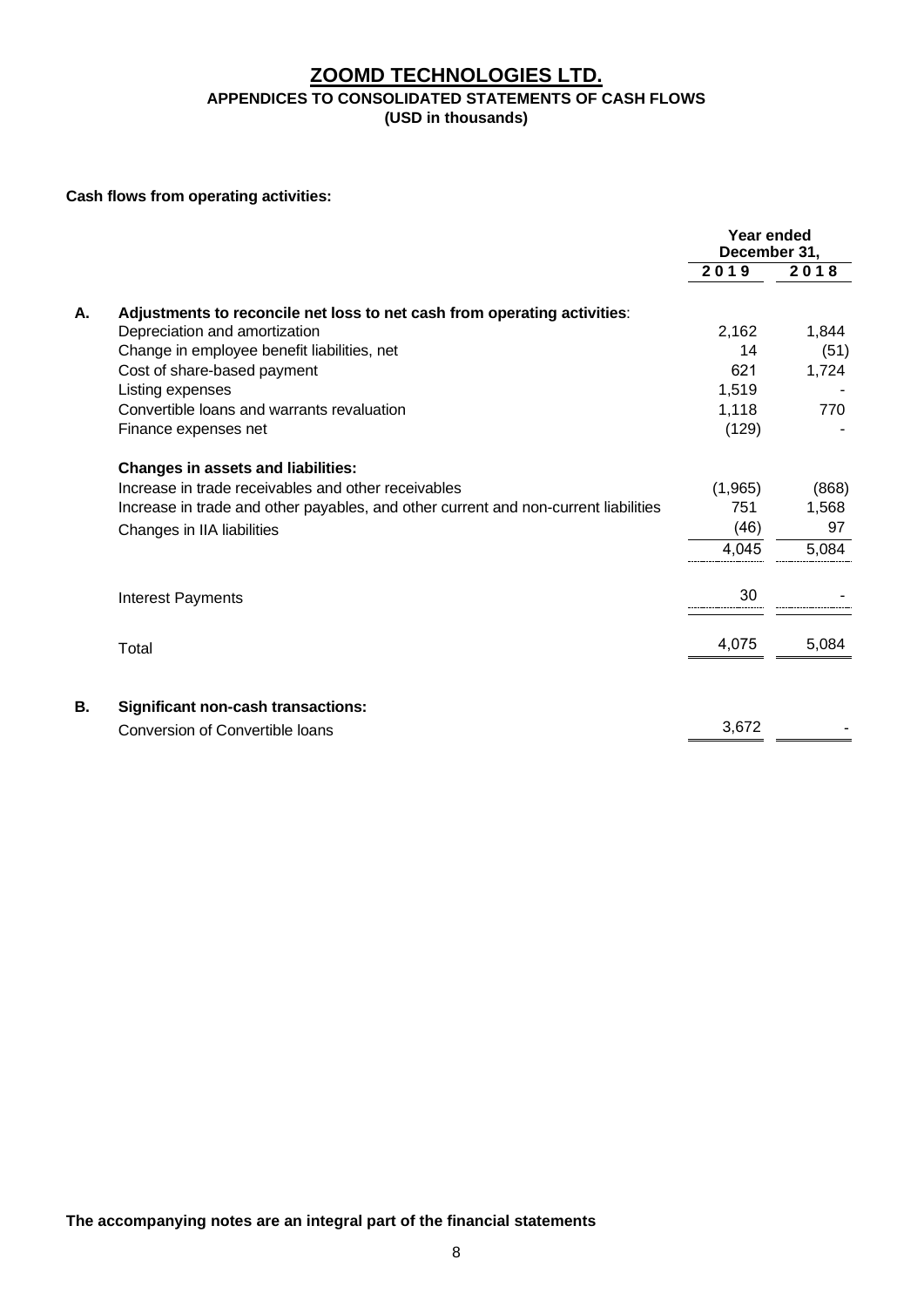#### **NOTE 1 - DESCRIPTION OF BUSINESS AND GENERAL**

#### **A. Description of Business:**

Zoomd Technologies Ltd. (formerly DataMiners Capital Corp.) (the "**Company**") was incorporated under the *Business Corporations Act* (Alberta) on October 1, 2013 and completed its initial public offering on May 29, 2014. The Company was designated as a Capital Pool Company as such term is defined by Policy 2.4 ("**Policy 2.4**") of the TSX Venture Exchange (the "**TSXV**") with no commercial operations or assets other than cash and its only business being the identification and evaluation of assets or businesses with a view to completing a "Qualifying Transaction" as such term is defined by Policy 2.4.

On May 28, 2019, the Company, Zoomd Ltd. ("**Zoomd**") and Dotima 2019 Ltd. ("**Subco**"), a wholly-owned Israeli subsidiary of the Company, entered into an agreement and plan of merger (the "**Business Combination Agrement**") pursuant to which the Company and Zoomd agreed to effect the combination of their respective businesses and assets by way of a "three-cornered amalgamation" which upon completion, would result in a reverse takeover of the Company by the shareholders of Zoomd (the "**Transaction**"). The Transaction, which was completed on August 28, 2019, constituted the Company's Qualifying Transaction under Policy 2.4. Pursuant to the terms of the Business Combination Agreement, the Company acquired all the issued and outstanding shares of Zoomd by way of an amalgamation between Zoomd and Subco, with the amalgamated entity becoming a direct, wholly-owned subsidiary of the Company.

Concurrently with the Qualifying Transaction, Zoomd raised CAD\$9,265,990 million (approximately US\$7 million) pursuant to a private placement (the "Concurrent Financing of 8,385,990 subscription receipts and 880,000 common shares of Zoomd FinanceCo Ltd, each of which, upon completion of the Qualifying Transaction, was exchanged for one common share of the Company and the successor entity of Zoomd FinanceCo Ltd. became a wholly-ownd subsidiary of the Company.

Upon the completion of the Qualifying Transaction the Company issued an aggregate amount of 90,921,209 common shares to the shareholders of Zoomd (including those holding common shares of Zoomd FinanceCo Ltd. as a result of the Concurrent Financing) in exchange for all the issued and outstanding shares of Zoomd.

Prior to the consummation of the Transaction Zoomd was required to make a share split (the "**Share Split**") 1:9.674629454 adjustment to its share capital (the "**Ratio**"), so that immediately prior to the closing of the Transaction (i) Zoomd issued to each of its shareholders, with respect to each ordinary share of Zoomd held, an additional of 8.674629454 ordinary shares (rounded to the nearest whole number) (keeping the ratio of 1:9.674629454) (the "**Bonus Shares**"); and (ii) the number of ordinary shares or rights convertible into, exercisable or exchangeable into, or entitling the holder thereof to receive directly or indirectly, additional ordinary shares of Zoomd under any option or warrant to purchase ordinary shares currently outstanding or otherwise granted by Zoomd (the "**Outstanding Options**") was adjusted as per the Ratio so that each one ordinary share issuable under such Outstanding Option shall be increased by and additional amount of 8.674629454 ordinary shares (rounded to the nearest whole number).

From accounting perspectives, since the Company's operations did not constitute a business, the acquisition is not within the scope of IFRS 3 but, nevertheless, resulted in consolidated financial statements that are similar to those produced under reverse acquisition accounting, except that no goodwill arises, with the difference between the fair value of the shares issued by the accounting acquirer and the fair value of the accounting acquiree's identifiable net assets represents a service of listing for its shares under IFRS 2 Share-based Payments and recognized as an expense in the statement of income and comprehensive income.

As the acquirer for accounting purposes, Zoomd's net assets are included in the consolidated statements of financial position at their carrying amounts.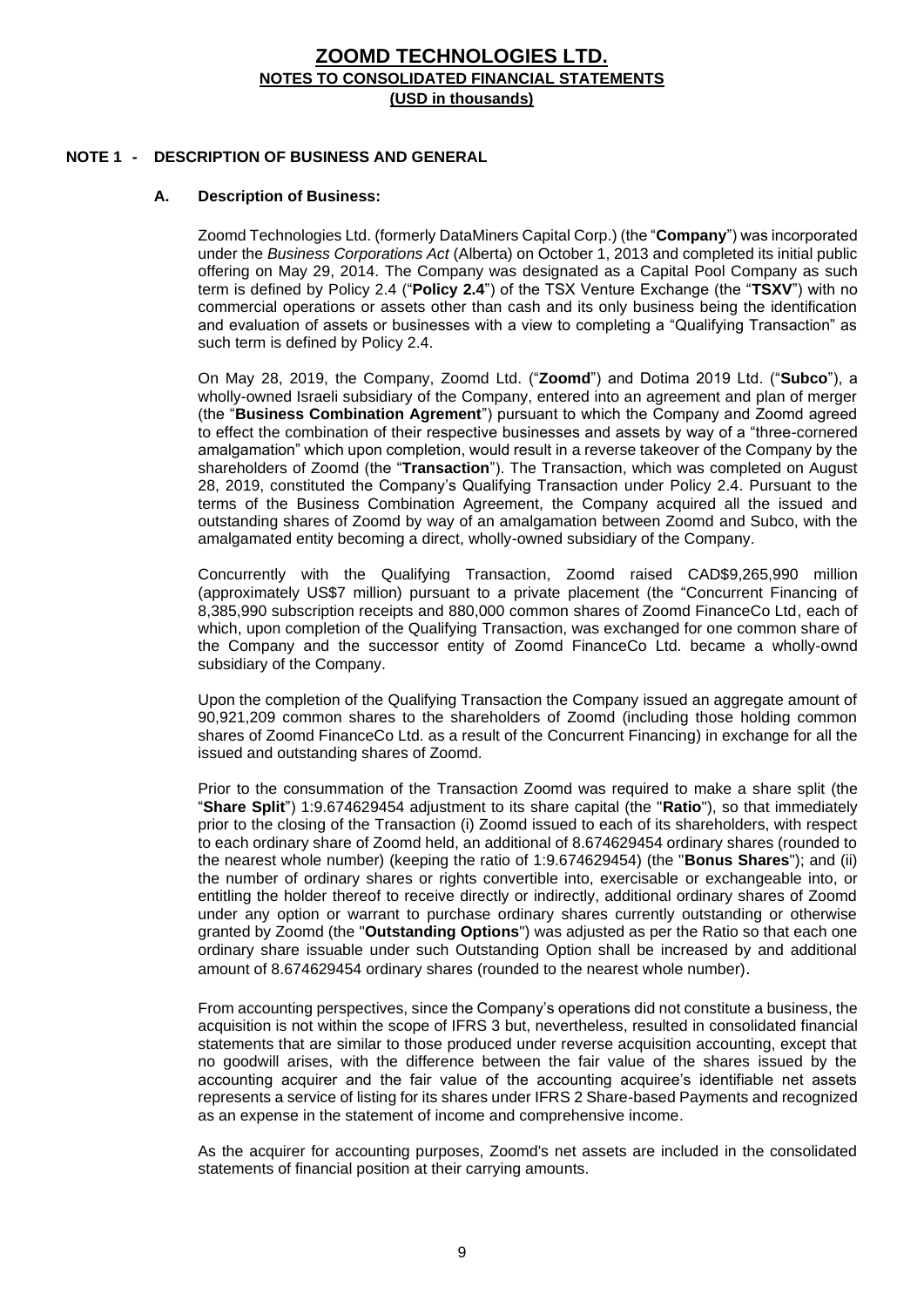## **NOTE 1 - DESCRIPTION OF BUSINESS AND GENERAL (Cont.)**

#### **B. Reverse asset acquisition**

These consolidated financial statements include the completion of the reverse acquisition transaction. Zoomd, the continuing entity for accounting purposes, is considered to have acquired the assets and liabilities of the Company in a capital transaction on August 28, 2019. The comparative figures that are presented in the consolidated financial statements are those of Zoomd with the exception that the presentation of share capital has been adjusted retroactively to that of the Company, the legal acquirer. The consolidated statement of loss and comprehensive loss includes the full results of Zoomd. As the acquirer for accounting purposes, Zoomd's net assets are included in the consolidated statements of financial position at their carrying amounts.

The consideration effectively transferred for the acquisition of Zoomd Technologies Ltd (formerly known as DataMiners Capital Corp) is as follows (amounts are USD in thousands):

| Category                                                                              | Amount |
|---------------------------------------------------------------------------------------|--------|
| Fair value of 524,000 post-consolidated DataMiners Capital Corp shares <sup>(*)</sup> | 396    |
| Fair value of 1,475,000 post-consolidated DataMiners Capital Corp finder's fee        |        |
| shares                                                                                | 1,113  |
| <b>Total Value to DataMiners Capital Corp Shareholders</b>                            | 1,509  |
| Less: cash                                                                            | (6)    |
| Add: accounts payable                                                                 | 16     |
| Net assets (liabilities) acquired                                                     | 10     |
| <b>Listing expenses</b>                                                               | 1,519  |

(\*) Fair value was determined as the per share price in the fund raising completed concurrently of CDN\$1 (US\$0.75)

#### **C. Definitions:**

| The Company              | $\sim 100$ km s $^{-1}$ | ZOOMD TECHNOLOGIES LTD.                                                                                                               |
|--------------------------|-------------------------|---------------------------------------------------------------------------------------------------------------------------------------|
| <b>Subsidiaries</b>      | $\blacksquare$          | Companies that are controlled by the Company (as defined in IAS 27)<br>and whose accounts are consolidated with those of the Company. |
| <b>Related Parties -</b> |                         | As defined in IAS 24.                                                                                                                 |
| <b>NIS</b>               | $\blacksquare$          | New Israeli Shekel.                                                                                                                   |
| US Dollars or USD-       |                         | The U.S. dollar.                                                                                                                      |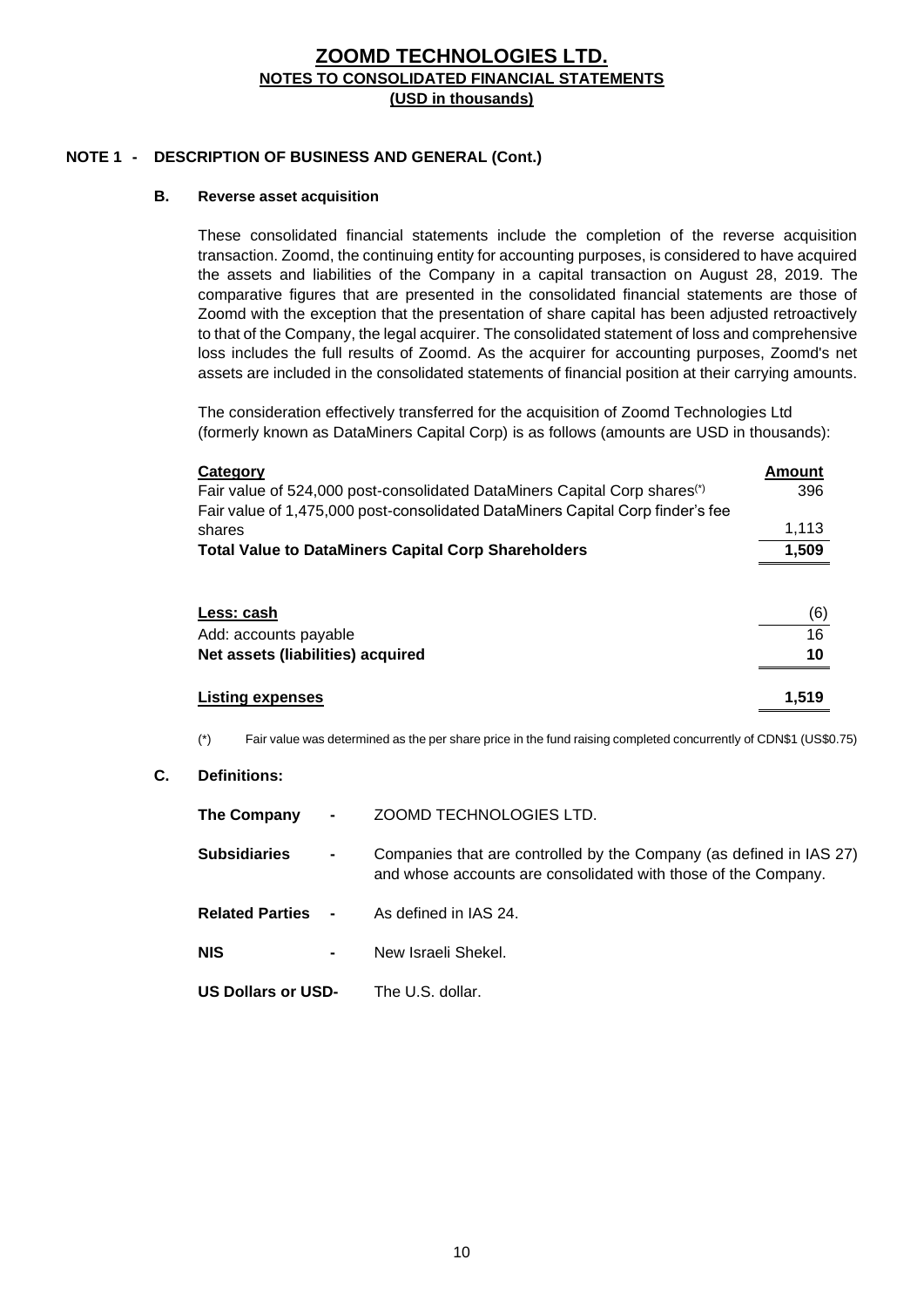#### **NOTE 2 - SUMMARY OF SIGNIFICANT ACCOUNTING POLICIES:**

#### **A. Applying international accounting standards (IFRS):**

#### **Statement of compliance**:

The consolidated financial statements have been prepared in accordance with International Financial Reporting Standards ("IFRS") as issued by the International Accounting Standards Board ("IASB").

The significant accounting policies detailed in the continuation were applied on a consistent basis for all reporting periods presented in the financial statements, except for changes in accounting policies that were due to the application of standards, amendments to standards and interpretations that took effect on the date of the financial statements, and the application of standards, amendments to standards and interpretations that are not in effect and were adopted in early adoption by the Company, as detailed below.

#### **B. Format for presentation of Statement of Financial Position:**

The Company presents assets and liabilities in the Statement of Financial Position divided into current and non-current items.

#### **C. Format for analysis recognized in Income Statement:**

**(1)** Format for analysis of expenses recognized in Income statement:

The Company's expenses in the Income statement are presented based on the nature of the activity of the expenses in the entity.

**(2)** The Company's operating cycle is 12 months.

#### **D. Basis of preparation:**

The financial statements were prepared on the basis of the historical cost, except for: liabilities measured at fair value; Property, plant and equipment and intangibles assets are presented at the lower of the cost less accumulated amortizations and the recoverable amount; Liabilities to employees as described in Note 11.

#### **E. Foreign currencies:**

#### **(1) Translation of foreign currency transactions:**

In preparing the financial statements, transactions in currencies other than the entity's functional currency (USD) are recorded at the rates of exchange prevailing at the dates of the transactions. At each balance sheet date, monetary items denominated in foreign currencies are retranslated at the rates prevailing at the balance sheet date. Non-monetary items carried at fair value that are denominated in foreign currencies are retranslated at the rates prevailing at the date when the fair value was determined. Non-monetary items that are measured in terms of historical cost in a foreign currency are not retranslated.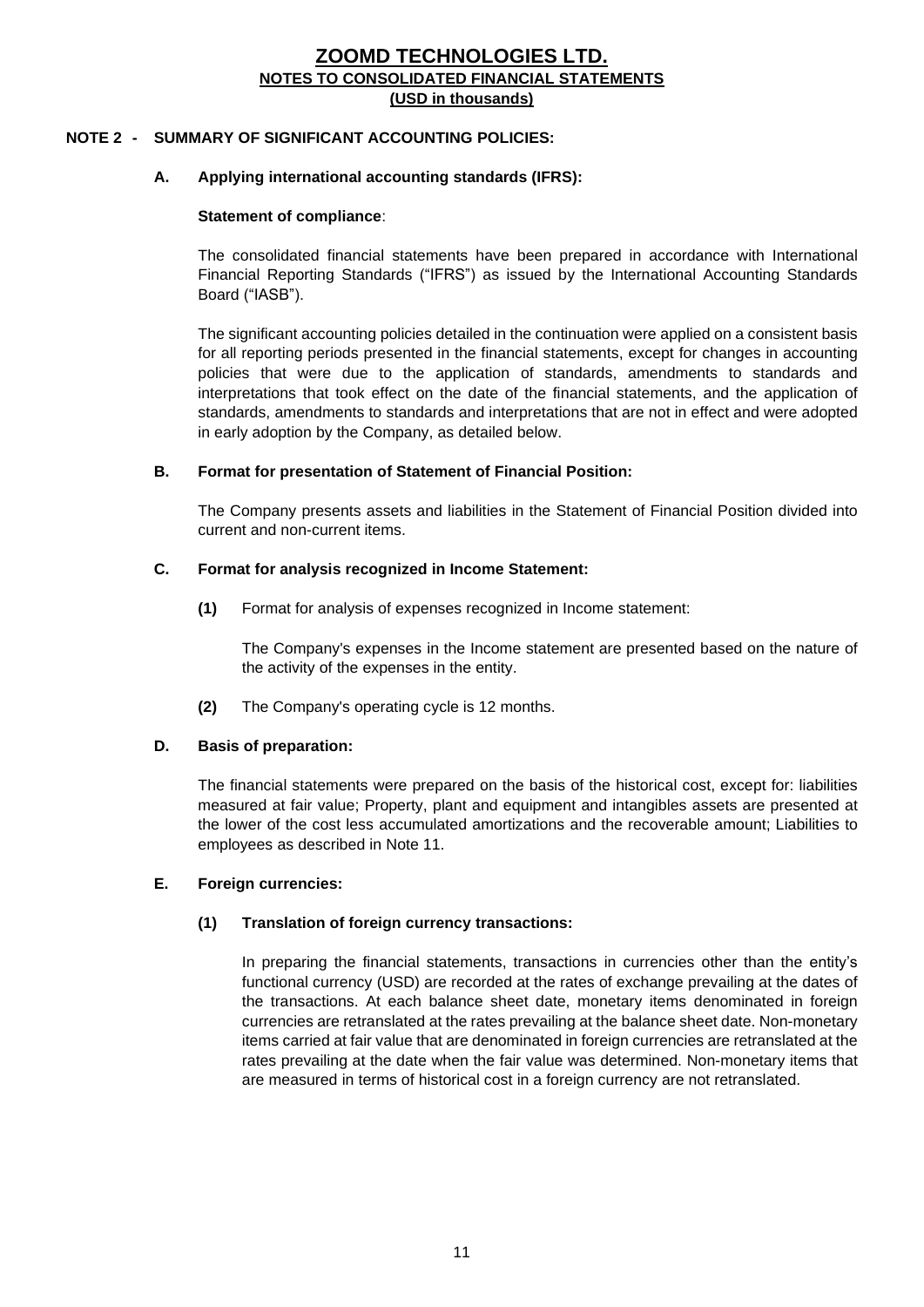#### **NOTE 2 - SUMMARY OF SIGNIFICANT ACCOUNTING POLICIES: (Cont.)**

#### **E. Foreign currencies: (Cont.)**

#### **(2) Recognition of exchange differences:**

Exchange differences are recognized in profit or loss in the period in which they arise.

Items included in the financial statements of each of the group's entities are measured using the currency of the primary economic environment in which the entity operates ('the functional currency'). The consolidated financial statements are presented in 'US\$', which is the company's functional and the company's reporting currency.

#### **F. Cash and cash equivalents:**

Cash and cash equivalents include demand deposits and term deposits in banks that are not restricted as to usage, with an original period to maturity of not more than three months.

Deposits that are restricted as to usage are classified as pledged deposits.

Deposits with an original period to maturity exceeding three months, which as of the statement of financial position do not exceed one year, are classified as short-term investments.

#### **G. Basis of consolidation:**

#### **General:**

The consolidated financial statements incorporate the financial statements of the Company and entity controlled by the Company (its subsidiary). Control is achieved where the Company has the power to govern the financial and operating policies of an entity so as to obtain benefits from its activities.

The results of subsidiary acquired or disposed of during the year are included in the consolidated statement of comprehensive Income from the effective date of acquisition and up to the effective date of disposal, as appropriate.

Where necessary, adjustments are made to the financial statements of subsidiaries to bring their accounting policies to align with those used by the Company.

All intra-group transactions, balances, Income and expenses are eliminated in full on consolidation.

#### **H. Goodwill:**

Goodwill arising on the acquisition represents the excess of the cost of acquisition over the Company's interest in the net fair value of the identifiable assets, liabilities and Contingent liabilities of the acquired company. Goodwill is initially recognized as an asset at cost and is subsequently measured at cost less any accumulated impairment losses.

Goodwill is allocated to the cash-generating units expected to benefit from the synergies of the combination for the purpose of impairment testing. Goodwill is tested, at the cash-generating unit (or group of cash generating units) level, for impairment annually or if events or changes in circumstances indicate that the carrying amount may not be recoverable. Goodwill is carried at cost less accumulated impairment losses. Impairment loss on goodwill is not reversed.

The Group is composed of one operating segment, goodwill is tested at the Group level, which represents the lowest level within the Group at which goodwill is monitored for internal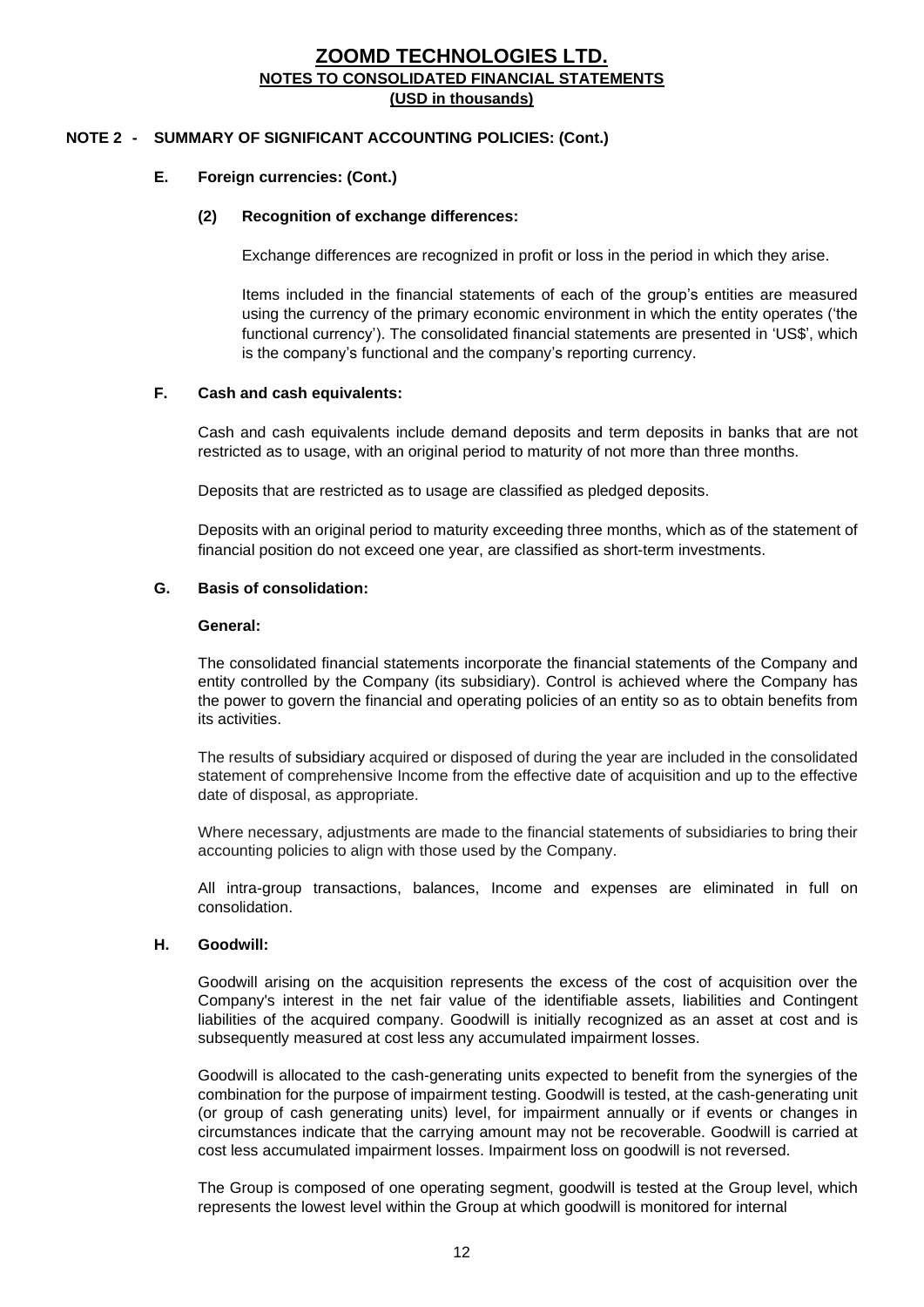#### **NOTE 2 - SUMMARY OF SIGNIFICANT ACCOUNTING POLICIES (Cont.)**

#### **H. Goodwill: (Cont.)**

management purposes in accordance with IAS 36. The impairment test is performed by comparing the carrying amount (which mainly comprises acquired intangible assets, goodwill and capitalized development costs) and the recoverable amount of the cash generating unit ("CGU"). The recoverable amount of the CGU is the higher of its fair value less costs of disposal and its value in use.

#### **I. Intangible Assets:**

Intangible assets are nonmonetary assets which are without physical substance and identifiable (either being separable or arising from contractual or other legal rights). Intangible assets meeting the relevant recognition criteria are initially measured at cost, subsequently measured at cost and amortized on a systematic basis over their useful lives (unless the asset has an indefinite useful life, in which case it is not permitted) at the following rates.

| Customer relationships | 20   |
|------------------------|------|
| Brand                  | 20   |
| Technology             | 14.3 |

The estimated useful life and amortization method are reviewed at the end of each reporting period, with the effect of any changes in estimate being accounted for on a prospective basis.

## **(1) Derecognition of intangible assets:**

An intangible asset is derecognized on disposal, or when no future economic benefit is expected from use or disposal. Gains or losses arising from derecognition of an intangible asset, measured as the difference between the net disposal proceeds and the carrying amount of the asset, are recognized in profit or loss when the asset is derecognized.

#### **(2) Impairment of tangible and intangible assets other than goodwill:**

At the end of each reporting period, the group reviews the carrying amounts of its tangible and intangible assets to determine whether there is any indication that those assets have suffered an impairment loss. If any indication of such exists. The recoverable amount of the asset is estimated to determine the extent of the impairment loss. When it is not possible to estimate the recoverable amount of an individual asset, the group estimates the recoverable amount of the cash-generating unit to which the asset belongs. When a reasonable and consistent basis of allocation can be identified corporate assets are also allocated to individual cash-generating units, or otherwise they are allocated to the smallest group of cash-generating units for which a reasonable and consistent allocation basis can be identified.

Intangible assets with indefinite useful lives and intangible assets not yet available for use are tested for impairment at least annually, and whenever there is an indication that the asset may be impaired.

Recoverable amount is the higher of fair value less costs of disposal and value in use, the estimated future cashflows are discounted to their present value using a pre-tax discount rate that reflects current market assessment of the time value of money and the risks specific to the asset for which the estimates of future cash flows have not been adjusted.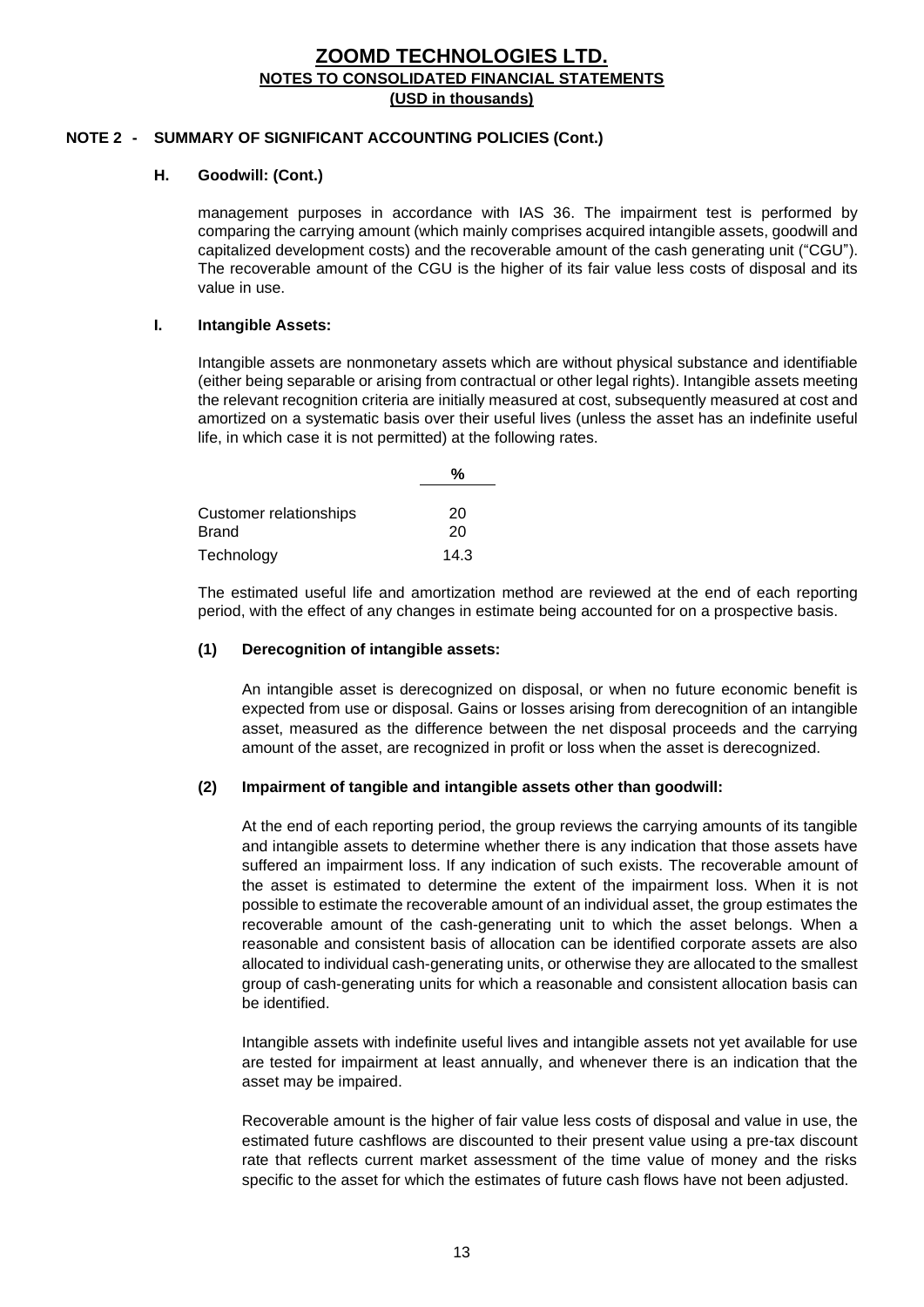## **NOTE 2 - SUMMARY OF SIGNIFICANT ACCOUNTING POLICIES (Cont.)**

## **I. Intangible Assets (Cont.):**

#### **(2) Impairment of tangible and intangible assets other than goodwill: (Cont.)**

If the recoverable amount of an asset (or cash generating unit) is estimated to be less than its carrying amount, the carrying amount of the asset (or cash generating unit) is reduced to its recoverable amount. An impairment loss is recognized immediately in profit or loss, unless the relevant asset is carried at a revalued amount, in which case the impairment loss is treated as a revaluation decrease.

When an impairment loss subsequently reverses, the carrying amount of the asset (or a cash-generating unit) is increased to the revised estimate of its recoverable amount, but so that the increased carrying amount does not exceed the carrying amount that would have been determined had no impairment loss to be recognized for the asset (or cash generating unit) in prior years. A reversal of an impairment loss is recognized immediately in profit or loss, unless the relevant asset is carried at a revalued amount, in which case the reversal of the impairment loss is treated as a revaluation increase.

#### **J. Fixed Assets, Net:**

Property and equipment are stated at cost, net of accumulated depreciation and net of impairment. Depreciation is calculated using the straight-line method over the estimated useful lives of the assets at the following rates:

|                                | %        |
|--------------------------------|----------|
|                                |          |
| <b>Computer and Software</b>   | 33       |
| <b>Furniture and Equipment</b> | $7 - 15$ |

Leasehold improvements are amortized on a straight-line basis over the shorter of the estimated useful lives of the assets or the remaining term of the lease (including the period of renewal options that the Company is reasonably certain to exercise).

#### **K. Financial assets:**

#### **(1) General:**

IFRS 9 – "Financial Instrument" is applicable to reporting periods starting on January 1, 2018.

Financial assets are recognized in the Company's statement of financial position when the Company becomes a party to the contractual provisions of the instrument, using settlement date accounting.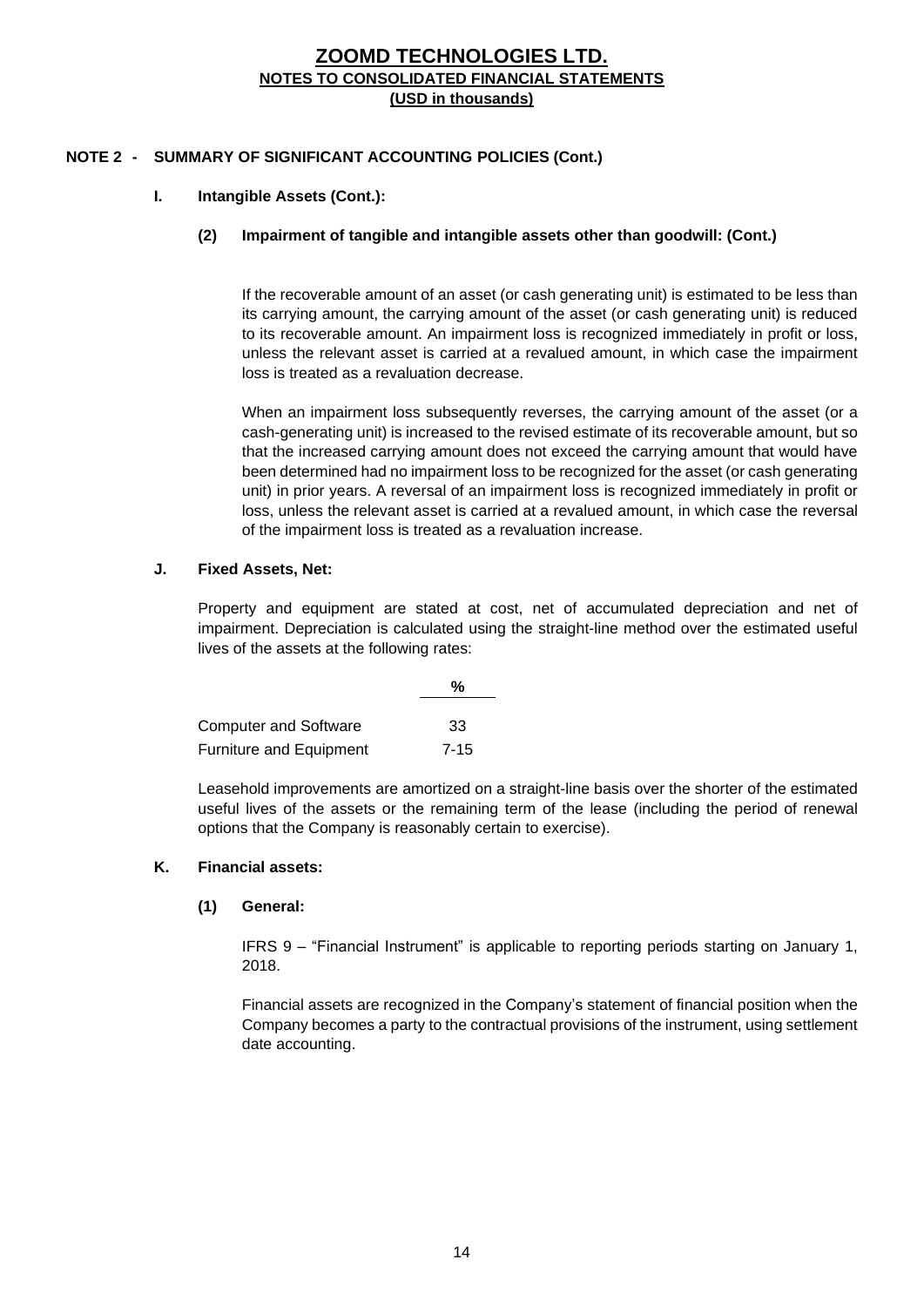#### **NOTE 2 - SUMMARY OF SIGNIFICANT ACCOUNTING POLICIES (Cont.)**

#### **K. Financial assets:**

#### **(1) General: (Cont.)**

Financial assets were classified in the categories detailed below based on the Company's business model for managing the financial assets and based on the contractual cash flow characteristics of the financial asset:

- Financial assets at fair value through profit or loss' (FVTPL); and
- Debt instruments at amortized cost.

#### **(2) Financial assets at FVTPL:**

All financial assets, whether designated or required to be measured at fair value through profit and loss, are initially measured at fair value and any changes in fair value subsequent to initial recognition are recognized in profit or loss. Transaction costs directly attributable to those assets are recognized in profit or loss as incurred. The Company does not currently have any financial assets carried at fair value.

#### **(3) Debt instruments at amortized cost:**

Debt instruments at amortized cost - debt instruments held according to a business model whose objective is achieved by collecting the contractual cash flows and whose contractual terms give rise to cash flows that are solely payments of principal and interest, were initially measured at fair value plus directly attributable transaction costs, except for receivables that were initially measured at their transaction price. Subsequent to initial recognition, these assets are measured at amortized cost.

When, and only when, the Company changes its business model for managing financial assets it shall reclassify assets between categories.

#### **(4) Impairment of financial assets:**

The Company recognized impairment loss allowance for expected credit losses in respect of contracts with customers. Expected credit losses are the weighted average of credit losses with the respective risks of a default occurring as the weights of possible outcomes.

The impairment loss allowance reduces the carrying amount of the asset.

The Company measures the expected credit losses such that they reflect an unbiased and probability-weighted amount that is determined by evaluating a range of possible outcomes and reasonable and supportable information which is reasonably available at the reporting date without undue cost or effort including information about past events, current conditions and forecasts of future economic conditions. The Company updates the provision for impairment at the end of each reporting period and changes in the recognition are recognized in profit or loss as impairment gain or loss.

The Company measures credit losses at the amount of the lifetime expected credit losses of the instrument in respect of receivables. Lifetime expected credit losses are the expected credit losses that result from all possible default events over the expected life of a financial instrument.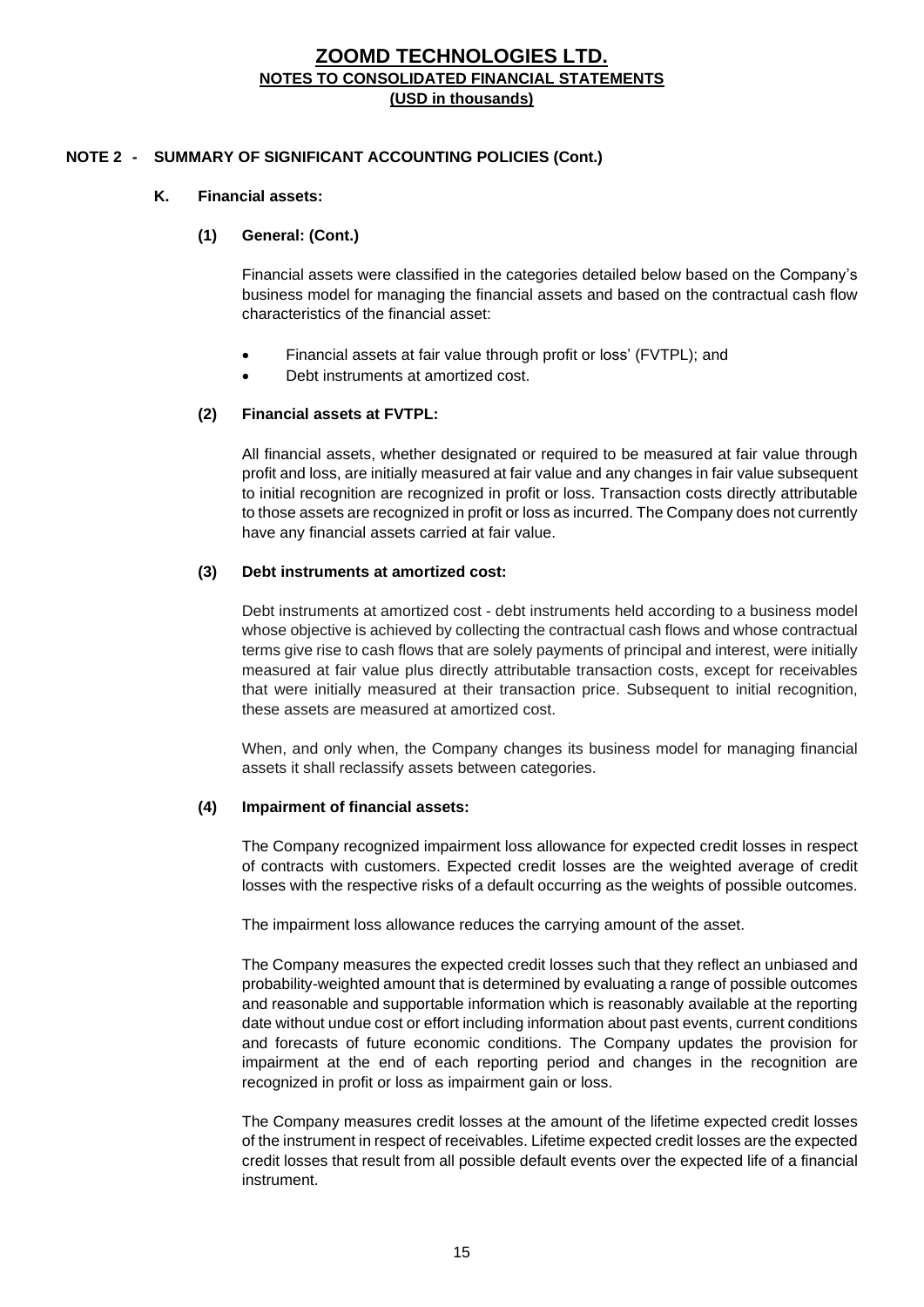#### **NOTE 2 - SUMMARY OF SIGNIFICANT ACCOUNTING POLICIES (Cont.)**

#### **K. Financial assets: (Cont.)**

#### **(4) Impairment of financial assets: (Cont.)**

The Company measured expected credit losses at the amount of the lifetime expected credit losses of the instrument in respect of receivables, assets arising from contracts with customers and lease receivables on a collective basis. The Company aggregates receivables and assets in respect of contracts with customers according to shared credit risk characteristics.

The Company derecognizes all or a portion of the gross carrying amount of a financial asset when it no longer reasonably expects to recover the asset.

At the end of every reporting period, the Company assesses whether the credit risk of a financial asset has significantly increased since the date of initial recognition by comparing the risk of a default event as of reporting date to the risk of a default event as of the date of initial recognition. The Company considers a default event to have taken place when it is expected that the debtor will not pay the full amount of the debt to the Company or when contractual payments are more than 90 days overdue.

In order to make such an assessment the Company takes into account supportable information (quantitative and qualitative), which is reasonably available, that may be obtained without undue cost or effort, including past experience and forward-looking information. Among other things, the Company takes into account the following information:

- Internal and external credit ratings;
- Significant changes in external market indicators of credit risk in respect of a particular financial instrument;
- Existing or forecast adverse changes in business, financial or economic conditions or in the regulatory, economic or technological environment that are expected to cause a significant change in a borrower's ability to meet its debt obligations, such as an actual or expected increase in interest rates or an actual or expected significant increase in unemployment rates.
- Existing or forecast significant change in the borrower's operating results;
- Significant increase of the credit risks of other financial instruments of the same borrower.

Furthermore, the Company assumes that the credit risk of a financial instrument has not increased significantly since the date of initial recognition if the Company determined at the end of the reporting period that the financial instrument has low credit risk, i.e., the financial instrument has a low default risk, the borrower has a strong capacity to meet its contractual cash flow obligations in the near term and if adverse changes in economic and business conditions in the longer term may, but will not necessarily, reduce the borrower's ability to pay those obligations.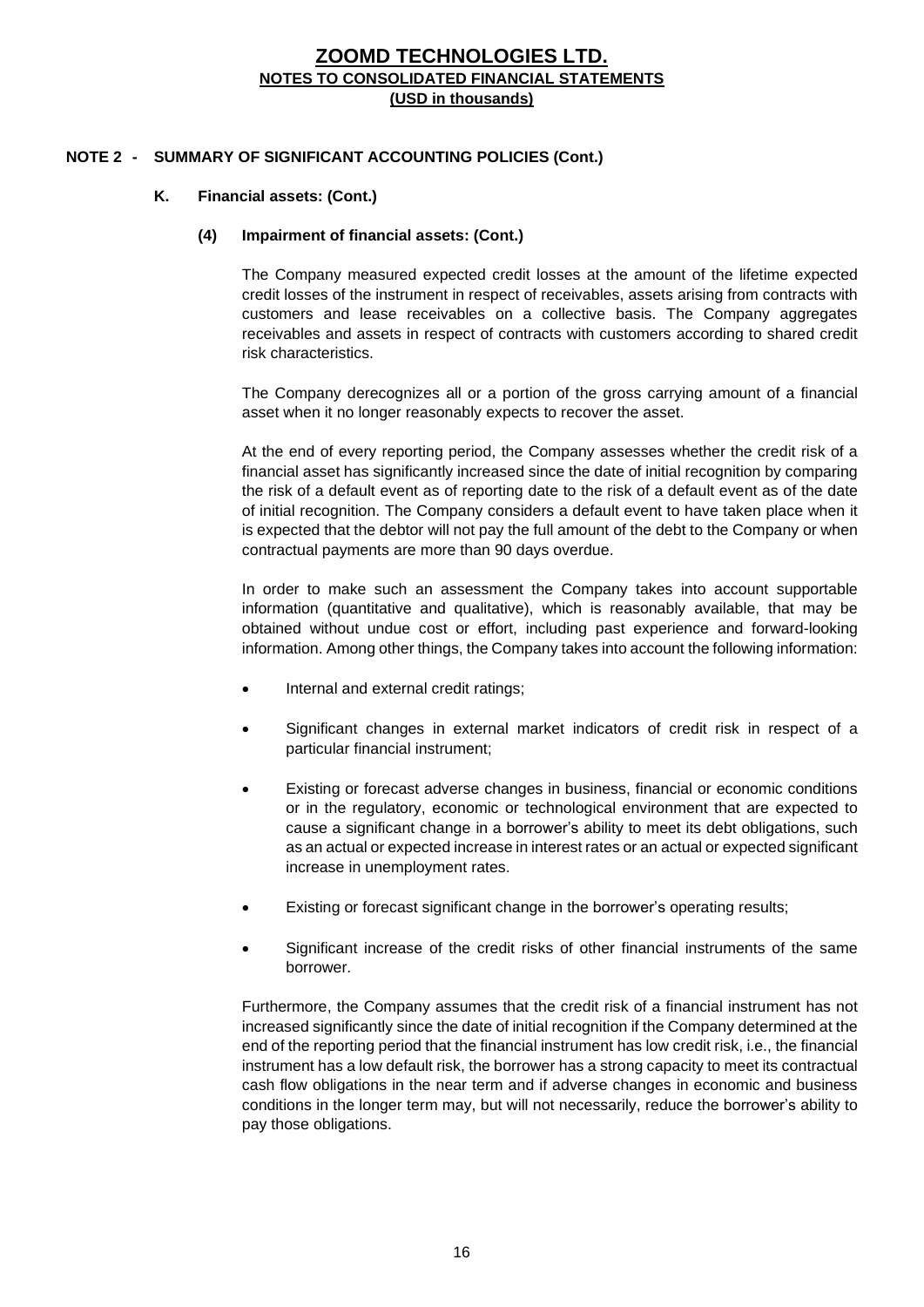## **NOTE 2 - SUMMARY OF SIGNIFICANT ACCOUNTING POLICIES (Cont.)**

#### **L. Financial liabilities and equity instruments issued by the Group:**

#### **Classification as debt or equity:**

Debt and equity instruments are classified as either financial liabilities or as equity in accordance with the substance of the contractual arrangement.

An equity instrument is any contract that evidences a residual interest in the assets of an entity after deducting all of its liabilities. Equity instruments issued by the Group are recorded at the proceeds received, net of direct issue costs.

Financial liabilities are classified as either financial liabilities 'at FVTPL' or at amortized cost. The Group's financial assets and liabilities are classified as loans and receivables and measured at amortized cost. The Group holds no financial assets or issued financial liability carried at FVTPL nor issued a convertible liability as of December 31, 2019.

#### **M. Revenue recognition:**

The standard determines a five-step model for the application of the standard. In accordance with the model, revenues from contracts with customers are recognized in the statement of comprehensive income when control over the goods or services is transferred to the customer. Revenue is measured and recognized at the fair value of the consideration receivable according to the terms of the contract, net of amounts collected in favor of third parties (such as taxes). Revenue is recognized in the consolidated statements of profit or loss to the extent that it is probable that the economic benefits will flow to the Group and the revenue and costs, if relevant, can be measured reliably.

Revenue is measured at the fair value of the consideration received or receivable.

The Company generates revenues from two different models:

- Revenues from Advertisers are based on actual KPI's achieved, at the end of each month capped by the contracted budgeted amounts.
- Revenues from Advertisers are based on the Company's installed search engine at Publisher's site. When an end-customer is using the Company's engine, the Company generates revenue from the Advertisers, with whom it has contracted budget that is based on appearances, and split the revenues with the Publishers, such 60% of the revenues collected are passed through to the Publisher.

Revenues from Advertisers are presented on a gross basis as the group acts as a principal and is exposed to the risks associated with the transaction.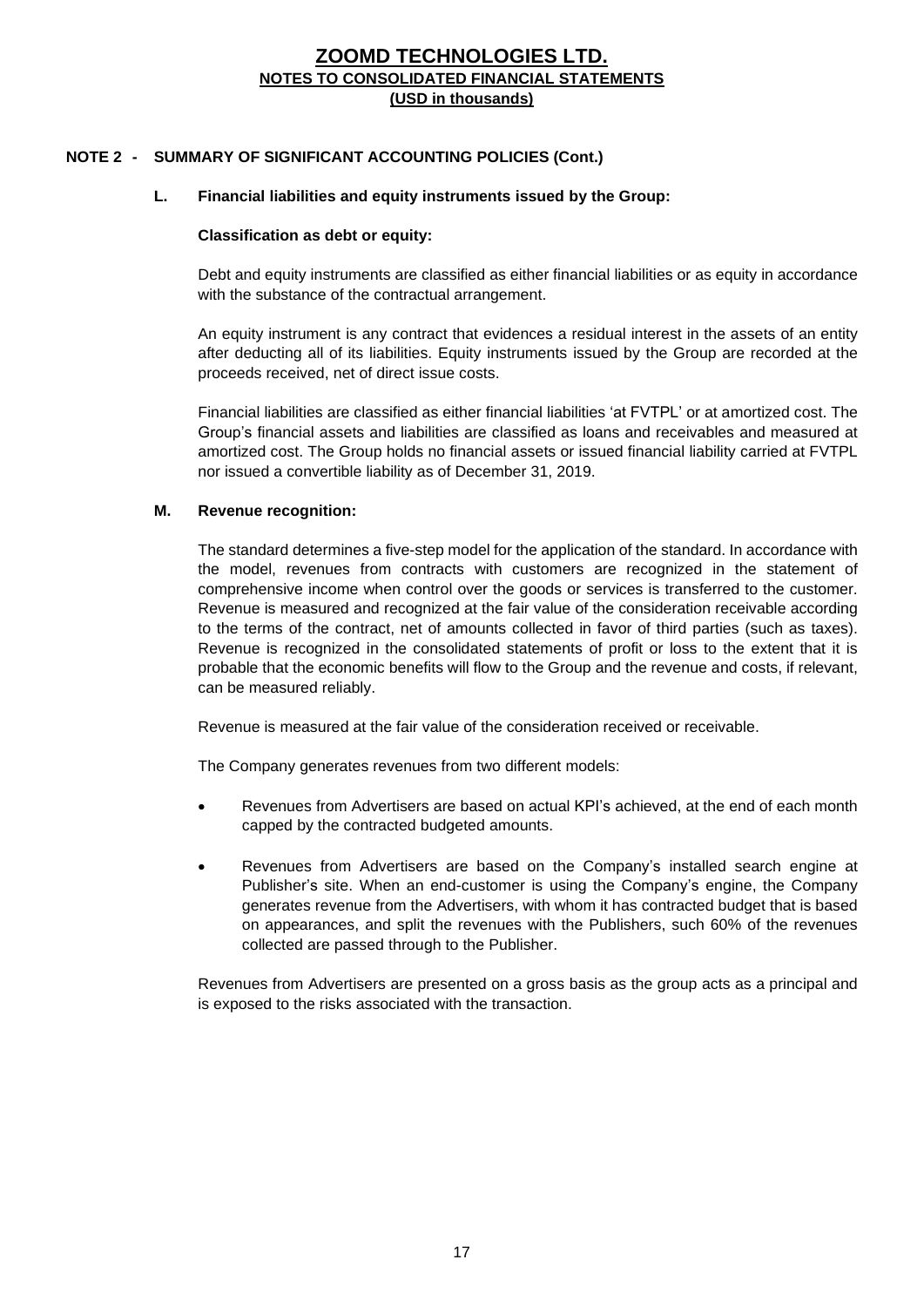## **NOTE 2 - SUMMARY OF SIGNIFICANT ACCOUNTING POLICIES (Cont.)**

#### **N. Business Combinations:**

Acquisition of businesses are accounted for using the acquisition method. The consideration transferred in a business combination is measured at fair value, which is calculated as the sum of the acquisition-date fair values of the assets transferred by the acquirer, liabilities incurred to the former owners of the acquiree and equity interests issued, in exchange for control of the acquire. Acquisition-related costs are generally recognized in profit or loss as incurred.

Goodwill is measured as the excess of the sum of the consideration transferred, the amount of any non-controlling interests in the acquiree, and the fair value of the acquirer's previously held equity interest in the acquire over the net of the acquisition date amounts of the identifiable assets acquired and liabilities assumed. If after reassessment, the net acquisition date amounts of the identifiable assets acquired and liabilities assumed exceed the sum of the consideration transferred, the amount of any non-controlling interests in the acquiree and the fair value of the acquirer's previously held interest in the acquiree, the excess is recognized immediately in profit or loss as a bargain purchase gain.

#### **O. Leases:**

The Group assesses whether a contract is or contains a lease, at inception of the contract. The Group recognizes a right-of-use asset and a corresponding lease liability with respect to all lease arrangements in which it is the lessee, except for short-term leases (defined as leases with a lease term of 12 months or less) and leases of low value assets (such as tablets and personal computers, small items of office furniture and telephones). For these leases, the Group recognizes the lease payments as an operating expense on a straight-line basis over the term of the lease unless another systematic basis is more representative of the time pattern in which economic benefits from the leased assets are consumed.

The lease liability is initially measured at the present value of the lease payments that are not paid at the commencement date, discounted by using the rate implicit in the lease. If this rate cannot be readily determined, the Group uses its incremental borrowing rate. Lease payments included in the measurement of the lease liability comprise:

- Fixed lease payments (including in-substance fixed payments), less any lease incentives receivable;
- Variable lease payments that depend on an index or rate, initially measured using the index or rate at the commencement date;

The lease liability is presented as a separate line in the consolidated statement of financial position.

The lease liability is subsequently measured by increasing the carrying amount to reflect interest on the lease liability (using the effective interest method) and by reducing the carrying amount to reflect the lease payments made.

The Group re-measures the lease liability (and makes a corresponding adjustment to the related right-of-use asset) whenever:

The lease term has changed or there is a significant event or change in circumstances resulting in a change in the assessment of exercise of a purchase option, in which case the lease liability is re-measured by discounting the revised lease payments using a revised discount rate.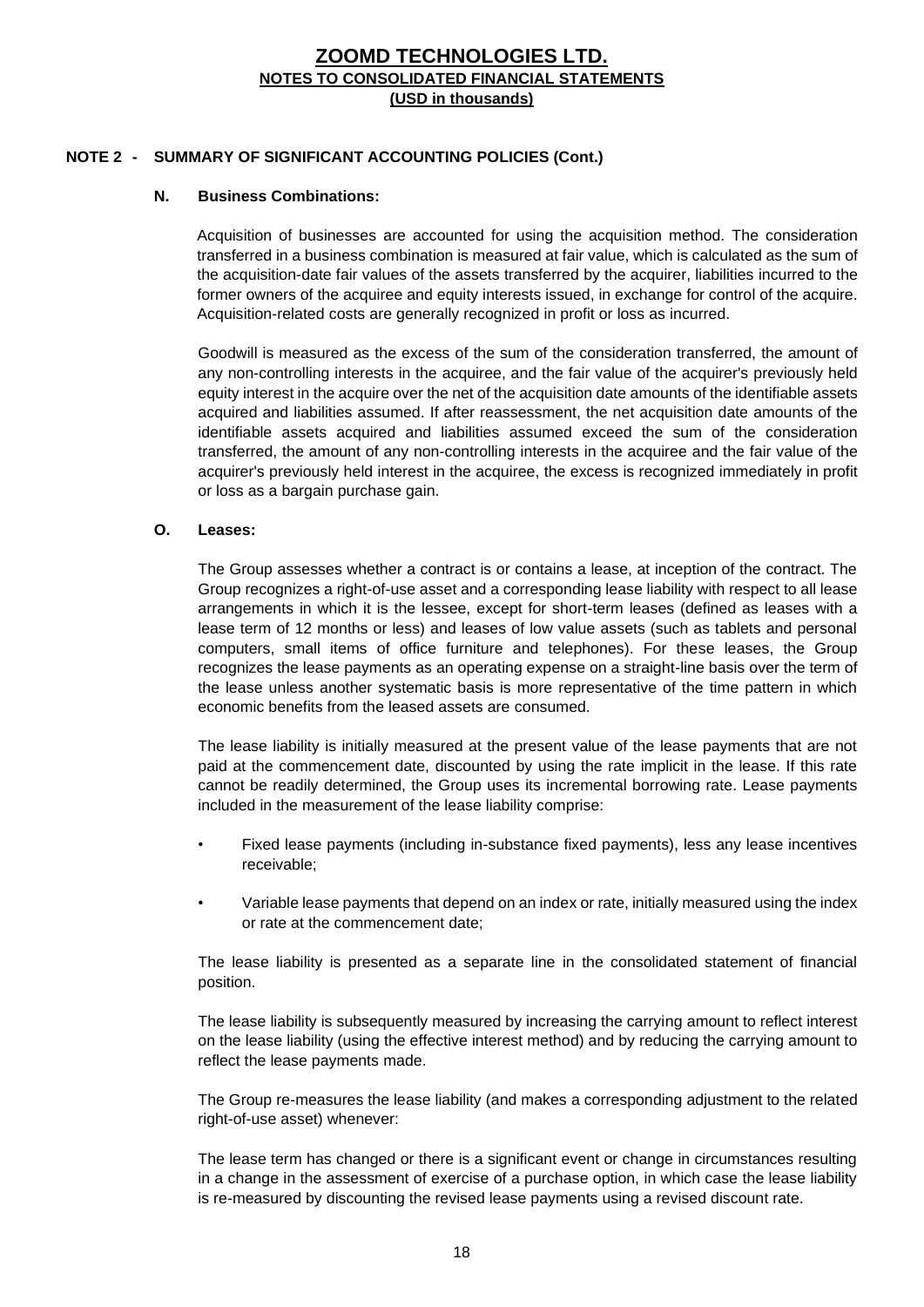#### **NOTE 2 - SUMMARY OF SIGNIFICANT ACCOUNTING POLICIES (Cont.)**

#### **O. Leases: (Cont.)**

The lease payments change due to changes in an index or rate or a change in expected payment under a guaranteed residual value, in which cases the lease liability is re-measured by discounting the revised lease payments using an unchanged discount rate (unless the lease payments change is due to a change in a floating interest rate, in which case a revised discount rate is used).

A lease contract is modified and the lease modification is not accounted for as a separate lease, in which case the lease liability is re-measured based on the lease term of the modified lease by discounting the revised lease payments using a revised discount rate at the effective date of the modification. The Group did not make any such adjustments during the periods presented

The right-of-use assets comprise the initial measurement of the corresponding lease liability, lease payments made at or before the commencement day, less any lease incentives received and any initial direct costs. They are subsequently measured at cost less accumulated depreciation and impairment losses.

Right-of-use assets are depreciated over the shorter period of lease term and useful life of the underlying asset. The Group applies IAS 36 to determine whether a right-of-use asset is impaired and accounts for any identified impairment loss as described in the 'Property, Plant and Equipment' policy.

The right-of-use assets are presented as a separate line in the consolidated statement of financial position.

#### **P. Loss per share:**

Basic loss per share is computed with regard to loss attributable to the Company's ordinary shareholders and is calculated for loss from continuing operations attributable to the ordinary shareholders of the reported entity, should such be presented. Basic loses per share is to be computed by dividing loss attributed to Owners of the Company (numerator), by the weighted average of the outstanding ordinary shares (denominator) during the period. In the computation of diluted loss per share, the Company adjusted its loss attributable to its ordinary shareholders by multiplying their diluted loss per share and the weighted average of the outstanding shares for the effects of all the dilutive potential ordinary shares of the Company.

#### **Q. Provisions:**

Provisions are recognized when the Company has a present obligation (legal or constructive) as a result of a past event, it is probable that the Company will be required to settle the obligation, and a reliable estimate can be made of the amount of the obligation.

The amount recognized as a provision is the best estimate of the consideration required to settle the present obligation at the balance sheet date, taking into account the risks and uncertainties surrounding the obligation.

Where a provision is measured using the cash flows estimated to settle the present obligation, its carrying amount is the present value of those anticipated cash flows.

When some or all of the economic benefits to settle a provision are expected to be recovered from a third party, the receivable is recognized as an asset if it is virtually certain that reimbursement will be received and the amount of the receivable can be measured reliably.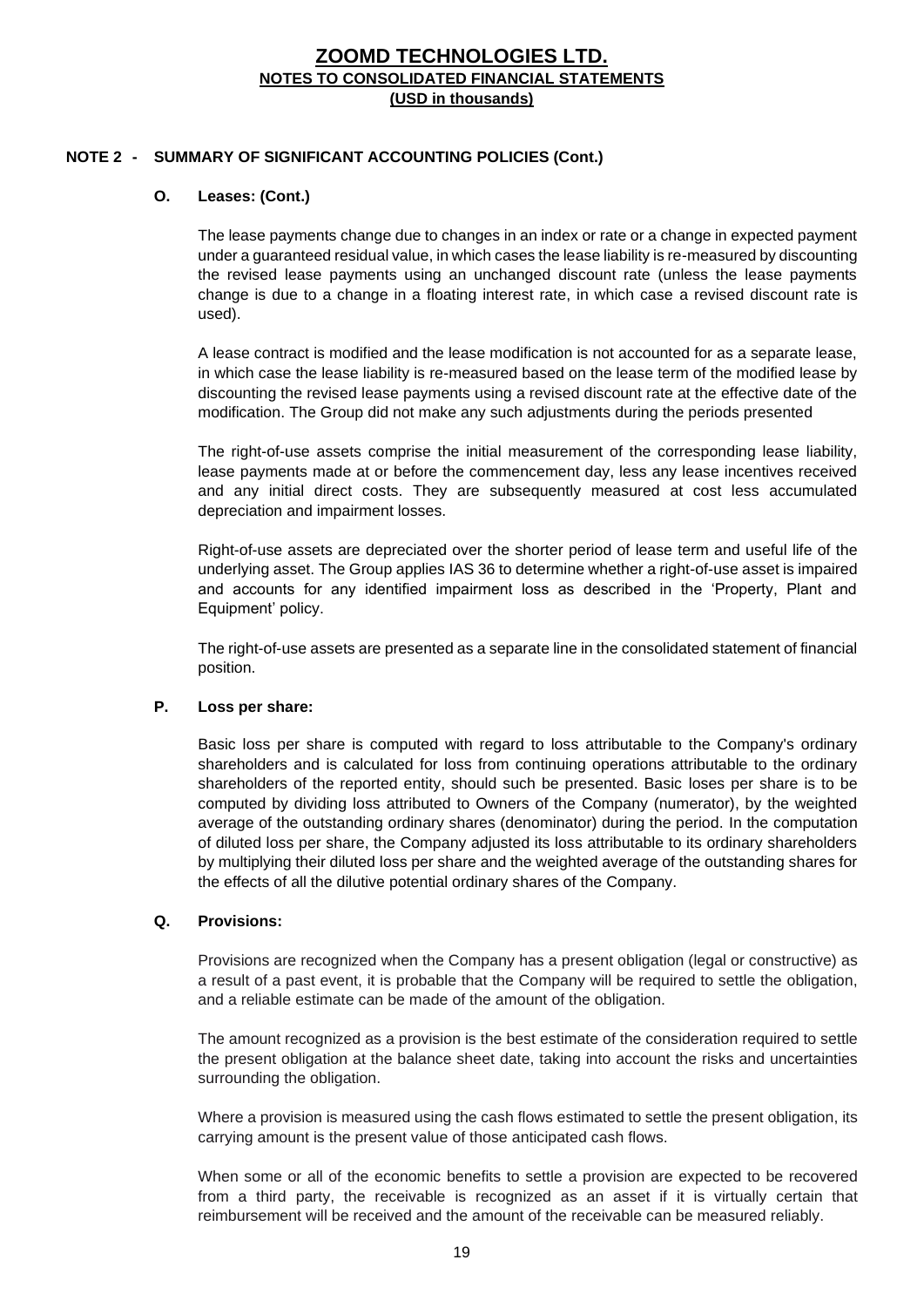#### **NOTE 2 - SUMMARY OF SIGNIFICANT ACCOUNTING POLICIES (Cont.)**

#### **R. Share-based payments:**

Equity-settled share-based payments to employees and others providing similar services are measured at the fair value of the equity instruments at the grant date using the Black Scholes Merton model

When the equity instruments granted do not vest until such employees and service providers complete a defined period of service, comply with the conditions for exercise or defined market conditions are present, the Company recognizes the share-based payment arrangements in the financial statements over the vesting period against an increase in shareholders' equity.

The fair value determined at the grant date of the equity-settled share-based payments is expensed on a graded basis over the vesting period, based on the Company's estimate of equity instruments that will eventually vest.

At each balance sheet date, the Company revises its estimate of the number of equity instruments expected to vest. The impact of the revision of the original estimates, if any, is recognized in profit or loss over the remaining vesting period, with a corresponding adjustment to the reserve for share-based transactions.

Equity-settled share-based payment transactions with other parties are measured at the fair value of the goods or services received, except where the fair value cannot be estimated reliably, in which case they are measured at the fair value of the equity instruments granted, measured at the date the entity obtains the goods or the counterparty renders the service.

#### **S. Taxation:**

Income tax expense represents the sum of the tax currently payable and deferred tax.

#### **(1) Current tax:**

The tax currently payable is based on taxable profit for the year. Taxable profit differs from profit as reported in the consolidated statement of loss and comprehensive loss, because it excludes items of Income or expense that are taxable or deductible in other years and it further excludes items that are never taxable or deductible. The Company's liability for current tax is calculated using tax rates that have been enacted or substantively enacted by the balance sheet date.

The carrying amount of deferred tax assets is reviewed at each balance sheet date and reduced to the extent that it is no longer probable that sufficient taxable profits will be available to allow all or part of the asset to be recovered.

Deferred tax assets and liabilities are measured at the tax rates that are expected to apply in the period in which the liability is settled or the asset realised, based on tax rates (and tax laws) that have been enacted or substantively enacted by the balance sheet date. The measurement of deferred tax liabilities and assets reflects the tax consequences that would follow from the manner in which the Company expects, at the reporting date, to recover or settle the carrying amount of its assets and liabilities.

Deferred tax assets and liabilities are offset when there is a legally enforceable right to set off current tax assets against current tax liabilities and when they relate to Income taxes levied by the same taxation authority and the Company intends to settle its current tax assets and liabilities on a net basis.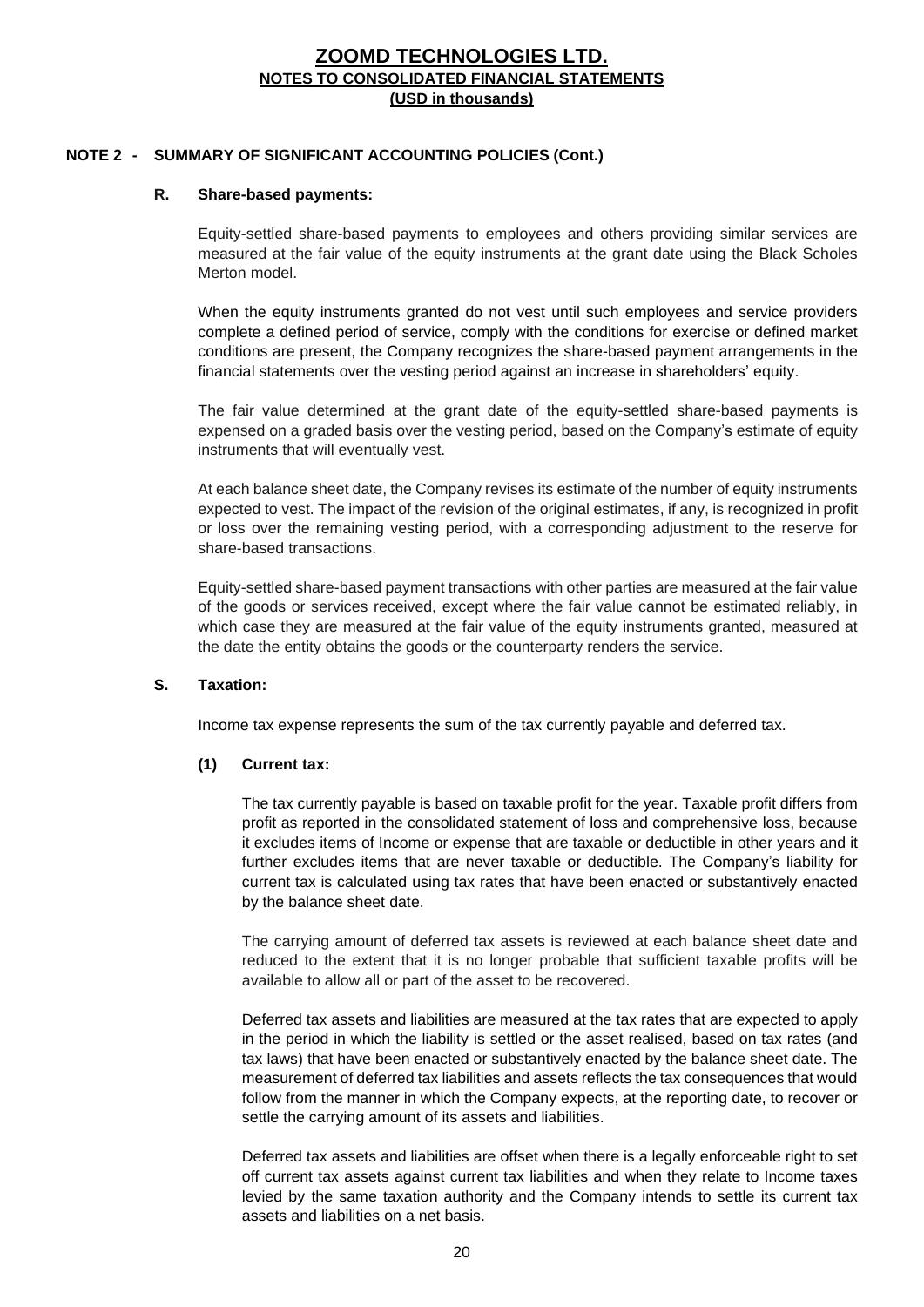#### **NOTE 2 - SUMMARY OF SIGNIFICANT ACCOUNTING POLICIES (Cont.)**

#### **T. Government grants:**

Government grants are recognized when there is reasonable assurance that the grants will be received and the Company will comply with the attached conditions.

Government grants received from the Israeli Innovation Agency ("IIA") formerly the OCS, are recognized upon receipt as a liability if future economic benefits are expected from the research project that will result in royalty-bearing revenues.

A liability for the loan is first measured at fair value using a discount rate that reflects a market rate of interest. The difference between the amount of the grant received and the fair value of the liability is accounted for as a Government grant and recognized as a reduction of research and development expenses. After initial recognition, the liability is measured at amortized cost using the effective interest method. Royalty payments are treated as a reduction (partial or full settlement) of the liability. If no economic benefits are expected from the research activity, the grant receipts are recognized as a reduction of the related research and development expenses. In that event, the royalty obligation is treated as a contingent liability in accordance with IAS 37.

At each reporting date, the Company evaluates whether there is reasonable assurance that the liability recognized, in whole or in part, will not be repaid (since the Company will not be required to pay royalties) based on the best estimate of future revenues and using the original effective interest method, and if so, the appropriate amount of the liability is derecognized against a corresponding reduction in research and development expenses.

#### **U. Employee benefits:**

According to Israeli law the Company is generally required to pay severance compensation to an employee at the time of dismissal, death or retirement (including employees who leave the place of employment under other specified circumstances). The calculation of the obligation related to the termination of the employee-employer relationship is based on the employee's salary and the years of service.

The Company has defined contribution plans, in accordance with Section 14 of the Israeli Severance Pay Law, according to which the Company makes monthly payments to insurance policies for its employees. Upon termination of employment, employees will be entitled to receive only the amounts accrued in the insurance policies with respect to severance pay. Deposits to a defined contribution plan for severance pay or for pensions are recognized as an expense at the time of the deposit to the plan concurrent with obtaining the labor services from the employee, and no additional provision in the financial statements is required. For employees and officer with which section 14 was signed during their employment with the Company, the Company fixed the amount of prior years obligation such that no uncertainty exists about the amounts to be paid.

#### **Short term employee benefits:**

Short term employee benefits are benefits which it is anticipated will be utilized or which are to be paid during a period that does not exceed 12 months from the end of the period in which the service that creates entitlement to the benefit was provided.

Short term company benefits include the company's liability for short term absences, payment of grants, bonuses and compensation. These benefits are recorded to the statement of operations when created. The difference between the amount of the short-term benefits to which the employee is entitled and the amount paid is therefore recognized as an asset or liability.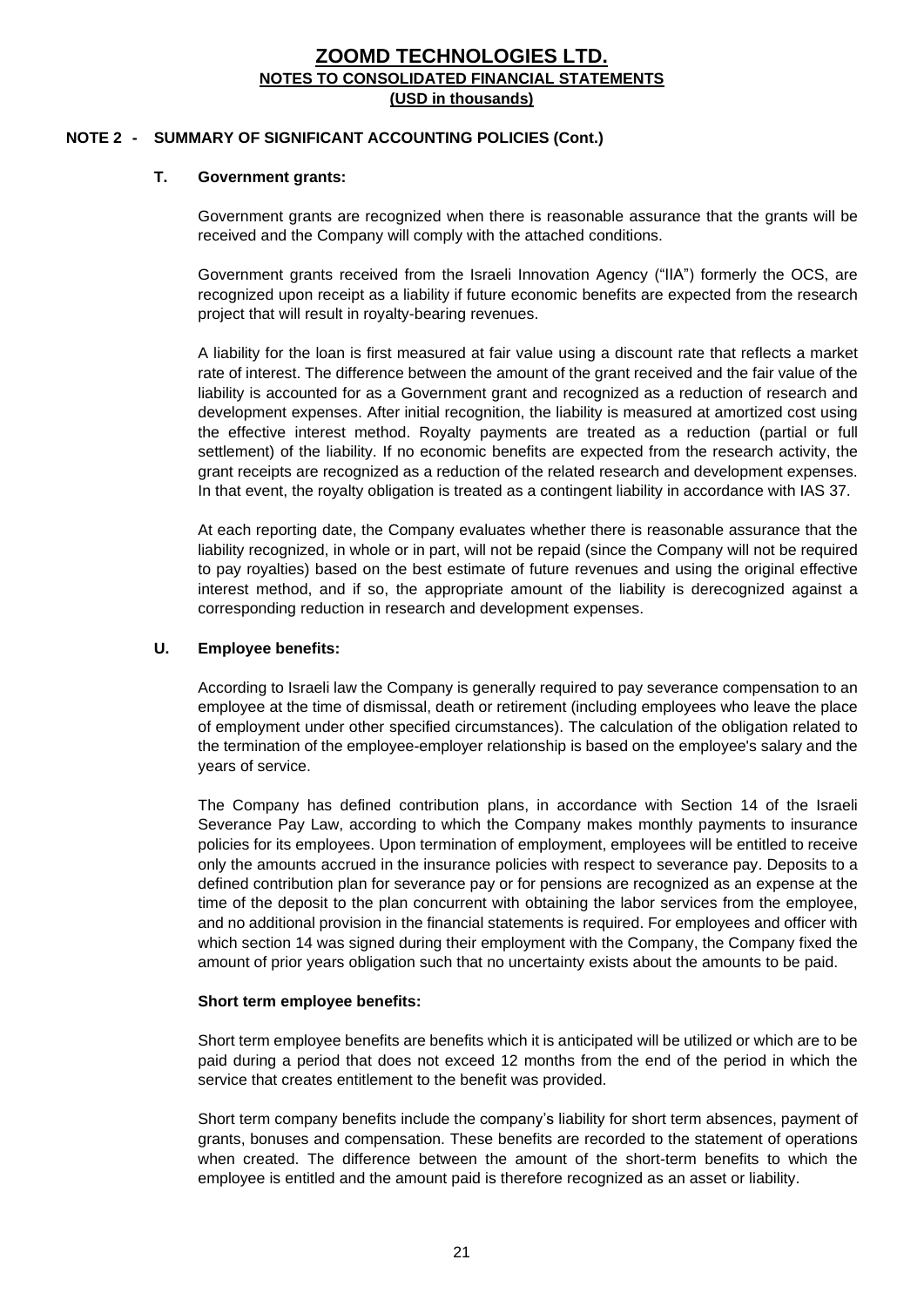#### **NOTE 2 - SUMMARY OF SIGNIFICANT ACCOUNTING POLICIES (Cont.)**

#### **U. Employee benefits: (Cont.)**

#### **Paid vacation days:**

In accordance with the Yearly Vacation Law-1951, Company employees are entitled to a number of paid vacation days for each year of employment. In accordance with the law and its appendix, and as determined in the agreement between the Company and the employees, the number of vacation days per year to which each employee is entitled is based on the seniority of the employee.

The employee may use vacation days based on his needs and with the Company's consent, and to accrue the remainder of unused vacation days. The vacation days utilized first are those credited for the current year and subsequently from any balance transferred from the prior year (on a "LIFO" basis). An employee who ceased working before utilizing the balance of vacation days accrued is entitled to payment for the balance of unutilized vacation days.

#### **V. Fair Value Measurement:**

The Company uses a three-level hierarchy when measuring fair value. The following is a description of the three hierarchy levels:

- **Level 1** Quoted prices (unadjusted) in active markets for identical assets or liabilities that the Company has the ability to access as of the measurement date
- **Level 2** Inputs other than quoted prices included within Level 1 that are observable for the assets or liabilities, either directly or indirectly
- **Level 3** Unobservable inputs for the assets or liabilities

The level in the fair value hierarchy within which a fair value measurement in its entirety falls is based on the lowest input that is significant to the fair value measurement in its entirety. The Company recognizes the transfers between the levels of the fair value hierarchy at the end of the reporting period during which the change has occurred.

#### **W. Exchange Rates and Linkage Basis:**

- **(1)** Balances in foreign currency or linked thereto are included in the financial statements based on the representative exchange rates, as published by the Bank of Israel, that were prevailing at the balance sheet date.
- **(2)** Following are the changes in the representative exchange rate of the US dollars and Euro vis-a-vis the NIS:

|                                | Representative<br>exchange rate<br>of the Euro | Representative<br>exchange rate<br>of the dollar |
|--------------------------------|------------------------------------------------|--------------------------------------------------|
|                                | (NIS per $\epsilon$ 1)                         | (NIS per \$1)                                    |
| As of:                         |                                                |                                                  |
| December 31, 2019              | 3.87                                           | 3.45                                             |
| December 31, 2018              | 4.29                                           | 3.75                                             |
| Increase (decrease) during the | %                                              | ℅                                                |
| Year ended:                    |                                                |                                                  |
| December 31, 2019              | (9.7)                                          | (8)                                              |
| December 31, 2018              | 3.4                                            | 8.1                                              |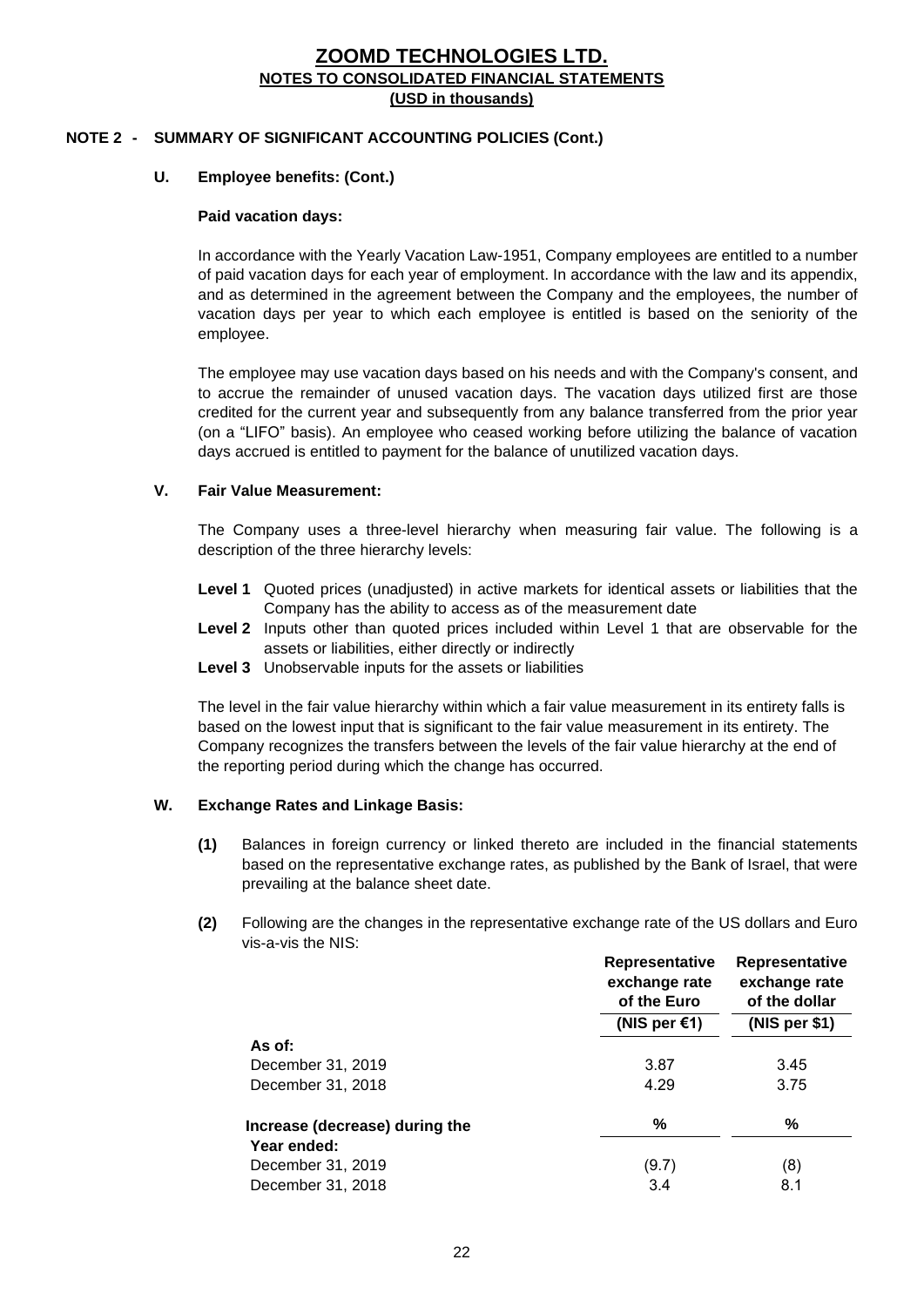### **NOTE 2 - SUMMARY OF SIGNIFICANT ACCOUNTING POLICIES (Cont.)**

#### **X. Impact of the adoption of new IFRS standards:**

#### **Impact of the Adoption of IFRS 16: Leases:**

The new standard, which came into effect on January 1 2019 (hereafter – "First Time Application Date"), revokes IAS 17 "Leases" and its interpretations and sets out the principles for the recognition, measurement, presentation and disclosure of leases with regard to both parties to the transaction, i.e., the customer ("Lessee") and the supplier ("Lessor").

The new standard cancels the former distinction relating to a Lessee, between finance leases and operating leases and determines a uniform accounting model with regards to all types of leases. In accordance with the new model, for any leased asset, the Lessee is required to recognize, on the one hand, an asset for the right of use and on the other hand, a financial liability for the lease fees' present value. The provisions relating to the recognition of an asset and liability, as aforesaid, shall not apply to assets which are leased for a term of up to 12 months, and with regards to leases of low value assets (such as personal computers).

At the transition date, the company had a leases of vehicles with monthly lease 1\$ thousands as well as office rent that was end on March 2019, as such at the transition of the standard there were no significant effect on the company's position and results of operations.

During the second quarter of 2019, the company entered into a new rent agreement for a period of four years with a monthly lease payment of \$34 thousands. The agreement was expanded in the third quarter by an additional monthly lease payment of \$13 in thousands that will end on the same period. During 2019, the Company entered into a new vehicle lease agreements for a period of three years each, with an average monthly lease payment of 5\$ in thousands.

#### **Set forth below are the principal effects on the Company's statement of financial position as of December 31, 2019:**

| The leased asset | <b>Right of</b><br>use asset | Lease<br>liability |
|------------------|------------------------------|--------------------|
|                  | <b>USD in thousands</b>      |                    |
| Leased premises  | 1.546                        | 1,588              |
| Vehicles         | 193                          | 197                |

The interest rates used in the aforementioned calculations are based on the lessee's incremental borrowing rate which varies according to the lease's amount and average duration and the nature of the leased assets. The interest rates stand at the range between 6.6%-10.2%.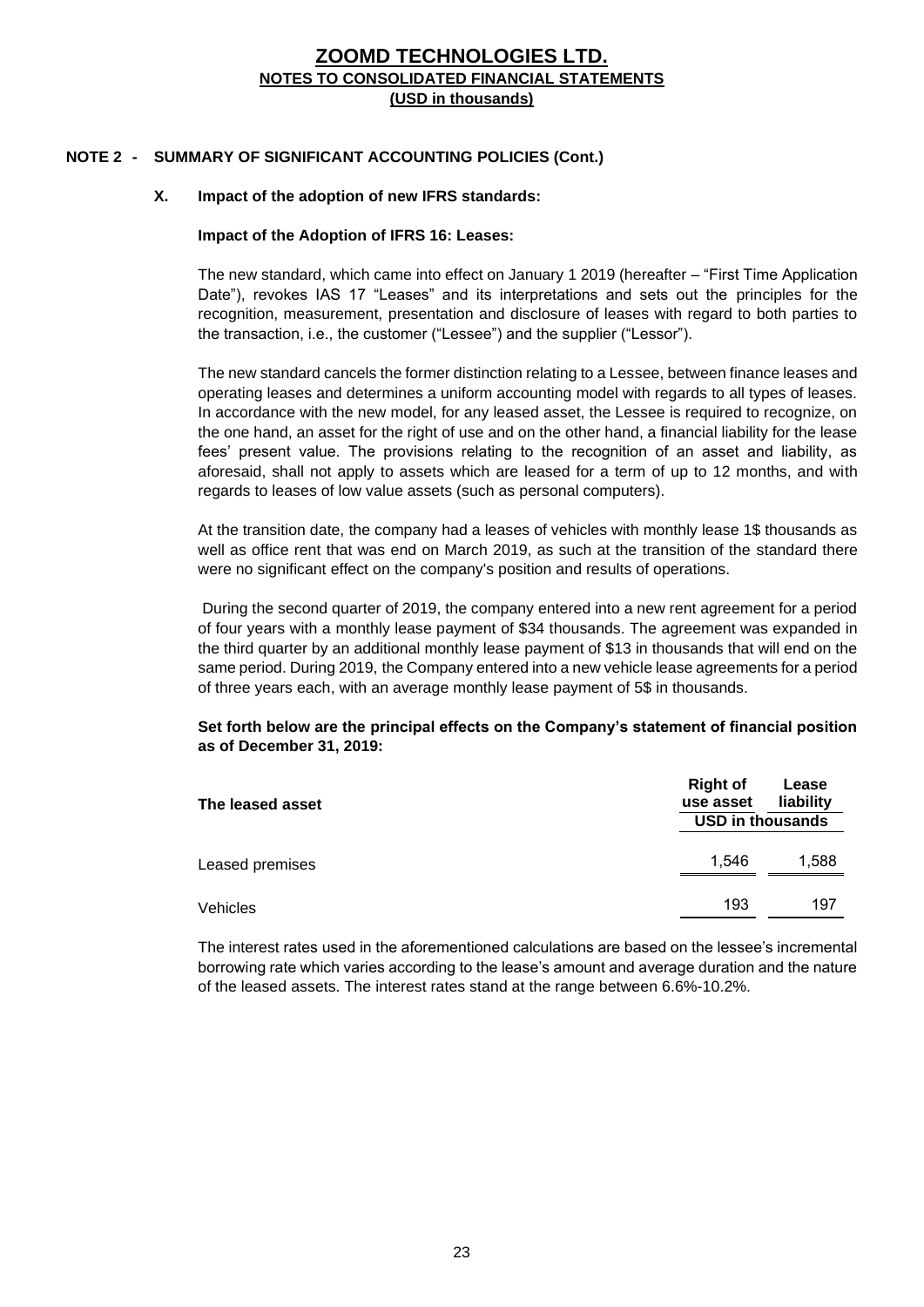#### **NOTE 2 - SUMMARY OF SIGNIFICANT ACCOUNTING POLICIES (Cont.)**

#### **W. Impact of the adoption of new IFRS standards: (Cont.)**

**Impact of the Adoption of IFRS 16: Leases: (Cont.)**

**Principal effects on the Company's statement of profit or loss for year end December 31, 2019:**

| The leased asset | Decrease in<br>lease<br>expenses<br>pursuant to<br><b>IAS 17</b> | Increase in<br>depreciation<br>expenses<br>pursuant to<br><b>IFRS 16</b> | Total<br>decrease in<br>income from<br>operating<br>activities | Increase in<br>finance<br>expenses<br>pursuant to<br><b>IFRS 16</b> | Total<br>decrease in<br>income for<br>the period |
|------------------|------------------------------------------------------------------|--------------------------------------------------------------------------|----------------------------------------------------------------|---------------------------------------------------------------------|--------------------------------------------------|
| Leased premises  | 302                                                              | 246                                                                      | (67)                                                           | 124                                                                 | 57                                               |
| Vehicles         | 57                                                               | 45                                                                       | (12)                                                           | 23                                                                  | 11                                               |

#### **Principal effects on the Company's statement of cash flow for the year end December 31, 2019:**

| The leased asset | Increase in<br>operating<br>activities | Increase in<br>investing<br>activities | Decrease in<br>financing<br>activities |
|------------------|----------------------------------------|----------------------------------------|----------------------------------------|
| Leased premises  | 109                                    |                                        | (109)                                  |
| <b>Vehicles</b>  | 20                                     |                                        | (20)                                   |

#### **NOTE 3 - SIGNIFICANT ACCOUNTING JUDGEMENT AND KEY SOURCES OF ESTIMATION**

#### **A. General:**

In the application of the Company's accounting policies, which are described in Note 2 above, the Company management is required, in certain cases, to make significant accounting judgments regarding estimates and assumptions that impact the reported amounts of assets, liabilities and contingent liabilities as at the date of the financial statements, as well as the reported amounts of revenue, expenses, gains and losses during the reporting period. The estimates and associated assumptions are based on past experience and other factors that are considered to be relevant. Actual results could differ from these estimates.

Management reviews the estimates and underlying assumptions on an ongoing basis. Changes in accounting estimates are only recognized in the period in which the estimate is changed if the change affects only that period or in the period of change and future periods if the change affects both current and future periods.

The major assumptions are based on contractual commitments where sensitivity is insignificant. In addition, in the process of applying the Company's accounting policies, management makes various judgments, apart from those involving estimations, that can significantly affect the amounts recognized in the financial statements.

Other estimates\assumptions used in our allowances are based on the Company's rich experience. Any sensitivity analysis of the effect of changes in critical estimates and assumptions would show negligible effect on the Company's financial position or results of operations.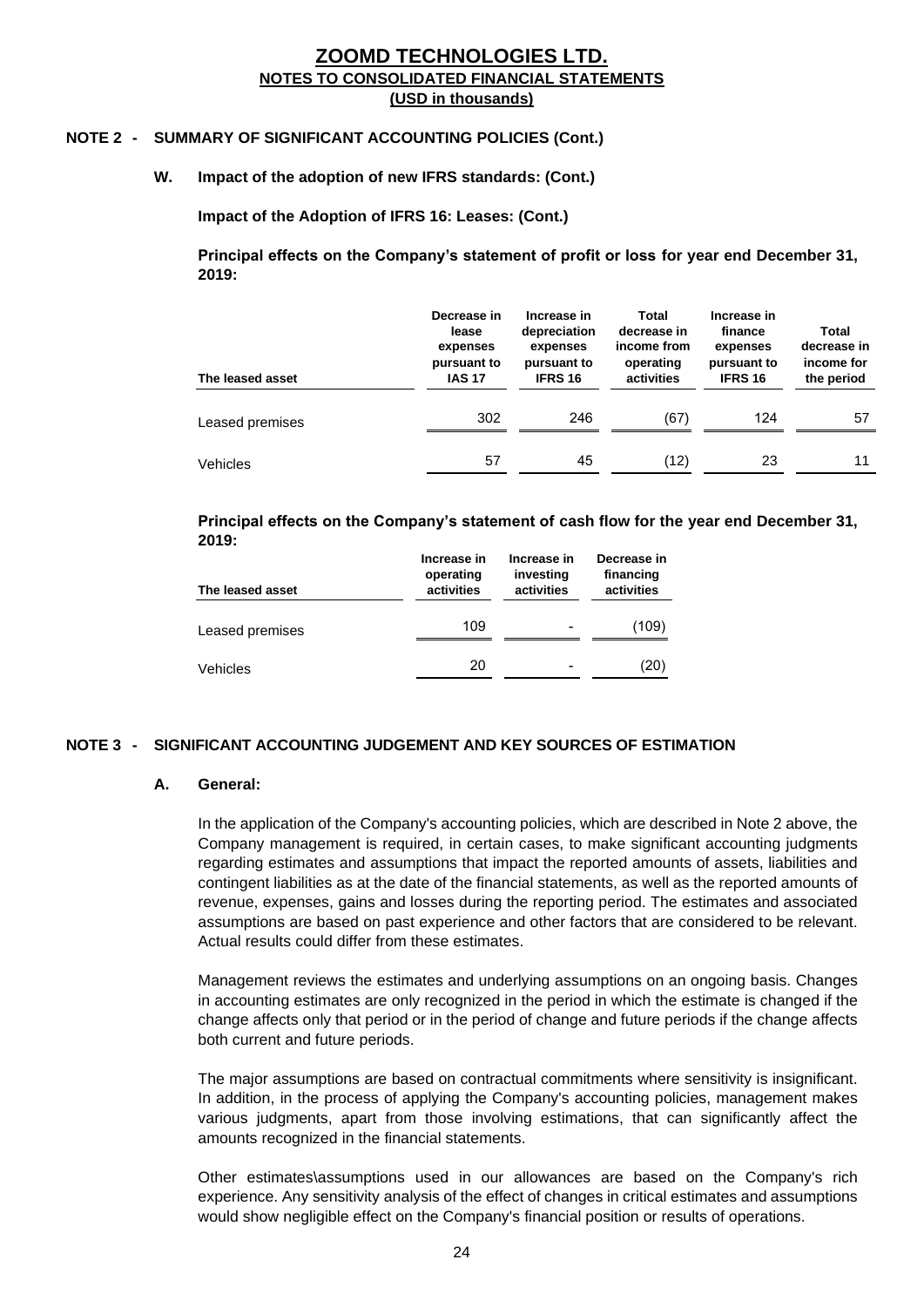#### **NOTE 3 - SIGNIFICANT ACCOUNTING JUDGEMENT AND KEY SOURCES OF ESTIMATION (Cont.)**

#### **B. Significant judgments in applying accounting policies:**

The following are the significant judgments that the management has made in the process of applying the entity's accounting policies and that have the most significant effect on the amounts recognized in financial statements.

**Share based payments** - The Company accounts for its share-based compensation to employees in accordance with the provisions of IFRS 2 "Share-based Payment," which requires measuring the cost of share-based compensation based on the fair value of the award on the grant date. The cost is recognized as compensation expense over the requisite service period which is usually the vesting period, based upon the grant date fair value of the equity or liability instruments issued. The Company recognizes the compensation expenses over the vesting period using the accelerated method pursuant to which each vesting tranche is treated as a separate amortization period from the grant date to the vesting date, and classifies these amounts in the financial statements based on the department to which the related employee reports.

The Company selected the Black-Scholes Merton option pricing model as the most appropriate method for computing the fair value of its share-based awards, using the standard parameters established in that model including estimates relating to the fair value of its ordinary shares, volatility, estimated life of the instruments, risk-free interest rates and dividends yield as described below.

#### **(1) Option Valuations:**

The determination of the grant date fair value of options using an option pricing model is affected by estimates and assumptions with respect to a number of complex and subjective variables. These variables include the expected volatility of the Company's share price over the expected term of the options, share option exercise and cancellation behaviors, riskfree interest rates and expected dividends, which are estimated as follows:

**Fair Value of the Ordinary Shares** - Since the Company's shares were not publicly traded until August 28, 2019 (the date the Company completed the Qualified Transaction), the Company have estimated the fair value of its ordinary shares, as discussed below in "Valuation of the Company's ordinary shares". From August 28, 2019 the Company's shares are publicly traded.

**Volatility** - The expected share price volatility was based on the historical equity volatility of the ordinary shares of comparable companies that are publicly traded.

**Expected Term** - The expected term of options granted represents the estimated period of time that options granted are expected to be outstanding. Since adequate historical experience is not available to provide a reasonable estimate, the expected term is determined based on the midpoint between the available exercise dates (the end of the vesting periods) and the last available exercise date (the contracted expiration date).

**Risk-Free Rate** - The risk-free interest rate is based on the yield from U.S. Treasury zerocoupon bonds with a term equivalent to the expected term of the options.

**Expected Dividend Yield** - The Company has never declared or paid any cash dividends and does not presently plan to pay cash dividends in the foreseeable future. Consequently, the Company used an expected dividend yield of zero.

If any of the estimates and assumptions used in the Black-Scholes Merton model change significantly, the Company's share-based compensation for future awards may differ materially from those projected and recorded previously.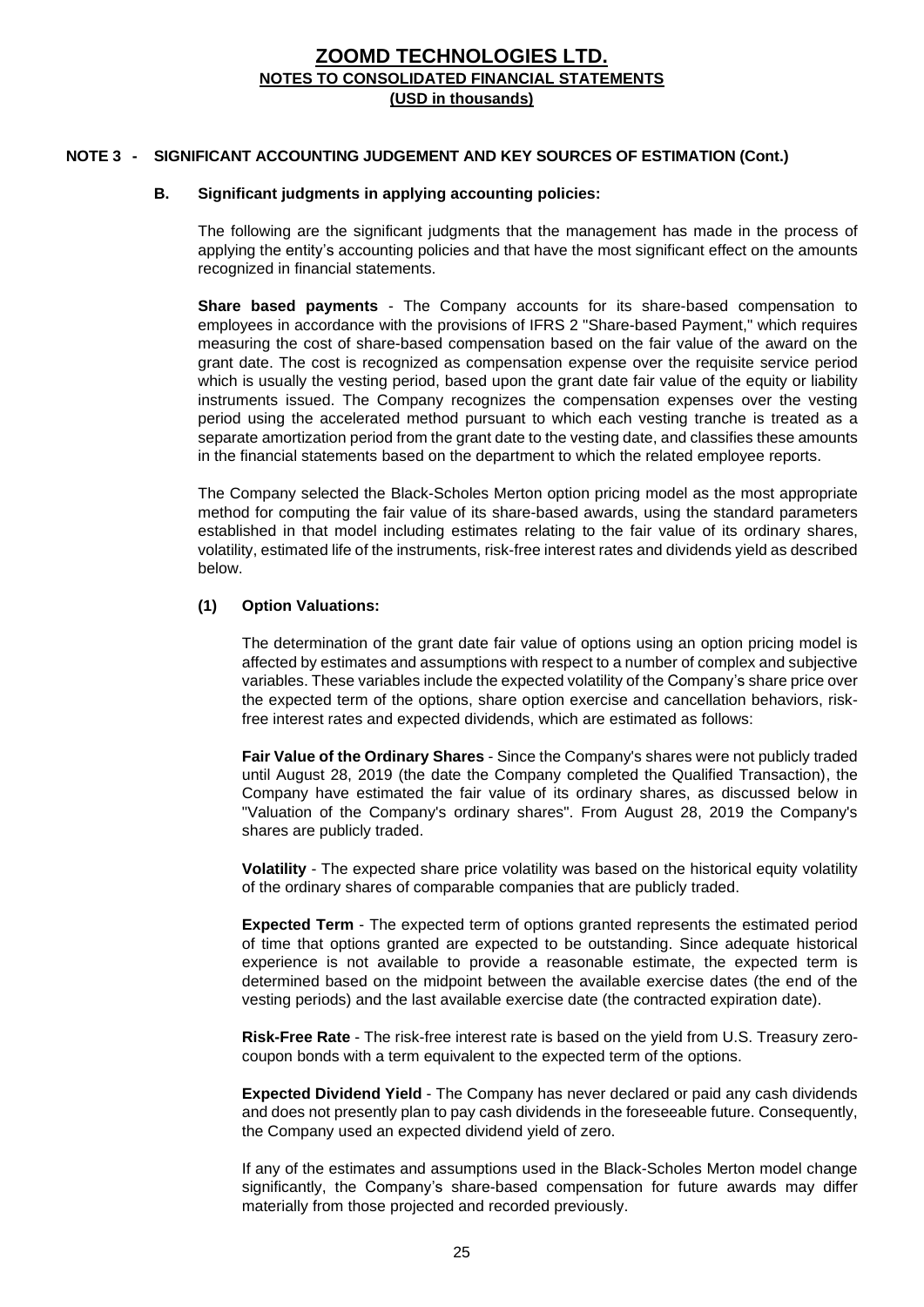## **NOTE 3 - SIGNIFICANT ACCOUNTING JUDGEMENT AND KEY SOURCES OF ESTIMATION (Cont.)**

#### **B. Significant judgments in applying accounting policies: (Cont.)**

#### **(2) Valuation of the Company's ordinary shares:**

Due to the absence of an active market for the Company's ordinary shares until August 28, 2019, the fair value of its ordinary shares for purposes of determining the exercise price for award grants was determined by the Company's management, with the assistance of a third party valuation expert, and approved by the Company's board of directors.

**Government Grants** - The Company received research and development funding from the State of Israel through the IIA in the form of grants which the Company is required to return with interest under certain conditions. Pursuant to regulations under the Encouragement of Industrial Research and Development Law 5744- 1984 (the "Research Law"), royalties on the Company's revenues will be payable to the Israeli government, at the rate of 3% (or at an increased rate under certain circumstances), up to an aggregate of 100% (which may be increased under certain circumstances) of the dollar-linked value of the total grants received in respect of the approved plans, plus interest at the rate of 12-month London Interbank Offered Rate, or LIBOR. Such grants qualify as "forgivable loans" in accordance with IAS 20, "Accounting for Government Grants and Disclosure of Government Assistance", since they are repayable only if the Company generates revenues related to the underlying project.

In accordance with IAS 20, the grant is accounted for as a liability unless it is more likely than not that the Company will meet the terms of forgiveness of the loan, in which case the forgivable loan is accounted for as a government grant and recognized as a reduction of the research and development expenses. The Company considers it more likely than not that the project underlying its IIA grants will reach the revenue generating stage and therefore, it records a liability in respect of the IIA grants. (See Note 2.T)

In calculating the present value of future payments to the IIA, the Company used a discount rate of 25% which is commensurate with early stages companies.

Due to the fact that the Company is still generating insignificant amount of revenues from the technology that is subject to these royalties, the sales forecast is highly subjective and may vary significantly in the future. As more information is gathered to assist the Company's management in making forecasts, the liability would be updated. Any updates in the expected cash outflows and the liability will be recorded to profit and loss each period.

**Impairment of non-current assets -** The Group has made significant investments in intangible assets, goodwill. Pursuant to IAS 36, goodwill must be tested for impairment annually or more often if indicators of impairment exist. Other assets are tested for impairment when circumstances indicate that there may be a potential impairment.

Estimating recoverable amounts of assets and Cash Generating Units ("CGU") must, in part, be based on management's evaluations, including the determination of the appropriate CGUs, the discount rate, estimates of future performance, the future market conditions and the long-term growth rate into perpetuity (terminal value) or the fair value less costs to the sell the CGU. Changing the assumptions selected by management, in particular, the discount rate and growth rate assumptions used to estimate the recoverable amounts of assets, could significantly impact the Group's impairment evaluation and hence results. The Company operates in one segment. Recoverable amounts are based on fair value of the whole company based on recent transaction and other indication of fair value of the Company' share.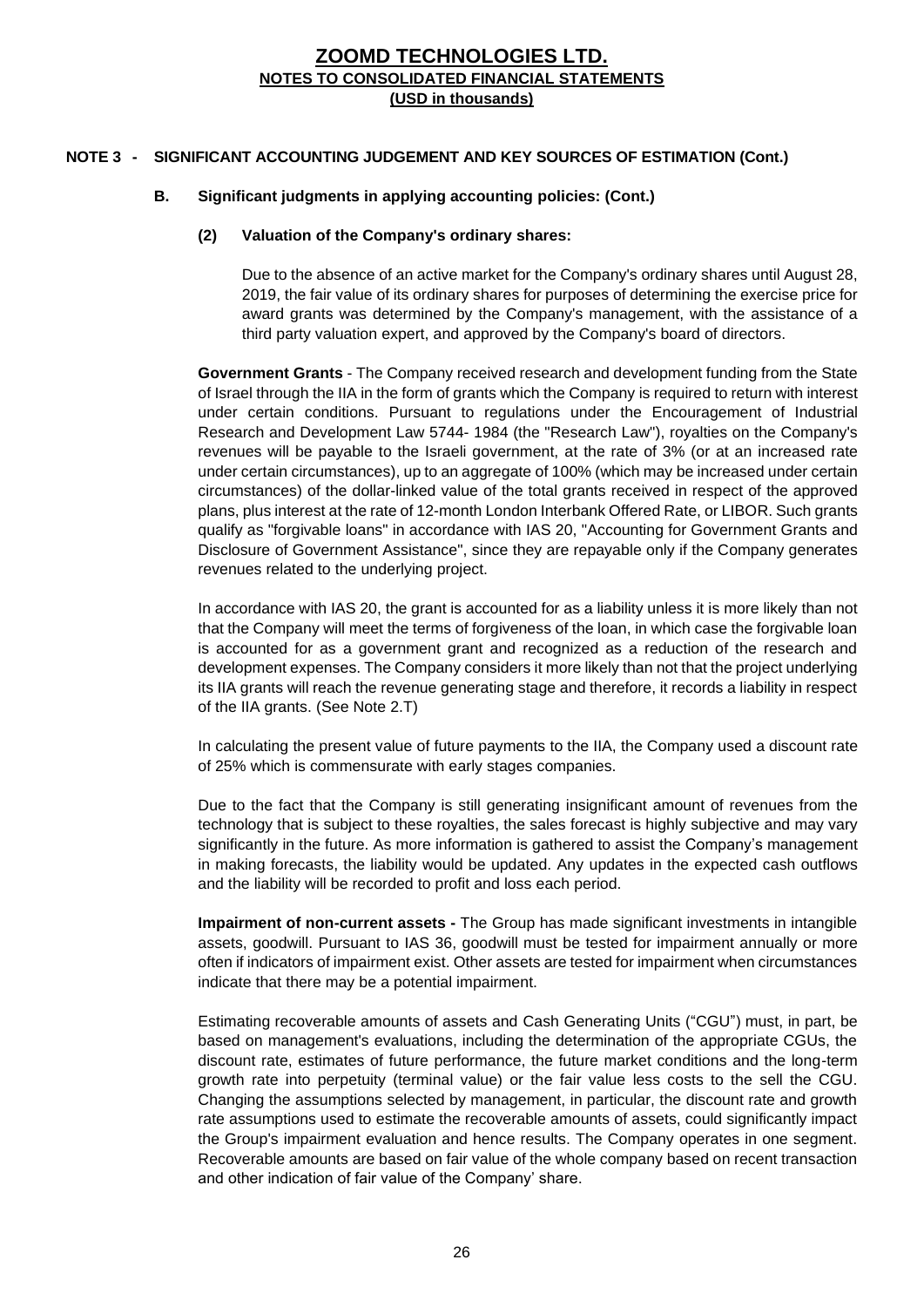#### **NOTE 4 - TRADE RECEIVABLES**

#### **A. Composition:**

| As at December 31 |       |
|-------------------|-------|
| 2019              | 2018  |
| 4.768             | 3.479 |
| (139)             | (125) |
| 4.628             | 3.354 |
|                   |       |

#### **B. Management of the credit risk by the Group:**

Before receiving a new customer and during the year, the company conducts research on the financial strength of the customer, and also requests the customer to provide credit references from other suppliers with whom the customer maintains business relations. In addition, the Company is purchasing a credit insurance policy for all its customers.

From total trade receivable balance as of December 31, 2019, the sum of \$ 1,886 Thousands is with respect to debt owed by significant customers. The Group does not have additional customers whose purchase from the Company exceeds 10% of the Revenues for the year ended December 31, 2019.

The average credit period on sales of services for 2019 is 62 days.

#### **C. Changes in the allowance for doubtful debts:**

|                                     | As at December 31 |      |
|-------------------------------------|-------------------|------|
|                                     | 2019              | 2018 |
| Balance at beginning of the year    | 125               | 91   |
| Changes in allowance doubtful debts | 14                | 34   |
| Balance at the end of the year      | 139               | 125  |

#### **NOTE 5 - OTHER RECEIVABLES AND PREPAID EXPENSES**

#### **Composition:**

|                     |      | As at December 31, |  |
|---------------------|------|--------------------|--|
|                     | 2019 | 2018               |  |
| Deposits            | 29   | 45                 |  |
| Prepaid expenses    | 363  | 429                |  |
| Government entities | 539  | 114                |  |
| Other               | 30   | 4                  |  |
|                     | 961  | 592                |  |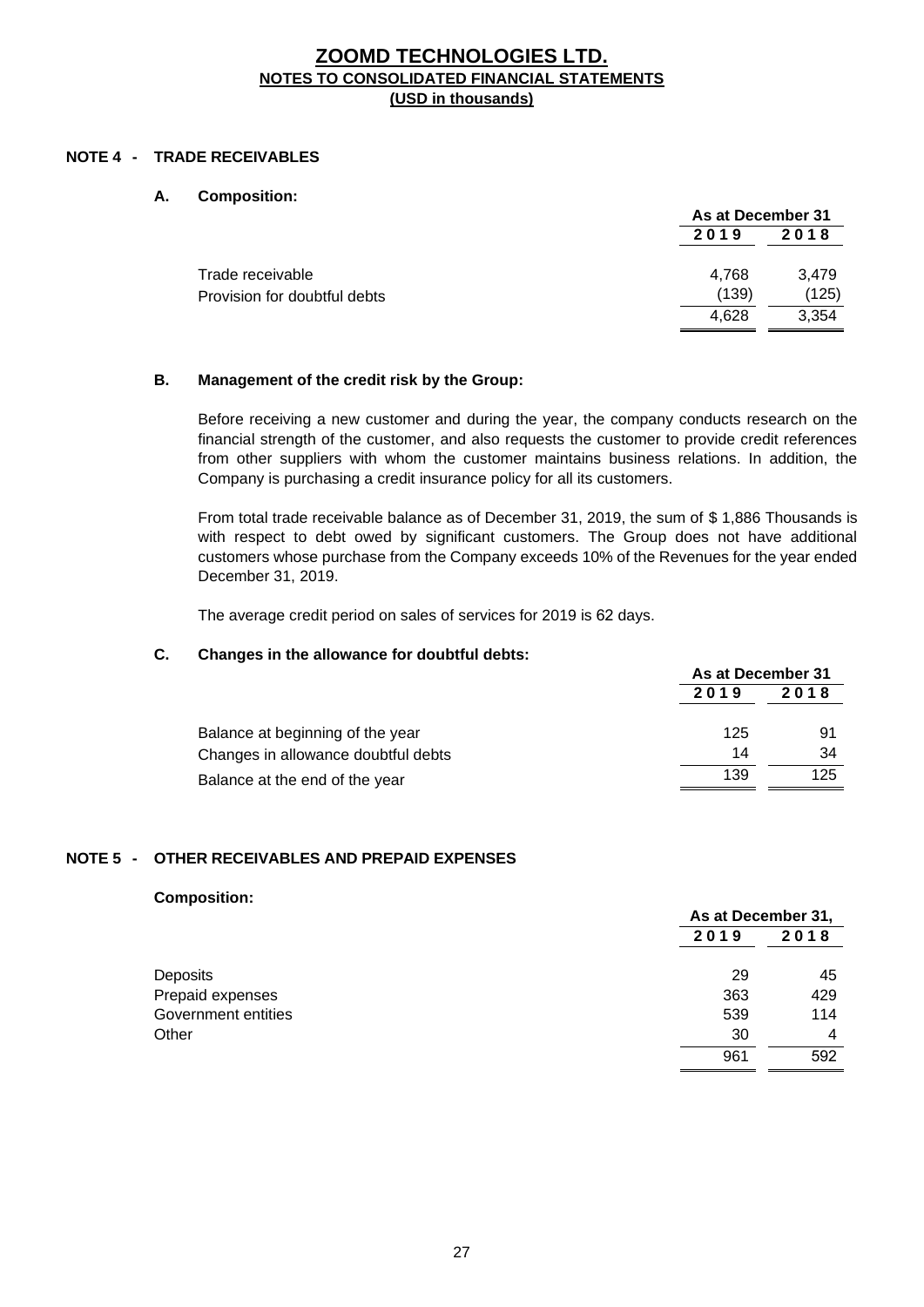#### **NOTE 6 - RIGHT OF USE ASSETS**

#### **COMPOSITION:**

|                                             |               | As at December 31,                 |                   |                   |
|---------------------------------------------|---------------|------------------------------------|-------------------|-------------------|
|                                             |               | 2019                               |                   | 2018              |
|                                             | Cost          | <b>Accumulated</b><br>depreciation | Net book<br>value | Net book<br>value |
| Lease premises                              | 1,792         | (246)                              | 1,546             |                   |
| Vehicles                                    | 238           | (45)                               | 193               |                   |
|                                             | 2,030         | (291)                              | 1,739             |                   |
|                                             | Year<br>ended |                                    |                   |                   |
|                                             | 2019          |                                    |                   |                   |
| Amount recognized in profit and loss:       |               |                                    |                   |                   |
| Depreciation expense in right of use assets | 291           |                                    |                   |                   |
| Interest expense on lease liabilities       | 31            |                                    |                   |                   |
|                                             | 322           |                                    |                   |                   |

## **NOTE 7 - FIXED ASSETS, NET**

## **Composition:**

| <u>,,,,,,,,,,,,,,,,</u> |      | As at December 31,          |                   |                   |
|-------------------------|------|-----------------------------|-------------------|-------------------|
|                         |      | 2019                        |                   | 2018              |
|                         | Cost | Accumulated<br>depreciation | Net book<br>value | Net book<br>value |
| Furniture and equipment | 23   | 17                          | 16                | 36                |
| Leasehold improvements  | 34   | (5)                         | 29                | 8                 |
| Computers and software  | 146  | (92)                        | 54                | 31                |
|                         | 203  | (104)                       | 99                | 75                |

## **NOTE 8 - INTANGIBLE ASSETS, NET**

#### **Composition:**

| <u></u>              | As at December 31, |                             |                   |        |                                    |                   |
|----------------------|--------------------|-----------------------------|-------------------|--------|------------------------------------|-------------------|
|                      | 2019               |                             |                   |        | 2018                               |                   |
|                      | Cost               | Accumulated<br>amortization | Net book<br>value | cost   | <b>Accumulated</b><br>amortization | Net book<br>value |
| Goodwill<br>Customer | 5,305              |                             | 5,305             | 5,305  |                                    | 5,305             |
| relationships        | 309                | (139)                       | 170               | 309    | (77)                               | 232               |
| <b>Brand</b>         | 734                | (331)                       | 403               | 734    | (184)                              | 550               |
| Technology           | 11,132             | (4,463)                     | 6,669             | 11,132 | (2, 873)                           | 8,259             |
|                      | 17,480             | (4,933)                     | 12,547            | 17,480 | (3, 134)                           | 14,346            |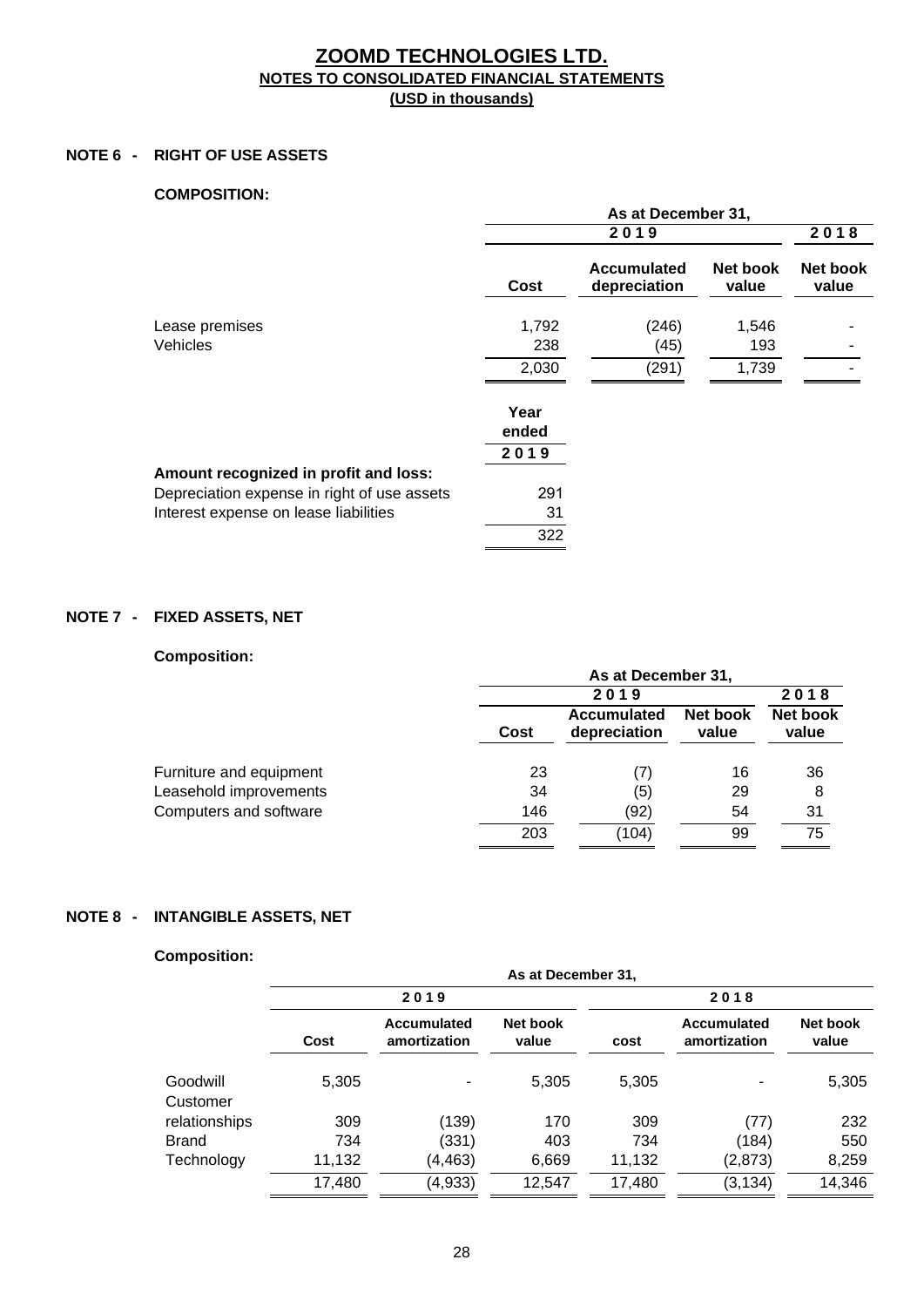#### **NOTE 9 - OTHER PAYABLES AND ACCRUED EXPENSES**

| <b>UUIIINUSILIUII.</b>                          | As at December 31, |       |
|-------------------------------------------------|--------------------|-------|
|                                                 | 2019               | 2018  |
| Salaries and other employee related liabilities | 929                | 1.054 |
| Expenses payable                                | 1.650              | 1,102 |
| Other payables                                  | 681                |       |
|                                                 | 3.260              | 2.156 |

#### **NOTE 10** - **CONVERTIBLE LOANS**

**Composition:**

In 2015, convertible loans were received in the sum of \$2,613 thousands. According to agreement terms, the convertible loans matured on June 30, 2017. However, the Company is authorized to extend the loan term by another 12 months, subject to a notice to that end to the lenders. In addition, on the Company request and the consent of a majority of 50% and more of the lenders whose loan is yet to be converted as at that date, the loan term can be extended by additional 12 months.

The convertible loans received in 2015 were converted into 1,021,441 shares of NIS 0.01 par value each. The fair values of the loans prior to conversion were \$4,119. The conversion increased the share capital by the same amount. Changes in fair values of \$1,506 attributed to the 2015 loans were recorded in 2016. During 2017, the loans were converted to shares and reclassified to equity.

In January 2017 a new convertible loan agreement was signed upon which the Company can withdraw up to \$2.5 million. The Company withdrew \$2,288 thousands. According to the agreement the convertible loans matures on June 30, 2018. In addition, the lenders received 25% warrant coverage with conversion terms similar to the terms of conversion on the convertible loans.

As with the 2015 convertible loans, these loans were designated as at fair value through profit and loss (FVTPL). The convertible loans were converted into 894,258 shares of NIS 0.01 par value each. The fair values of the loans prior to conversion were \$3,606. The conversion increased the share capital by the same amount. Changes in fair values of \$1,378 attributed to the loans were recorded in 2017. The warrants were considered derivative over own equity carried at FVTPL rather than eligible for equity classification. The fair value of the warrants prior the conversion was \$1,428.(See also Note 12.B)

In September 2017 another convertible loan agreement was signed upon which the Company can withdraw up to \$3 million. As of December 31, 2018, the Company withdrew \$2,255 thousands. The loans were designated as at fair value through profit and loss (FVTPL). The fair value of the loans as of December 31, 2018 was \$3,221 representing the fair value of the shares to which it is convertible. In May 2019, the convertible loans, were converted into ordinary shares of the Company on a conversion price of \$0.38 (following the share split).

The convertible loans agreements described above, included an conversion to equity component that should be recorded as a liability based on the criteria established in IAS 32 *Financial Instruments: Presentation.* The Company elected to designate the entire convertible loans as at fair value through profit and loss (FVTPL). Changes in the fair value of the loans were recorded in finance expenses. Upon completion of the Qualified Transaction, the entire balance of convertible loans were converted to equity.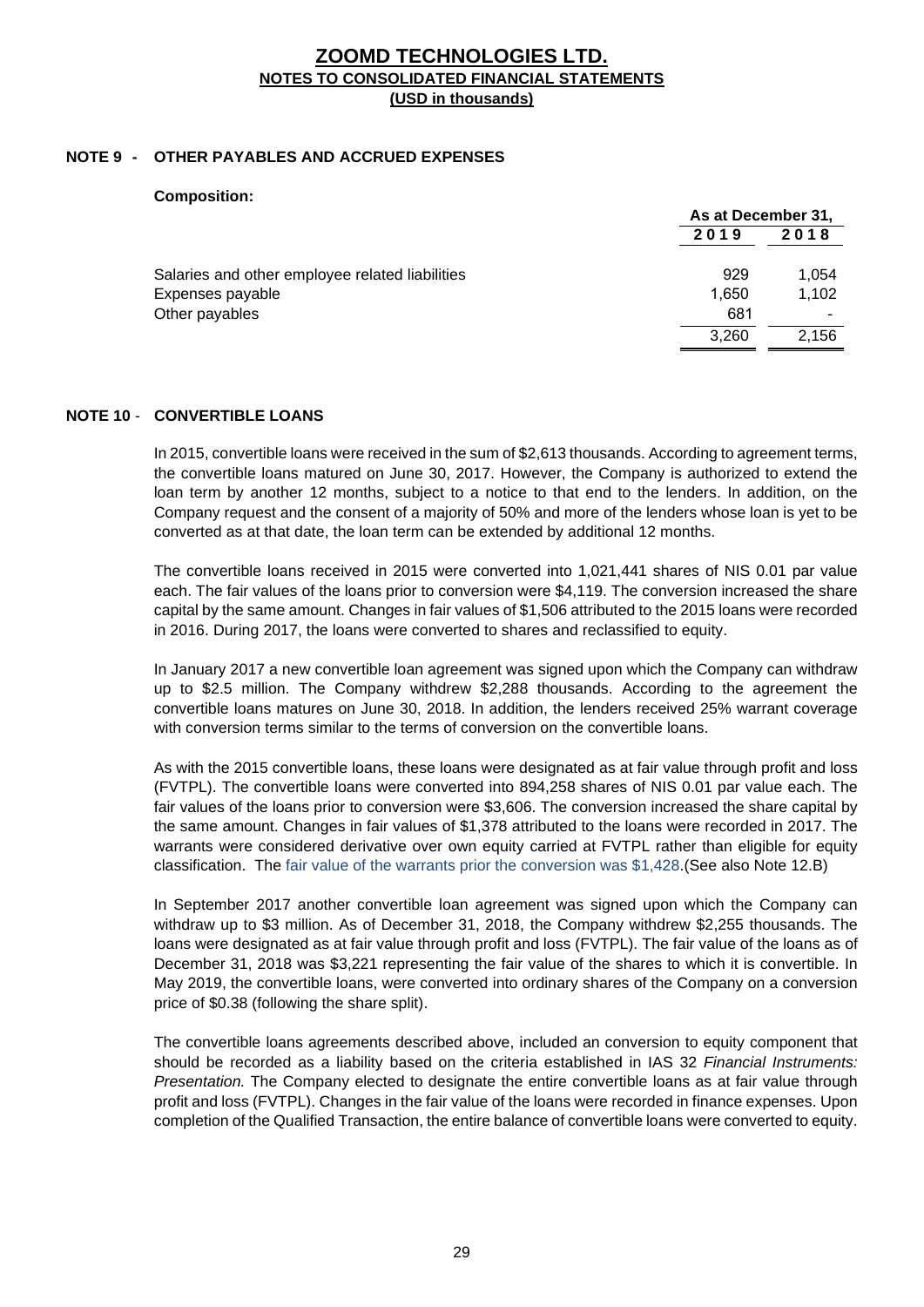## **NOTE 11 - RESERVE FOR EMPLOYEE BENEFITS**

#### **A. Composition:**

|                                         | As at December 31,               |       |
|-----------------------------------------|----------------------------------|-------|
|                                         | 2019<br>2018<br>in USD thousands |       |
|                                         |                                  |       |
| Short-term employee benefits:           |                                  |       |
| Benefits for vacation pay               | 427                              | 299   |
| Liability for salary, bonuses and wages | 502                              | 755   |
|                                         | 929                              | 1.054 |

#### **B. Post-employment Benefits:**

According to Israeli law the Company is generally required to pay severance compensation to an employee at the time of dismissal, death or retirement (including employees who leave the place of employment under other specified circumstances). The calculation of the obligation related to the termination of the employee-employer relationship is based on the employee's salary and the years of service.

Commencing January 2013, the Company has defined contribution plans, in accordance with Section 14 of the Israeli Severance Pay Law, according to which the Company makes monthly payments to insurance policies for its employees. Upon termination of employment, employees will be entitled to receive only the amounts accrued in the insurance policies with respect to severance pay. Deposits to a defined contribution plan for severance pay or for pensions are recognized as an expense at the time of the deposit to the plan concurrent with obtaining the labor services from the employee, and no additional provision in the financial statements is required.

The company's employees are signed on section 14. A few of the employees signed on section 14 only after the merger. It was agreed with them on a fixed amount for the time until they sign section 14 in case they leave the company.

## **NOTE 12 - SHAREHOLDERS' EQUITY**

## **A. Shares issued and outstanding:**

The authorized share capital of the Company consists of an unlimited number of common shares without par value. As of December 31, 2019, has 93,265,918 common shares issued and outstanding and as of December 31, 2018, the Company had 73,758,097 (after giving effect to the share split discussed above) common shares issued and outstanding.

A reconciliation of shares outstanding as of December 31, 2019 is as follows:

|                                     | Number of<br>common shares |
|-------------------------------------|----------------------------|
| Balance - January 1, 2019           | 73,758,097                 |
| Conversion of convertible loans (i) | 5,970,069                  |
| Exercise of options                 | 35.709                     |
| Exercise of warrants (ii)           | 1,927,053                  |
| Total shares of Zoomd(*)            | 81,690,928                 |
|                                     |                            |

(\*) after giving effect to the shareholder equity recapitalization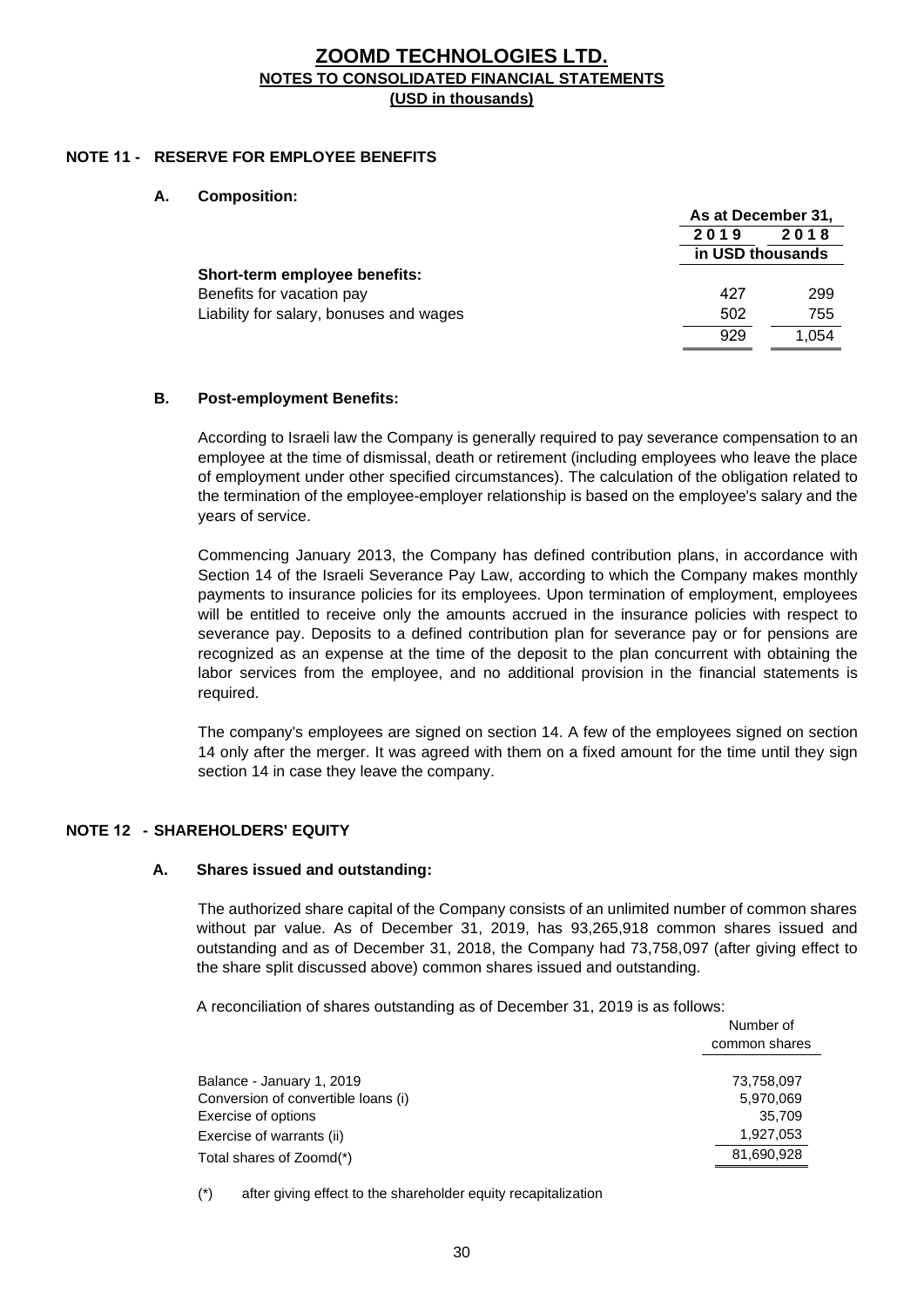## **NOTE 12- SHARE CAPITAL AND OTHER EQUITY (Cont.)**

#### **A. Shares issued and outstanding: (Cont.)**

#### **Shares issued in the qualifying transaction and fund raising:**

|                                                                   | numper of<br>common shares |
|-------------------------------------------------------------------|----------------------------|
| DataMiners Shares issued and outstanding                          | 524.000                    |
| Shares issued to the holders of Subscription Receipts (iii)       | 9,265,990                  |
| Resulting Issuer Shares issued as a finder's fee (iv)             | 1,475,000                  |
| Resulting Issuer Shares issued for a consultant (v)               | 310,000                    |
| Total issuance of shares according to the qualifying transaction: | 11,574,990                 |
| Balance - December 31, 2019                                       | 93,265,918                 |

**Number of** 

#### **B. Transactions:**

- **i.** In May 2019, the convertible loans, at the fair value of 3,672 in thousands, were fully converted into 5,970,069 ordinary shares of the Company. (See also Note 10).
- **ii.** During August 2019, the warrants were exercised into 1,927,053 ordinary shares of the Company with a conversion price of \$ 0.26 (following the shares split). (See also Note 10).
- **iii.** Concurrently with the Qualifying Transaction, Zoomd raised CAD\$9,265,990 (USD\$7 million) pursuant to the Concurrent Financing.
- **iv.** Represents a finder's fee payable to an arm's length third party in connection with the completion of the Transaction.
- **v.** Represents a share based fee for services rendered in connection with the completion of the Transaction.
- **C.** All 81,690,928 common shares issued to the former shareholders of Zoomd Ltd. as part of the reverse takeover with Dataminers Capital Corp. completed on August 28, 2019 are subject to a one year contractual lock-up beginning on August 28, 2019, being the date the Qualifying Transaction was completed.

All the 81,690,928 issued shares to the former shareholders of Zoomd are being held by Altshuler Shaham Trusts Ltd., a designated trustee (the "Trustee") as required under the tax pre-ruling granted (the "Tax Ruling") by the Israeli Tax Authorities (the "ITA") to Zoomd and its shareholders. The purpose of this trust arrangement is to comply with the terms of the Tax Ruling which enables each shareholder to postpone the tax event as a result of the exchange of shares upon the completion of the Transaction to a later date, and therefore the shares are held in trust with the Trustee in order to ensure the future tax payments to the ITA. The voting rights of the shares held in trust will remain in the control of the shareholders, and the Trustee will disseminate the information from the Company to such shareholders.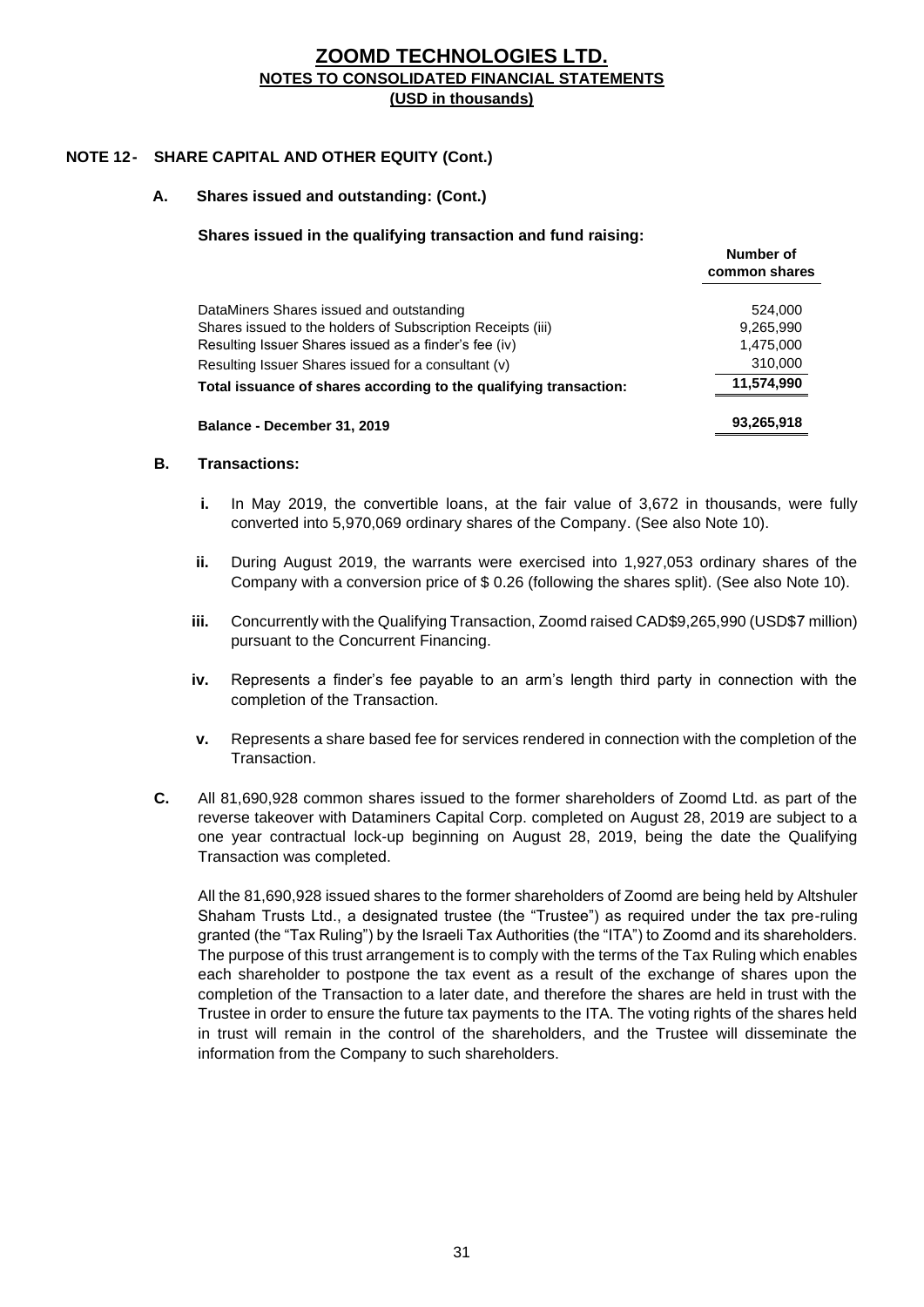#### **NOTE 12- SHARE CAPITAL AND OTHER EQUITY (Cont.):**

## **C. (Cont.)**

In addition, in connection with the completion of the Qualifying Transaction, a total of 33,207,850 common shares (31,547,458 common shares remain subject to escrow as of December 31, 2019) and 3,731,000 stock options (3,544,450 stock options remain subject to escrow as of December 31, 2019) held by Principals of Zoomd Technologies Ltd. (as such term is defined by the Policies of the TSX Venture Exchange) were escrowed pursuant to a TSX Venture Exchange Tier 2 surplus escrow agreement and 84,000 common shares are subject to the capital pool company (CPC) escrow agreement. An additional 9,162,009 common shares (8,245,809 common shares remain subject to escrow as of December 31, 2019) and 4,534,310 stock options (4,081,041 stock options remain subject to escrow as of December 31, 2019) were escrowed pursuant to a TSX Venture Exchange Tier 2 value escrow agreement in connection with the seed share resale restriction rules of the TSX Venture Exchange.

#### **D. Share based payment:**

The Company established a stock option plan (the "**Plan**") for its key employees, officers and directors, and certain consultants. The Plan is administered by the Board of Directors of the Company. The Board may from time to time grant options to purchase ordinary shares of the Company and the exercise price per share. Options under the Plan expire ten years after the grant date and vest either immediately or over periods up to three years and are equity-settled.

The following table provides the activity of stock option grants for the years ended December 31, 2019, and December 31, 2018 for options outstanding, and exercisable as of December 31, 2019, the weighted average exercise price, and the weighted average remaining contractual life.

|                                      |               | <b>Options outstanding</b>            |                                                                    |  |  |
|--------------------------------------|---------------|---------------------------------------|--------------------------------------------------------------------|--|--|
|                                      | <b>Number</b> | Weighted<br>average<br>exercise price | Weighted<br>average<br>remaining<br>contractual life<br>(in years) |  |  |
| <b>Outstanding January 1, 2018</b>   | 1,499,761     |                                       | 6.39                                                               |  |  |
| Expired                              |               |                                       |                                                                    |  |  |
| Cancelled                            | 216,912       |                                       |                                                                    |  |  |
| Exercisable                          | 454,059       |                                       |                                                                    |  |  |
| Granted                              | 7,618,297     |                                       |                                                                    |  |  |
| <b>Outstanding December 31, 2018</b> | 8,447,087     |                                       | 8.21                                                               |  |  |
| <b>Expired</b>                       |               |                                       |                                                                    |  |  |
| Cancelled                            | 50,105        |                                       |                                                                    |  |  |
| Exercisable                          | 35,709        |                                       |                                                                    |  |  |
| Granted                              |               |                                       |                                                                    |  |  |
| <b>Outstanding December 31, 2019</b> | 8,361,270     |                                       | 7.21                                                               |  |  |
| Options exercisable                  | 6,606,909     |                                       |                                                                    |  |  |

The fair value at the date of grant of the options granted during the years ended December 31, 2019, and December 31, 2018 equal the share price of \$0.41 as the exercise price was set to nil, hence no other parameter affected the grant date fair value.

The Company recognized total expense of \$621 and \$1,724 related to above equity settled sharebased payment transactions for the years ended December 31, 2019 and December 31, 2018 respectively.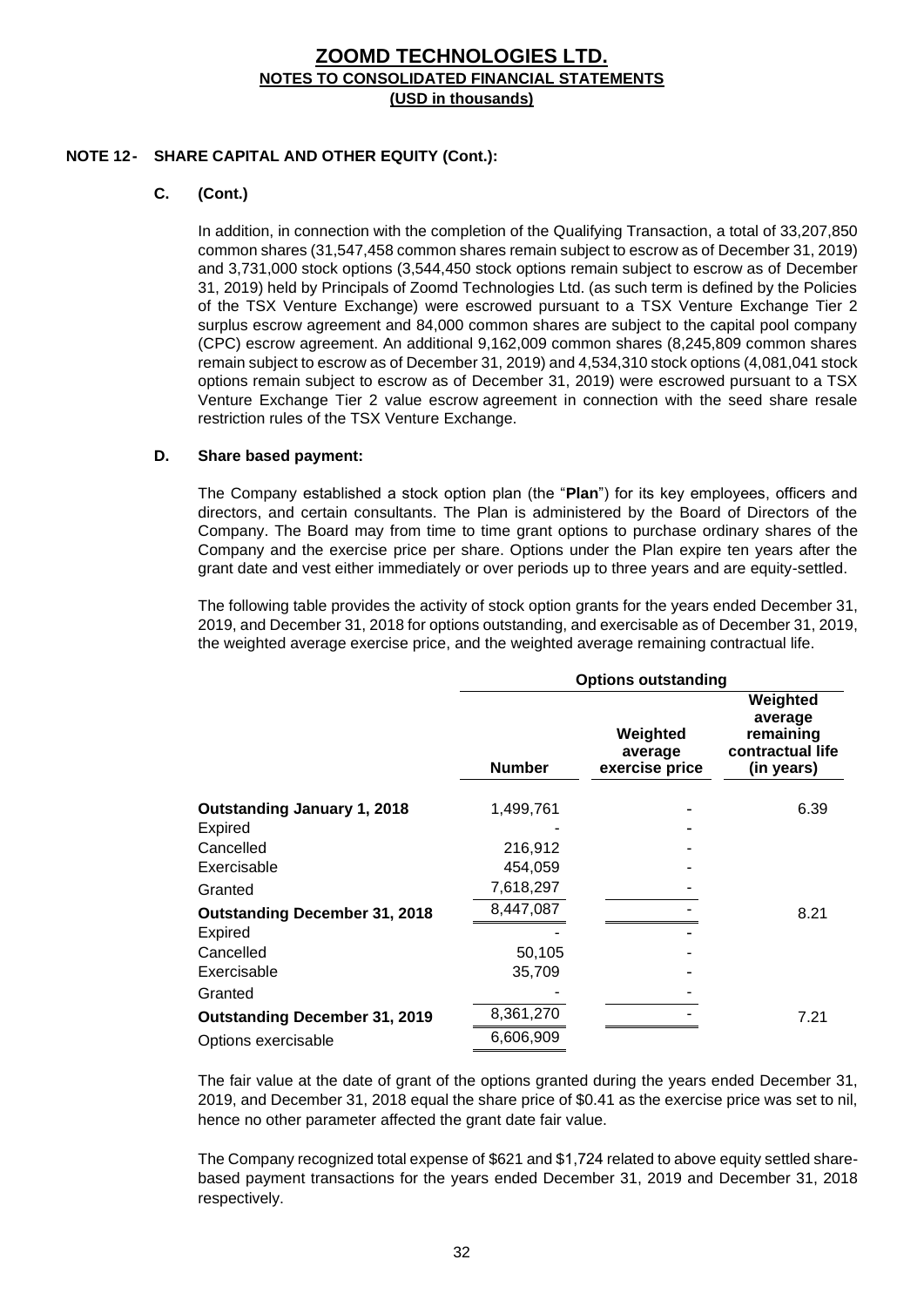#### **NOTE 12- SHARE CAPITAL AND OTHER EQUITY (Cont.):**

### **E. Warrants:**

In connection with the Qualifying Transaction, the agents received 458,080 broker warrants (each, a "**Broker Warrant**"). Each Broker Warrant is exercisable to acquire one common share of the Company at CDN\$1.00 per share until August 20, 2021. In addition, certain finders received 265,000 finders' options on identical terms as the Broker Warrants.

#### **NOTE 13 - INCOME TAXES**

- **A.** In December 2016, the Economic Efficiency Law (Legislative Amendments for Implementing the Economic Policy for the 2018 and 2019 Budget Year), 2016 was published, introducing a reduction in corporate tax rate as from January 1, 2018 to a rate of 24% (instead of 25%) and from January 1, 2019 to a rate of 23%.
- **B.** Losses and deductions for tax purposes carried forward amount to approximately \$10 million as of December 31, 2019. Due to the lack of history of taxable income and uncertainty of taxable income in the foreseeable future, no deferred taxes were recorded for these carry forward losses and deductions.
- **C.** The Company did not record current taxes for the years ended December 31, 2019 and 2018 since it had no taxable income.

#### **NOTE 14 - COMMITMENTS AND CONTINGENT LIABILITIES**

#### **Royalties to the IIA:**

The Company has a liability to pay royalties to the Israeli government as a result of grants received from the IIA. The liability is calculated based on future sales generated by products which were developed using the IIA grants. As of December 31, 2019, it is probable that the Company will be required to pay the above mentioned royalties, and accordingly, the Company recorded, as of December 31, 2019, a provision in a total amount of \$ 433 thousand. According to the terms of the grants, the IIA is entitled to royalties equal to 3% (or at an increased rate under certain circumstances) of the sales of the product funded, up to the full principal amount (which may be increased under certain circumstances) of the U.S. dollar-linked value of the grants, plus interest at the rate of 12-month LIBOR.

As of December 31, 2019, the Company had received IIA grant in the aggregate amount of \$ 715 thousand.

The movement in the provision is as follows:

|                                                               | December 31.     |      |
|---------------------------------------------------------------|------------------|------|
|                                                               | 2019             | 2018 |
|                                                               | in USD thousands |      |
| Balance at the beginning of the year:                         | 479              | 382  |
| Changes during the year:                                      |                  |      |
| Amounts charged to the statement of profit and loss and other |                  |      |
| comprehensive loss                                            | (46)             | 97   |
| Balance at year end                                           | 433              | 479  |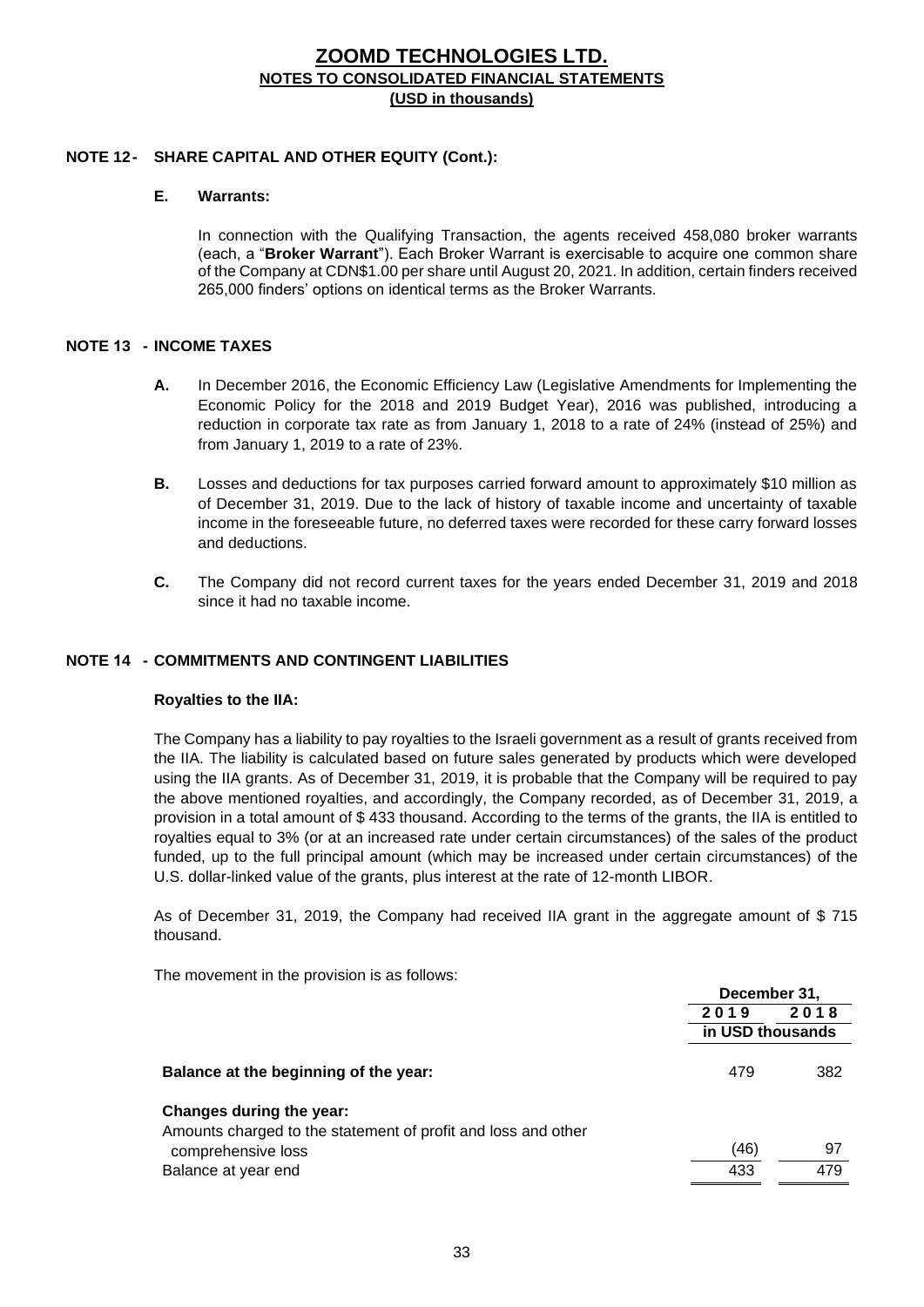#### **NOTE 15 - RESEARCH AND DEVELOPMENT EXPENSES**

| <b>Composition:</b> |  |
|---------------------|--|
|---------------------|--|

|                               |       | Year ended<br>December 31, |  |
|-------------------------------|-------|----------------------------|--|
|                               | 2019  | 2018                       |  |
| Salaries and related expenses | 1,636 | 1,463                      |  |
| Depreciation and amortization | 1.591 | 1,631                      |  |
| Other expenses                | 1.689 | 753                        |  |
|                               | 4.916 | 3.847                      |  |

## **NOTE 16 - SELLING, ADMINISTRATIVE AND GENERAL EXPENSES**

## **Composition:**

|                               | Year ended<br>December 31, |       |
|-------------------------------|----------------------------|-------|
|                               | 2019                       | 2018  |
| Salaries and related expenses | 3,926                      | 4,126 |
| Professional fees             | 442                        | 116   |
| Share based payment           | 511                        | 1,494 |
| Other expenses                | 1,560                      | 1,473 |
|                               | 6,439                      | 7,209 |

#### **NOTE 17 - FINANCE INCOME AND EXPENSES**

#### **A. Financing income:**

|                              |      | Year ended<br>December 31, |  |
|------------------------------|------|----------------------------|--|
|                              | 2019 | 2018                       |  |
| Bank fees                    | 6    |                            |  |
| Foreign currency differences |      | 157                        |  |
|                              |      | 157                        |  |

#### **B. Financing expenses:**

|                                        | Year ended<br>December 31, |      |
|----------------------------------------|----------------------------|------|
|                                        | 2019                       | 2018 |
| Foreign currency differences           | 177                        |      |
| Bank fees and other financing expenses | 80                         | 194  |
| Convertible loans and warrants         | 1.118                      | 769  |
|                                        | 1.375                      | 963  |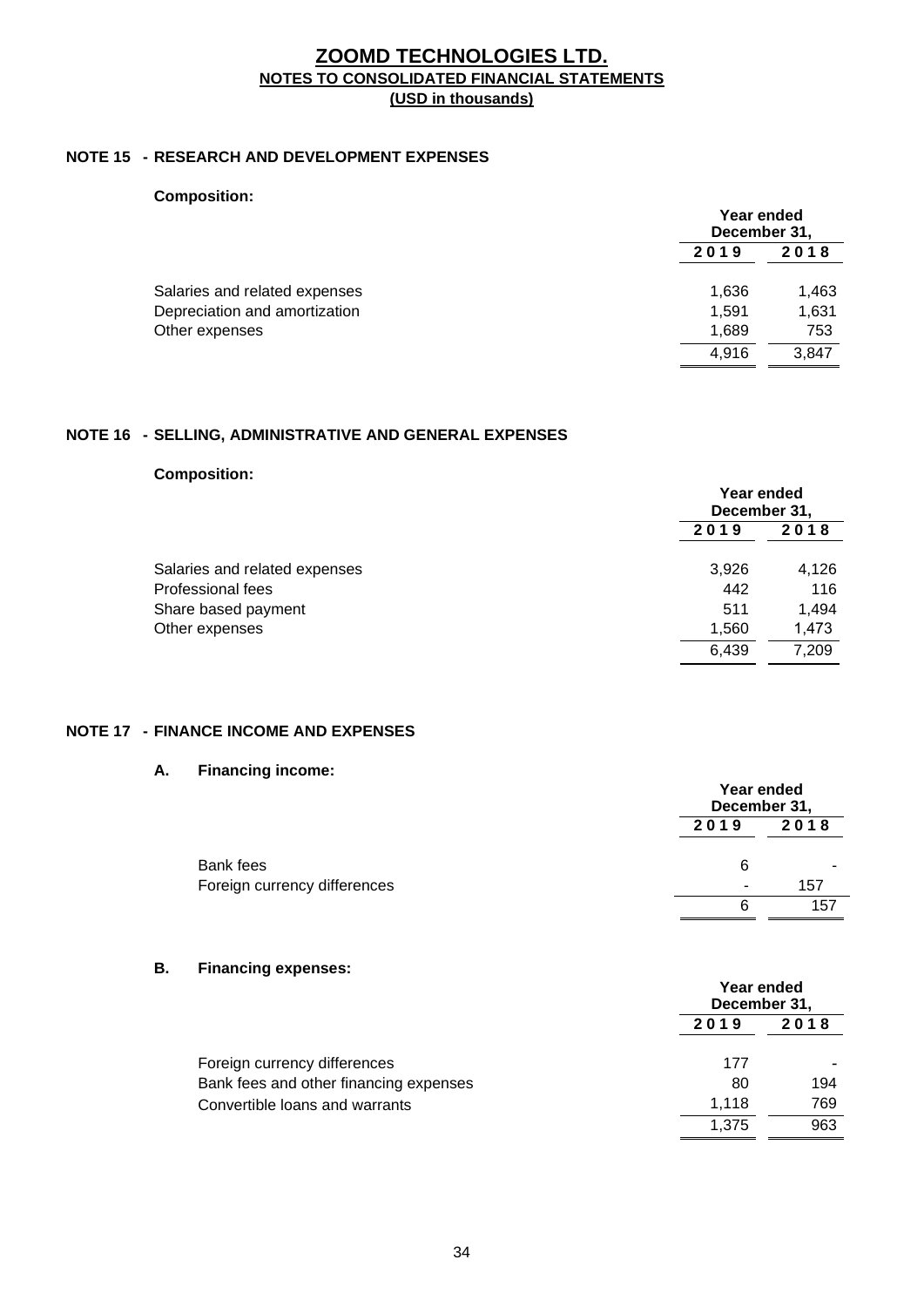#### **NOTE 18- FINANCIAL INSTRUMENTS**

#### **A. Financial instruments fair value:**

The carrying amount of the Company's financial instruments equals or approximates their fair value.

#### **B. Financial instruments carried at amortized costs:**

|                                     |                  | Year ended<br>December 31 |  |
|-------------------------------------|------------------|---------------------------|--|
|                                     | 2019             | 2018                      |  |
|                                     | In USD thousands |                           |  |
| <b>Financial assets:</b>            |                  |                           |  |
| Cash and cash equivalents           | 5,890            | 3,604                     |  |
| Deposits                            | 29               | 45                        |  |
| Trade receivables                   | 4,628            | 3,354                     |  |
| Prepaid expenses                    | 363              | 429                       |  |
| Other current assets                | 569              | 118                       |  |
|                                     | 11,479           | 7,550                     |  |
| <b>Financial liabilities:</b>       |                  |                           |  |
| <b>Current liabilities:</b>         |                  |                           |  |
| Trade accounts payable              | 3,186            | 2,859                     |  |
| Other payables and accrued expenses | 3,260            | 2,156                     |  |
|                                     | 6,446            | 5,015                     |  |

#### **C. Purposes of financial risk management:**

The Company's finance department renders services for business operations, permits access to local and international financial markets, supervises and administers the financial risks related with the activities of the Company by means of internal reports which analyze the extent of exposure to risks according to their level and intensity. These risks include market risks (including foreign currency risk) and liquidity risk.

#### **D. Market risk:**

#### **Foreign currency risk:**

The Company's functional currency is the U.S. dollar. The Company's exposures to the fluctuations occurring in the rates of exchange between the U.S. dollar and the New Israeli Shekel result mainly from salaries and related expenses that are stated in NIS.

The Company acts to reduce the currency risk by means of holding its liquid resources in shortterm deposits (NIS and USD).

During the year ended December 31, 2019, no change took place in the exposure to currency risk or in the manner in which the Company manages and measures the risk.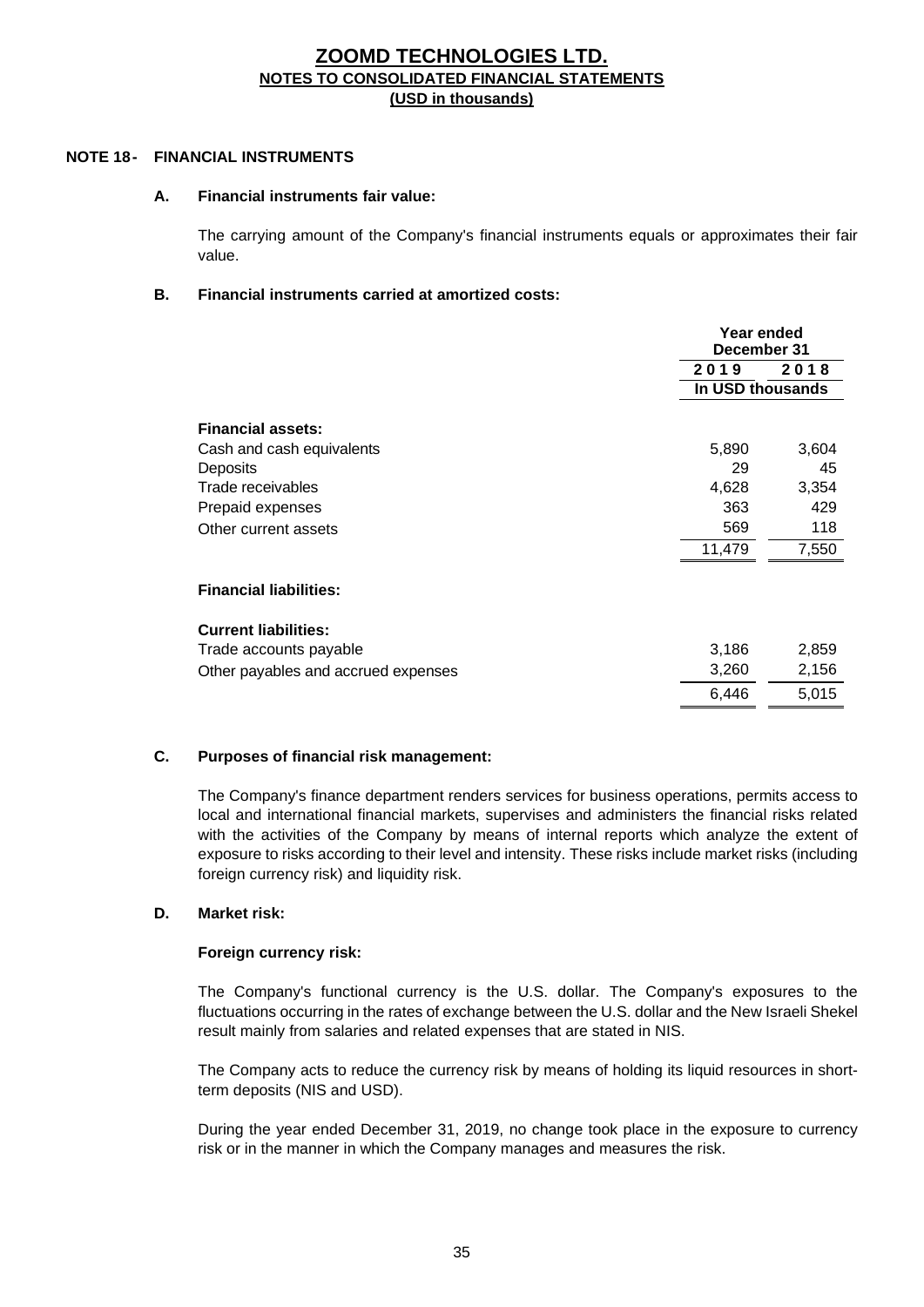#### **NOTE 18- FINANCIAL INSTRUMENTS (Cont.)**

#### **D. Market risk: (Cont.)**

#### **Foreign currency risk: (Cont.)**

The book values of the financial assets and liabilities of the Company denominated in foreign currency are as follows:

|            |       | <b>Liabilities</b><br>December 31, |       | <b>Assets</b><br>December 31, |  |
|------------|-------|------------------------------------|-------|-------------------------------|--|
|            |       |                                    |       |                               |  |
|            | 2019  | 2018                               | 2019  | 2018                          |  |
|            |       | in USD thousands                   |       | in USD thousands              |  |
| <b>NIS</b> | 1,749 | 1.068                              | 1.247 | 927                           |  |
| Euro       | 47    | 39                                 | 780   | 786                           |  |
| CAD        |       | -                                  | 4.091 | ۰                             |  |

#### **Sensitivity analysis of foreign currency:**

As stated above, the Company is exposed mainly to the NIS currency since salaries and related expenses are stated in NIS.

The following table itemizes the sensitivity to an increase or a decrease of 10% in the relevant exchange rate. 10% is the rate of sensitivity representing the assessments of management with respect to the reasonable possible change in exchange rates. The sensitivity analysis includes current balances of monetary items denominated in foreign currency and conforms their translation at the end of the period to a change of 10% in foreign currency rates.

|                                                                            | <b>Effect of NIS</b><br>currency |       |
|----------------------------------------------------------------------------|----------------------------------|-------|
|                                                                            | December 31,                     |       |
|                                                                            | 2019                             | 2018  |
|                                                                            | in USD thousands                 |       |
| Pre-tax effect of increase of 10% in the \$ currency vis-à-vis<br>the NIS: |                                  |       |
| Effect on profit or loss and other comprehensive income for the year       | 584                              | 601   |
| Effect on equity                                                           | 584                              | 601   |
| Pre-tax effect of decrease of 10% in the \$ currency vis-à-vis<br>the NIS: |                                  |       |
| Effect on profit or loss and other comprehensive income for the year       | (584)                            | (601) |
| Effect on equity                                                           | (584)                            | (601) |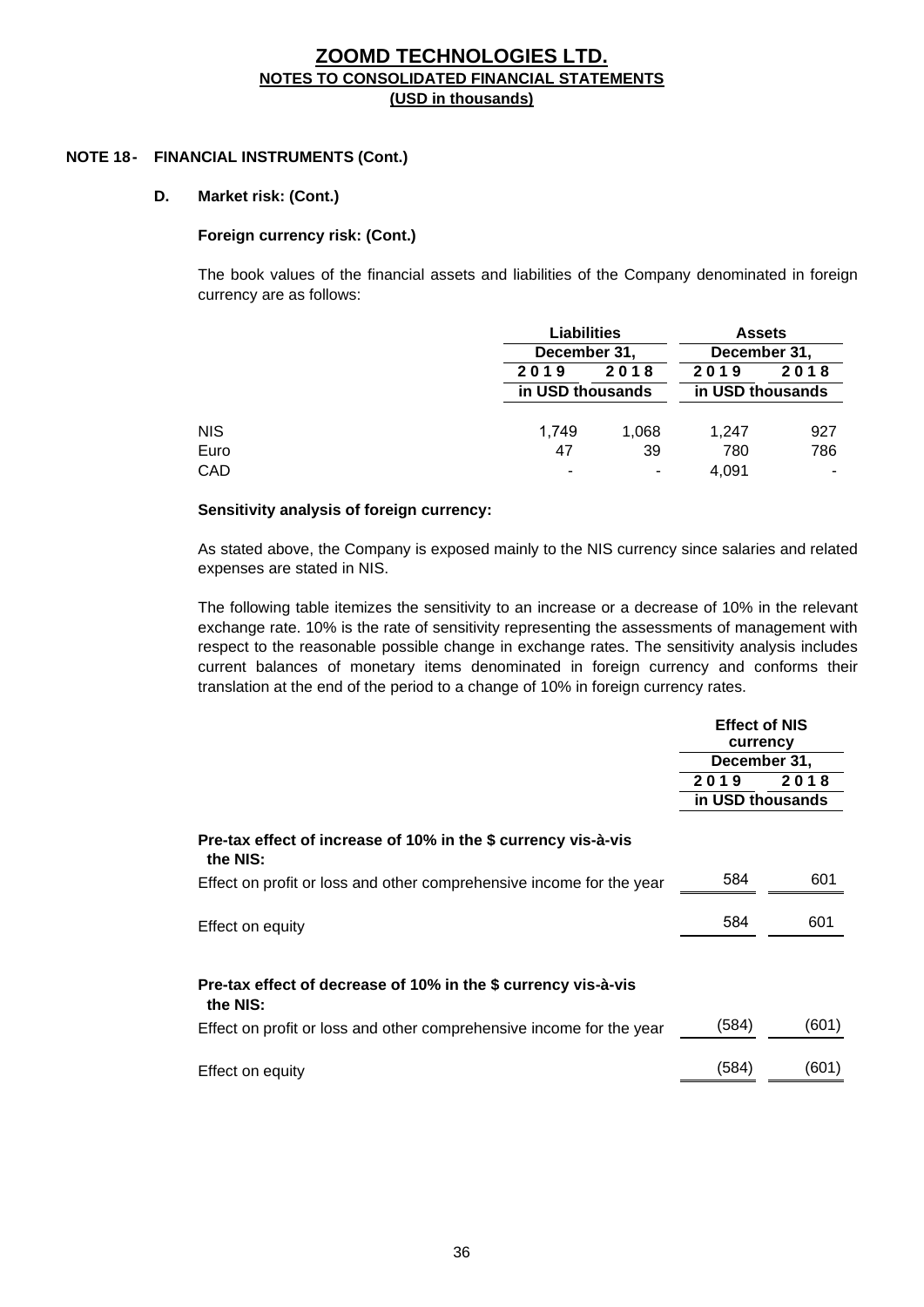#### **NOTE 18- FINANCIAL INSTRUMENTS (Cont.)**

#### **E. Management of credit risk:**

Before receiving a new customer and during the year, the company conducts research on the financial strength of the customer, and also requests the customer to provide credit references from other suppliers with whom the customer maintains business relations. In addition, the Company is purchasing a credit insurance policy for most of its customers.

Moreover, the Company holds cash and cash equivalents in various financial institutions. These financial institutions are located in Israel and the United States. Pursuant to the Company's policies, evaluations of the relative financial stability of the different financial institutions are performed on an on-going basis.

#### **F. Liquidity risk:**

Careful management of liquidity risk requires a sufficient cash balance to support operating activities. Management constantly analyzes cash balances which comprised of cash and cash equivalents and assets at fair value through profit and loss. This analysis is based on forecasted cash flows, in accordance with policies and restrictions set by the Company.

The Company keeps a sufficient level of cash and cash equivalents, by taking into account the cash required for its operating activities, in order to reduce the liquidity risk which, the Company is exposed to.

Below is an analysis of contractual maturities of financial liabilities, including estimated interest payments, as of December 31, 2019 and 2018:

|                                                                      | Carrying<br>Amount        | <b>Contractual</b><br><b>Cash flow</b> |                                              |           | Over 5    |
|----------------------------------------------------------------------|---------------------------|----------------------------------------|----------------------------------------------|-----------|-----------|
|                                                                      |                           |                                        | 1-2 years<br><b>U.S dollars in thousands</b> | 2-5 years | years     |
| December 31, 2019<br>Non-derivative financial<br>liabilities:        |                           |                                        |                                              |           |           |
| Lease liabilities                                                    | 1,785                     | 1,931                                  | 680                                          | 1,105     |           |
| <b>IIA</b> liability                                                 | 433                       | 710                                    | 182                                          | 69        | 182       |
|                                                                      | 2,218                     | 2,641                                  | 862                                          | 1,174     | 182       |
|                                                                      | Carrying<br><b>Amount</b> | Contractual<br><b>Cash flow</b>        | 1-2 years                                    |           | 2-5 years |
|                                                                      |                           |                                        | U.S dollars in thousands                     |           |           |
| <b>December 31, 2018</b><br>Non-derivative financial<br>liabilities: |                           |                                        |                                              |           |           |
| <b>IIA</b> liability                                                 | 479                       |                                        | 710                                          | 239       | 240       |

IIA liability 479 710 239 240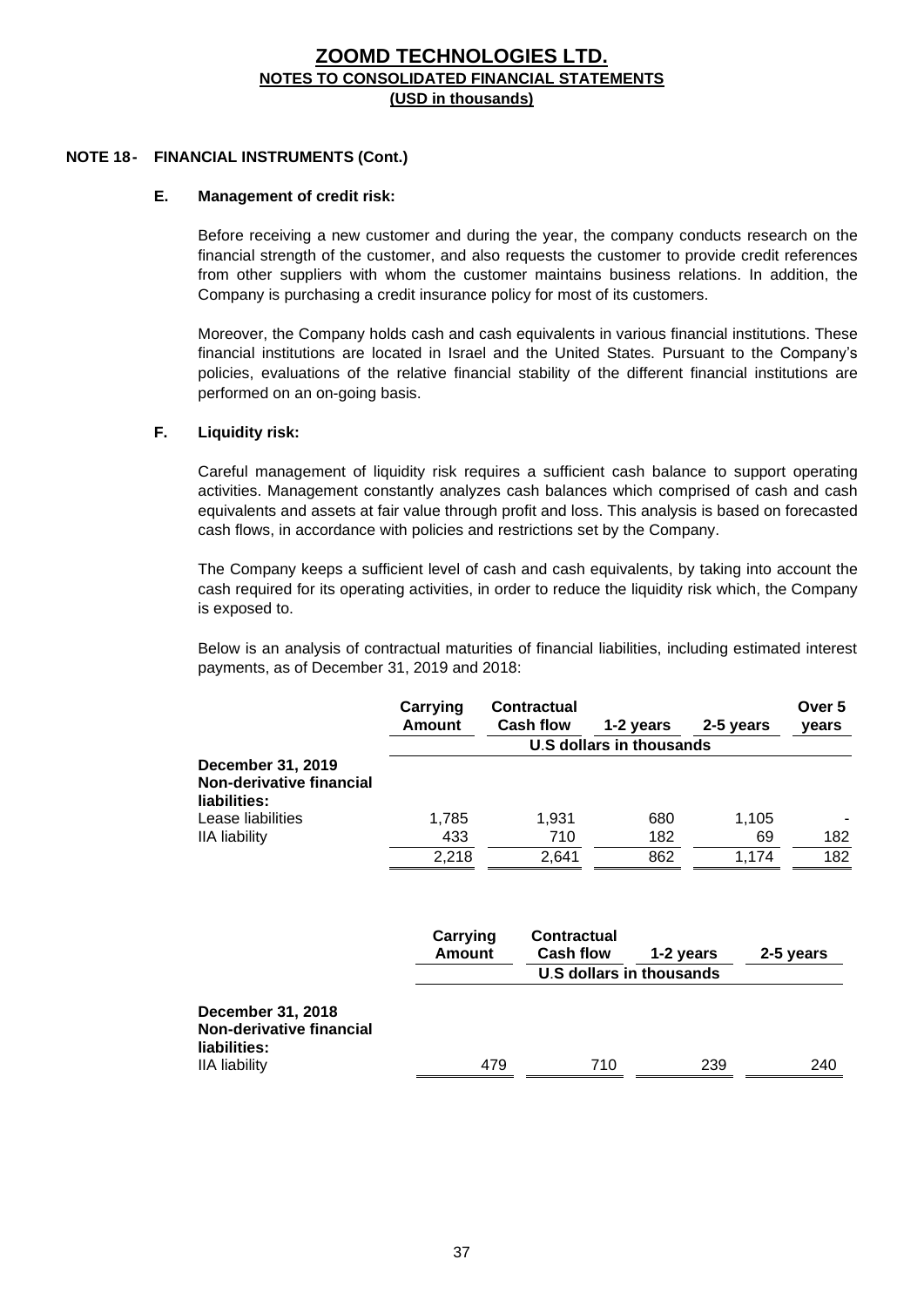#### **NOTE 19- FAIR VALUE**

#### **Fair value hierarchy:**

The table below presents an analysis of the financial instruments measured at fair value, using a valuation method:

The different levels were defined as follows:

- **(1)** Level 1: Quoted prices (unadjusted) in an active market for identical instruments.
- **(2)** Level 2: Data observed directly or indirectly that are not included in Level 1 above.
- **(3)** Level 3: Data not based on observable market data.

|                                       |      | Year ended<br>December 31 |  |
|---------------------------------------|------|---------------------------|--|
|                                       | 2019 | 2018                      |  |
|                                       |      | Level 3                   |  |
| Warrants (**)                         | -    | 762                       |  |
| Other financial liabilities - CLA (*) | -    | 3,221                     |  |
|                                       | -    | 3,983                     |  |

- (\*) On May 2019, the convertible loans, at fair value of 3,672 in thousands, were fully converted into 5,970,069 ordinary shares of the Company with a conversion price of \$0.38 (following the share split).
- (\*\*) During the third quarter, the warrants were exercised into 1,927,053 ordinary shares of the Company with a conversion price of \$ 0.26 (following the shares split)

The fair value of the CLA included in the level 3 categories above has been determined in accordance with generally accepted pricing models as of the final date of conversion in May 22, 2019. The most significant input is the fair value of the shares to which the CLA was convertible. The fair value of the shares was determined based on the financing round that takes place concurrent with the Qualifying Transaction ("Qualifying Transaction price"), adjusted to the uncertainties associated with the risk of the Qualifying Transaction being unsuccessful as well as lack of marketability discount considered as of the date of the conversion. The adjustments were affected by the time remaining to complete the Qualifying Transaction and the ability to secure investment in a level that would be sufficient to ensure at least the minimum required for a successful Qualifying Transaction.

The fair value of the warrants liability included in the level 3 categories above, has been determined in accordance with generally accepted pricing models based on a Black Scholes Merton formula, with the most significant inputs being share price, exercise price (2.56\$), volatility (47.27%-77.58%), risk free rate (1.2%-2.5%) and contractual term. The fair value of the shares was determined based on the Qualifying Transaction price.